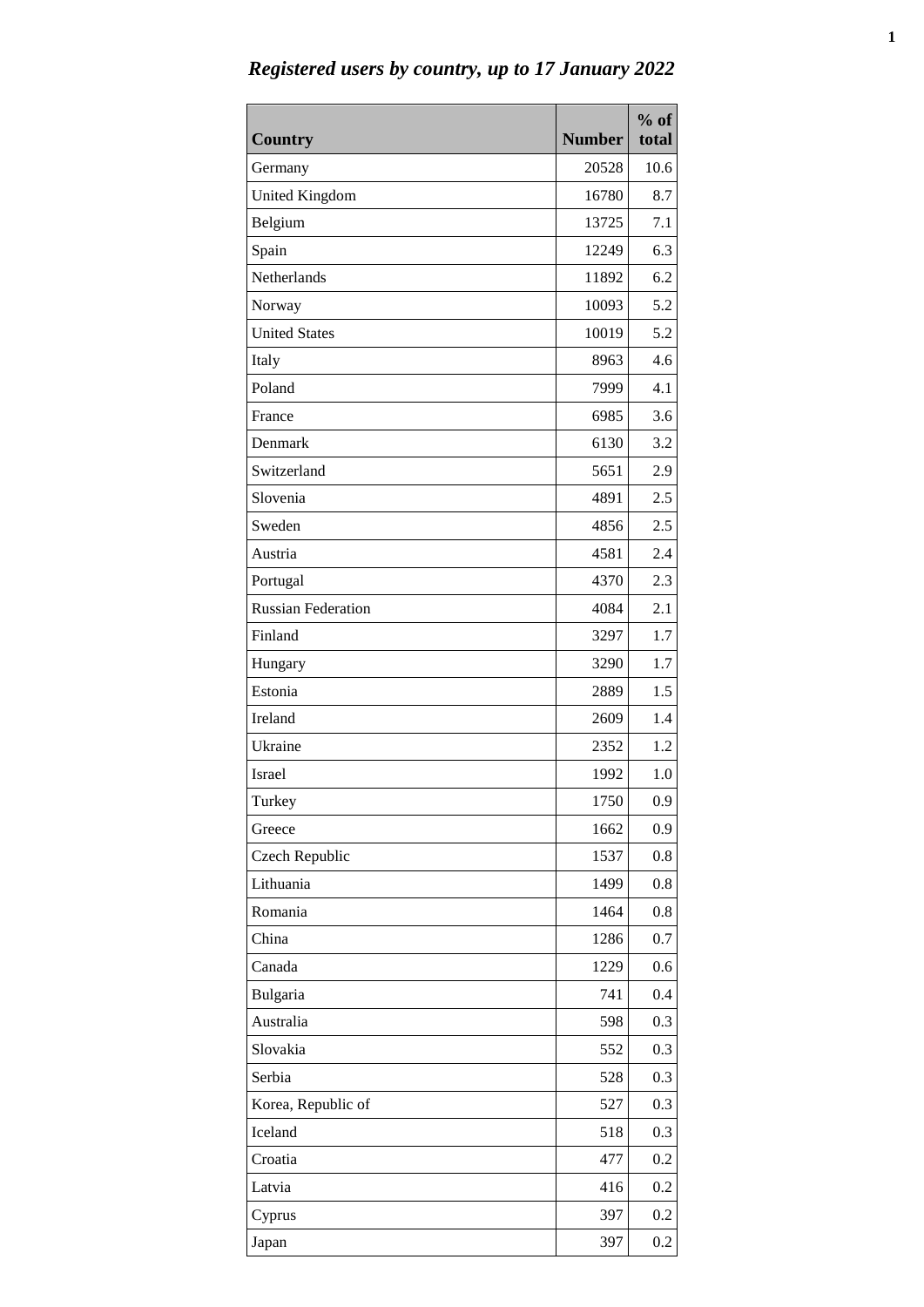| <b>Country</b>              | <b>Number</b> | $%$ of<br>total |
|-----------------------------|---------------|-----------------|
| India                       | 366           | 0.2             |
| <b>Brazil</b>               | 332           | 0.2             |
| Mexico                      | 314           | 0.2             |
| Philippines                 | 302           | 0.2             |
| Colombia                    | 284           | 0.1             |
| Iran, Islamic Republic of   | 254           | 0.1             |
| Luxembourg                  | 243           | 0.1             |
| Chile                       | 235           | 0.1             |
| Hong Kong                   | 219           | 0.1             |
| Indonesia                   | 201           | 0.1             |
| Pakistan                    | 183           | 0.1             |
| Albania                     | 182           | 0.1             |
| Singapore                   | 182           | 0.1             |
| New Zealand                 | 138           | 0.1             |
| Kenya                       | 135           | 0.1             |
| Afghanistan                 | 128           | 0.1             |
| Peru                        | 128           | 0.1             |
| Taiwan, Province of China   | 127           | 0.1             |
| Argentina                   | 116           | 0.1             |
| Ecuador                     | 114           | 0.1             |
| Malaysia                    | 94            | 0.0             |
| Kazakhstan                  | 93            | 0.0             |
| South Africa                | 85            | 0.0             |
| <b>United Arab Emirates</b> | 77            | 0.0             |
| Georgia                     | 71            | 0.0             |
| Bangladesh                  | 70            | 0.0             |
| Viet Nam                    | 69            | 0.0             |
| Nigeria                     | 68            | 0.0             |
| Kosovo                      | 62            | 0.0             |
| Andorra                     | 60            | 0.0             |
| Azerbaijan                  | 58            | 0.0             |
| <b>Belarus</b>              | 58            | 0.0             |
| Bosnia and Herzegovina      | 56            | 0.0             |
| Algeria                     | 56            | 0.0             |
| Armenia                     | 55            | 0.0             |
| North Macedonia             | 53            | 0.0             |
| Niue                        | 48            | 0.0             |
| Egypt                       | 47            | 0.0             |
| Morocco                     | 46            | 0.0             |
| Ethiopia                    | 44            | 0.0             |

*Registered users by country, up to 17 January 2022*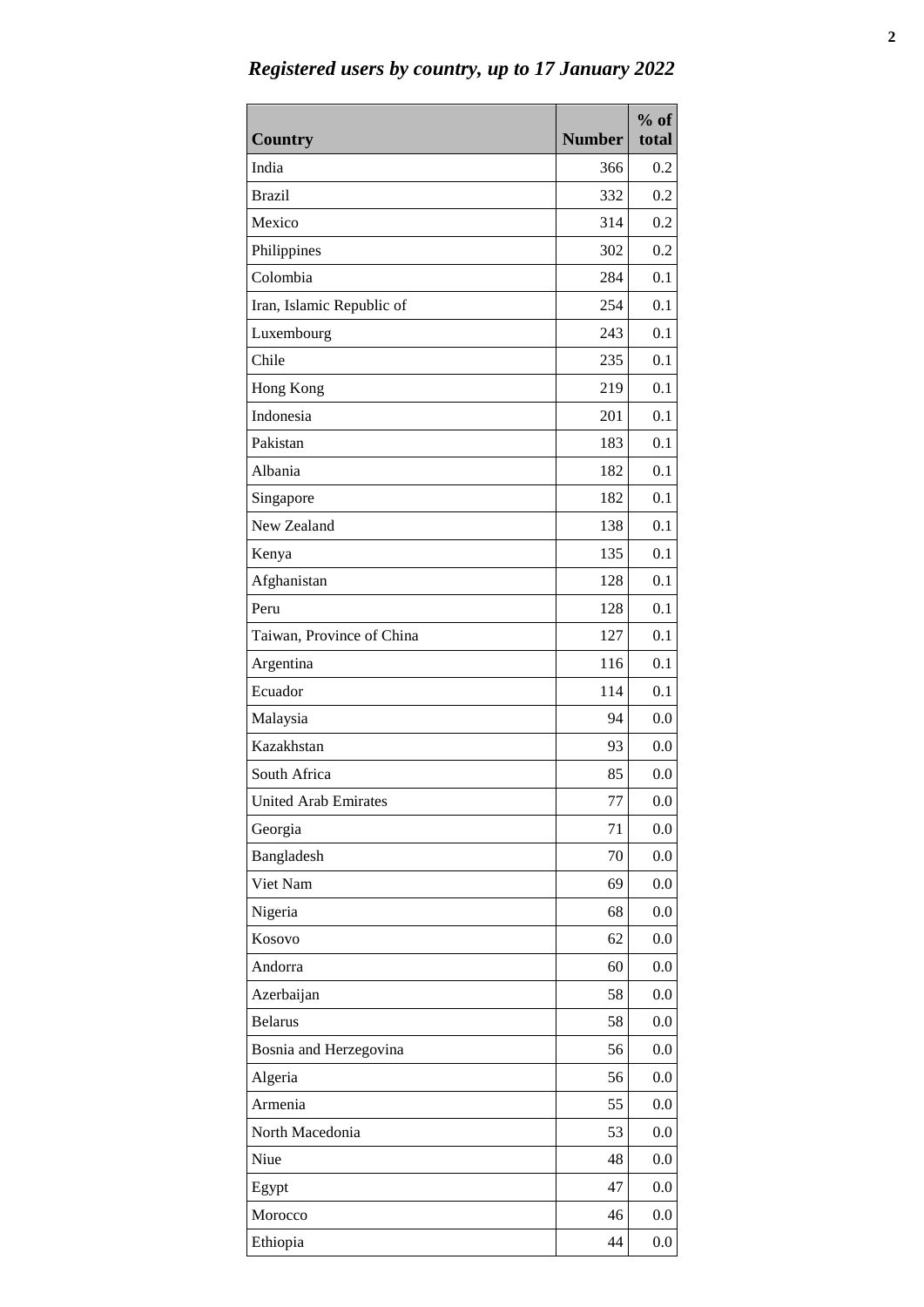| <b>Country</b>                         | <b>Number</b> | $%$ of<br>total |
|----------------------------------------|---------------|-----------------|
| Malta                                  | 44            | 0.0             |
| Thailand                               | 43            | 0.0             |
| Qatar                                  | 41            | 0.0             |
| <b>USSR</b>                            | 37            | 0.0             |
| Angola                                 | 35            | 0.0             |
| Cameroon                               | 34            | 0.0             |
| Uzbekistan                             | 32            | 0.0             |
| Ghana                                  | 31            | 0.0             |
| Venezuela, Bolivarian Republic of      | 31            | 0.0             |
| <b>Bahamas</b>                         | 29            | 0.0             |
| <b>Bahrain</b>                         | 28            | 0.0             |
| Montenegro                             | 28            | 0.0             |
| Uruguay                                | 28            | 0.0             |
| Nepal                                  | 27            | 0.0             |
| Kyrgyzstan                             | 26            | 0.0             |
| Tunisia                                | 26            | 0.0             |
| Bolivia, Plurinational State of        | 25            | 0.0             |
| American Samoa                         | 24            | 0.0             |
| Lebanon                                | 24            | 0.0             |
| Sri Lanka                              | 22            | 0.0             |
| Antarctica                             | 21            | 0.0             |
| Costa Rica                             | 21            | 0.0             |
| Jordan                                 | 21            | 0.0             |
| Jamaica                                | 20            | 0.0             |
| Saudi Arabia                           | 20            | 0.0             |
| Faroe Islands                          | 19            | 0.0             |
| Swaziland                              | 19            | 0.0             |
| Uganda                                 | 18            | 0.0             |
| Anguilla                               | 17            | 0.0             |
| <b>Barbados</b>                        | 17            | 0.0             |
| Moldova, Republic of                   | 17            | 0.0             |
| Puerto Rico                            | 17            | 0.0             |
| Palestine, State of                    | 17            | 0.0             |
| Iraq                                   | 16            | 0.0             |
| Yemen                                  | 16            | 0.0             |
| Antigua and Barbuda                    | 15            | 0.0             |
| Korea, Democratic People's Republic of | 15            | 0.0             |
| Mozambique                             | 15            | 0.0             |
| <b>Belize</b>                          | 14            | 0.0             |
| Dominican Republic                     | 14            | 0.0             |

*Registered users by country, up to 17 January 2022*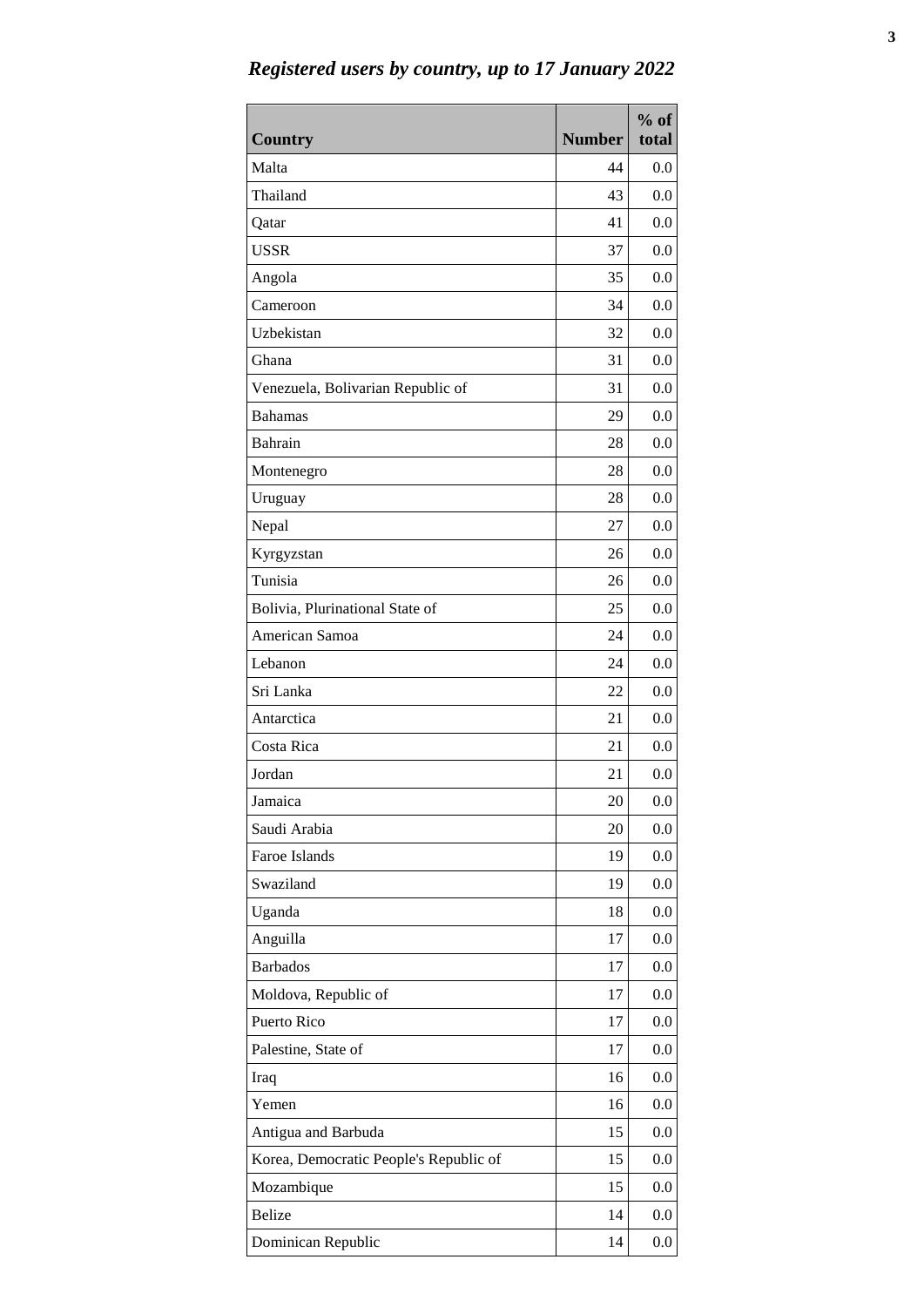| <b>Country</b>               | <b>Number</b> | $%$ of<br>total |
|------------------------------|---------------|-----------------|
| El Salvador                  | 14            | 0.0             |
| Zimbabwe                     | 14            | 0.0             |
| Aruba                        | 13            | 0.0             |
| Botswana                     | 13            | 0.0             |
| Guatemala                    | 13            | 0.0             |
| Mongolia                     | 13            | 0.0             |
| Syrian Arab Republic         | 13            | 0.0             |
| Fiji                         | 12            | 0.0             |
| Tanzania, United Republic of | 12            | 0.0             |
| Zambia                       | 12            | 0.0             |
| Bermuda                      | 11            | 0.0             |
| Oman                         | 11            | 0.0             |
| Senegal                      | 11            | 0.0             |
| <b>Bhutan</b>                | 10            | 0.0             |
| Côte D'ivoire                | 10            | 0.0             |
| Dominica                     | 10            | 0.0             |
| Gabon                        | 10            | 0.0             |
| Liechtenstein                | 10            | 0.0             |
| Panama                       | 10            | 0.0             |
| Suriname                     | 10            | 0.0             |
| Trinidad and Tobago          | 10            | 0.0             |
| Benin                        | 9             | 0.0             |
| Eritrea                      | 9             | 0.0             |
| Gibraltar                    | 9             | 0.0             |
| Guinea                       | 9             | 0.0             |
| Macao                        | 9             | 0.0             |
| Burundi                      | 8             | 0.0             |
| Cuba                         | 8             | 0.0             |
| <b>Equatorial Guinea</b>     | 8             | 0.0             |
| Lesotho                      | 8             | 0.0             |
| Mauritius                    | 8             | 0.0             |
| Namibia                      | 8             | 0.0             |
| Rwanda                       | 8             | 0.0             |
| Somalia                      | 8             | 0.0             |
| The Netherlands Antilles     | 7             | 0.0             |
| Brunei Darussalam            | 7             | 0.0             |
| Falkland Islands (Malvinas)  | 7             | 0.0             |
| French Guiana                | 7             | 0.0             |
| Monaco                       | 7             | 0.0             |
| Réunion                      | 7             | 0.0             |

*Registered users by country, up to 17 January 2022*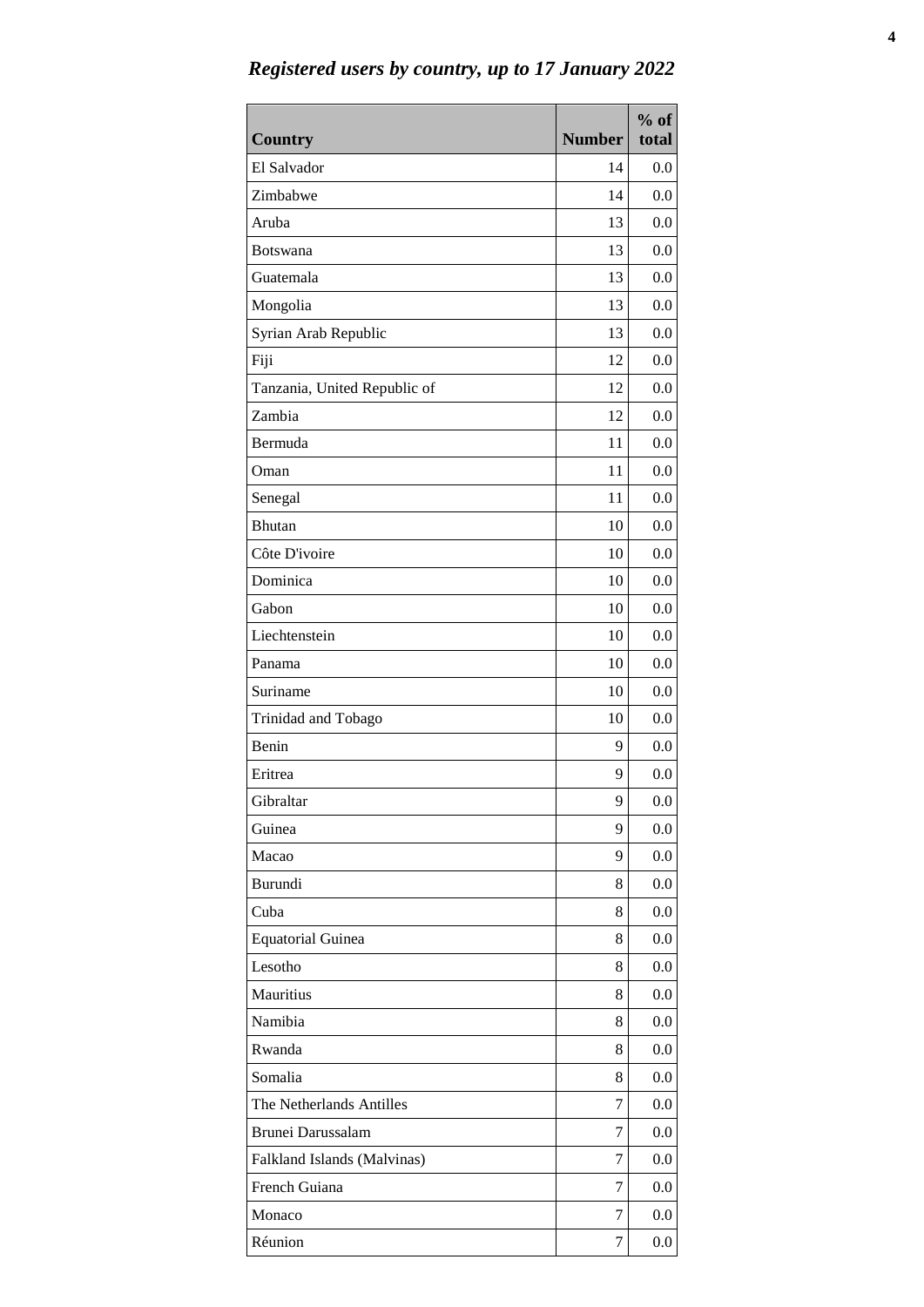| <b>Country</b>                               | <b>Number</b> | $%$ of<br>total |
|----------------------------------------------|---------------|-----------------|
| Solomon Islands                              | 7             | 0.0             |
| Sudan                                        | 7             | 0.0             |
| Tajikistan                                   | 7             | 0.0             |
| Turkmenistan                                 | 7             | 0.0             |
| <b>Bouvet Island</b>                         | 6             | 0.0             |
| Cocos (Keeling) Islands                      | 6             | 0.0             |
| Congo, The Democratic Republic of the        | 6             | 0.0             |
| Central African Republic                     | 6             | 0.0             |
| Honduras                                     | 6             | 0.0             |
| Haiti                                        | 6             | 0.0             |
| Cambodia                                     | 6             | 0.0             |
| Lao People's Democratic Republic             | 6             | 0.0             |
| Madagascar                                   | 6             | 0.0             |
| Norfolk Island                               | 6             | 0.0             |
| Pitcairn                                     | 6             | 0.0             |
| Saint Helena, Ascension and Tristan Da Cunha | 6             | 0.0             |
| Timor-Leste                                  | 6             | 0.0             |
| United States Minor Outlying Islands         | 6             | 0.0             |
| Holy See (Vatican City State)                | 6             | 0.0             |
| Saint Vincent and the Grenadines             | 6             | 0.0             |
| Virgin Islands, British                      | 6             | 0.0             |
| Virgin Islands, U.S.                         | 6             | 0.0             |
| Congo                                        | 5             | 0.0             |
| Cape Verde                                   | 5             | 0.0             |
| Djibouti                                     | 5             | 0.0             |
| Greenland                                    | 5             | 0.0             |
| Gambia                                       | 5             | 0.0             |
| South Georgia and the South Sandwich Islands | 5             | 0.0             |
| Guam                                         | 5             | 0.0             |
| <b>British Indian Ocean Territory</b>        | 5             | 0.0             |
| Saint Kitts and Nevis                        | 5             | 0.0             |
| Libya                                        | 5             | 0.0             |
| Mali                                         | 5             | 0.0             |
| Myanmar                                      | 5             | 0.0             |
| Paraguay                                     | 5             | 0.0             |
| San Marino                                   | 5             | 0.0             |
| Mayotte                                      | 5             | 0.0             |
| <b>Burkina Faso</b>                          | 4             | 0.0             |
| Cook Islands                                 | 4             | 0.0             |
| Guyana                                       | 4             | 0.0             |

*Registered users by country, up to 17 January 2022*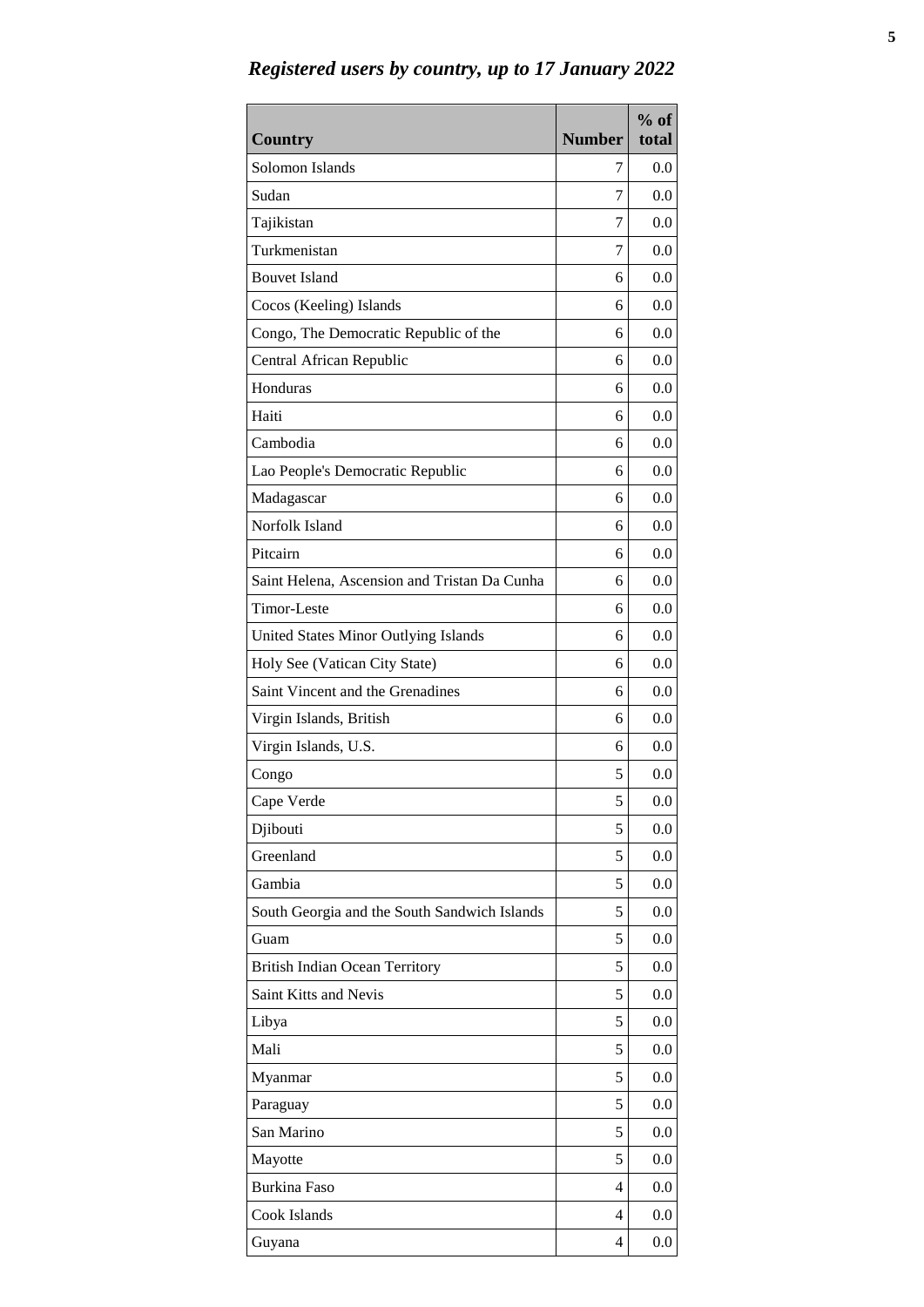| <b>Country</b>                     | <b>Number</b>           | $%$ of<br>total |
|------------------------------------|-------------------------|-----------------|
| Kiribati                           | 4                       | 0.0             |
| Kuwait                             | 4                       | 0.0             |
| Northern Mariana Islands           | 4                       | 0.0             |
| Seychelles                         | 4                       | 0.0             |
| <b>French Southern Territories</b> | 4                       | 0.0             |
| Wallis and Futuna                  | 4                       | 0.0             |
| Western Sahara                     | 3                       | 0.0             |
| Grenada                            | 3                       | 0.0             |
| Saint Lucia                        | 3                       | 0.0             |
| Marshall Islands                   | 3                       | 0.0             |
| Malawi                             | 3                       | 0.0             |
| Niger                              | 3                       | 0.0             |
| Nicaragua                          | 3                       | 0.0             |
| French Polynesia                   | 3                       | 0.0             |
| Papua New Guinea                   | 3                       | 0.0             |
| Chad                               | 3                       | 0.0             |
| Vanuatu                            | 3                       | 0.0             |
| Heard Island and Mcdonald Islands  | 2                       | 0.0             |
| Comoros                            | 2                       | 0.0             |
| Liberia                            | 2                       | 0.0             |
| Mauritania                         | $\overline{2}$          | 0.0             |
| Montserrat                         | $\overline{2}$          | 0.0             |
| Maldives                           | $\overline{c}$          | 0.0             |
| New Caledonia                      | $\overline{\mathbf{c}}$ | 0.0             |
| Nauru                              | 2                       | 0.0             |
| Palau                              | 2                       | 0.0             |
| Sierra Leone                       | 2                       | 0.0             |
| Togo                               | 2                       | 0.0             |
| Tokelau                            | 2                       | 0.0             |
| Tonga                              | 2                       | 0.0             |
| Christmas Island                   | 1                       | 0.0             |
| Micronesia, Federated States of    | 1                       | 0.0             |
| Guadeloupe                         | 1                       | 0.0             |
| Guinea-Bissau                      | 1                       | 0.0             |
| Cayman Islands                     | $\mathbf{1}$            | 0.0             |
| Martinique                         | 1                       | 0.0             |
| Saint Pierre and Miquelon          | 1                       | 0.0             |
| Sao Tome and Principe              | 1                       | 0.0             |
| <b>Turks and Caicos Islands</b>    | $\mathbf{1}$            | 0.0             |

*Registered users by country, up to 17 January 2022*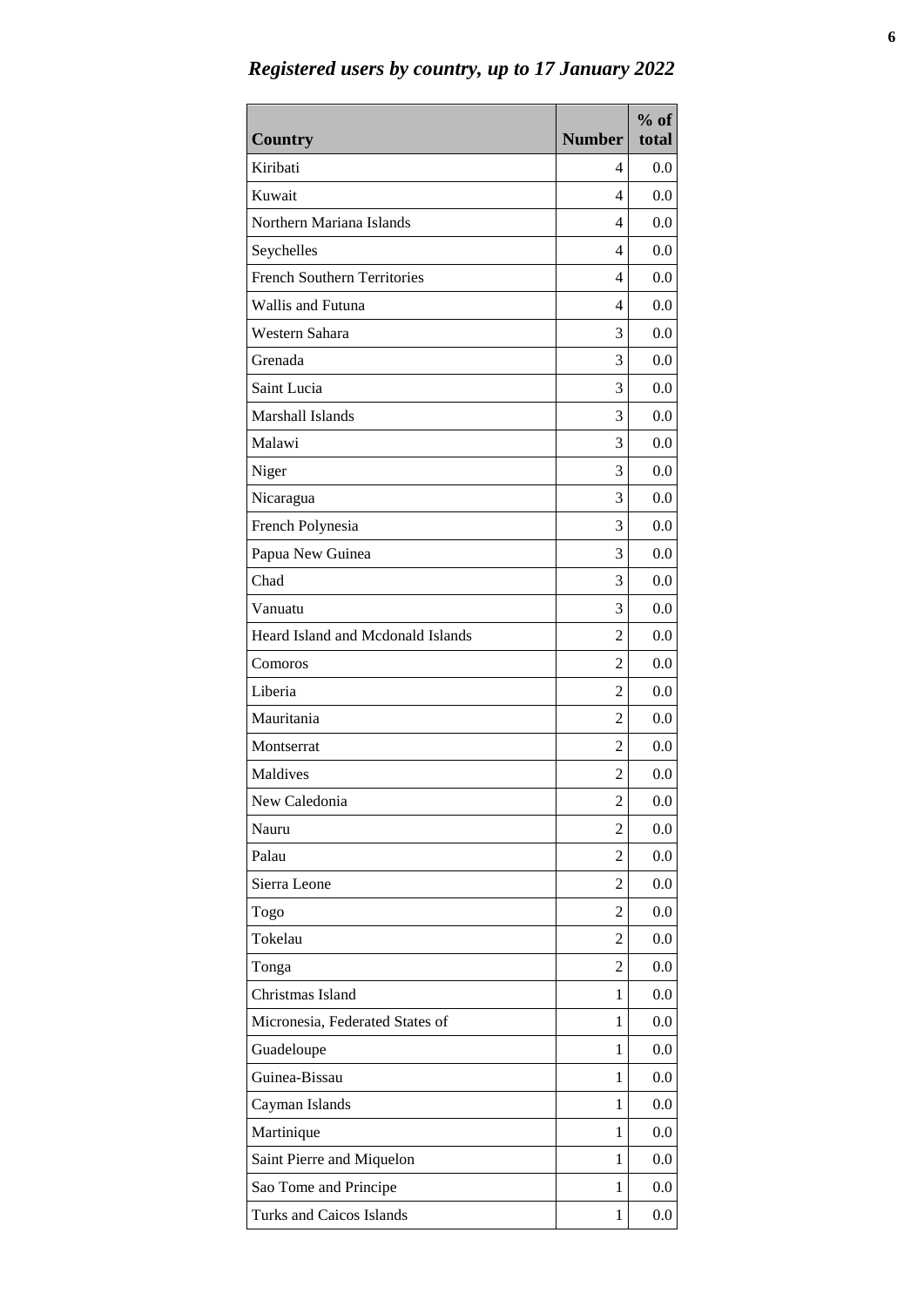*Registered users by country, up to 17 January 2022*

| <b>Country</b> | Number total | $%$ of |
|----------------|--------------|--------|
| Tuvalu         |              |        |
|                | 192929 100.0 |        |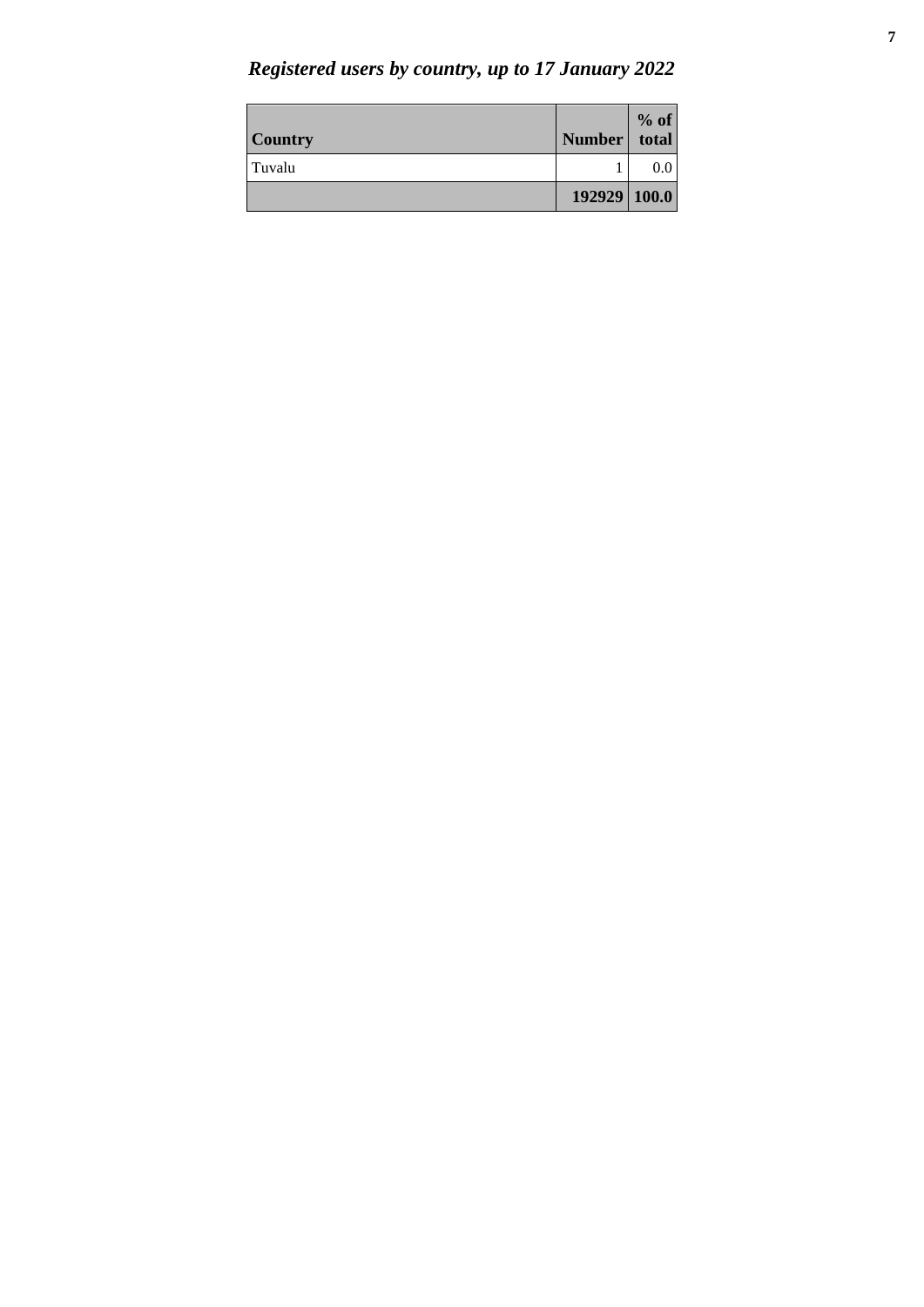| Registered users by activity, up to 17 January 2022 |  |  |  |  |
|-----------------------------------------------------|--|--|--|--|
|                                                     |  |  |  |  |

| <b>Type of activity</b> | <b>Number</b> | $%$ of<br>total |
|-------------------------|---------------|-----------------|
| C. Student              | 134012        | 69.5            |
| A. Faculty and research | 31277         | 16.2            |
| B. Ph.d. thesis         | 11969         | 6.2             |
| G. Private individual   | 5384          | 2.8             |
| E. Organisation (ngo)   | 2692          | 1.4             |
| I. Other                | 2581          | 1.3             |
| D. Government           | 2441          | 1.3             |
| F. Private enterprise   | 1960          | 1.0             |
| H. Journalist           | 613           | 0.3             |
|                         | 192929        | 100.0           |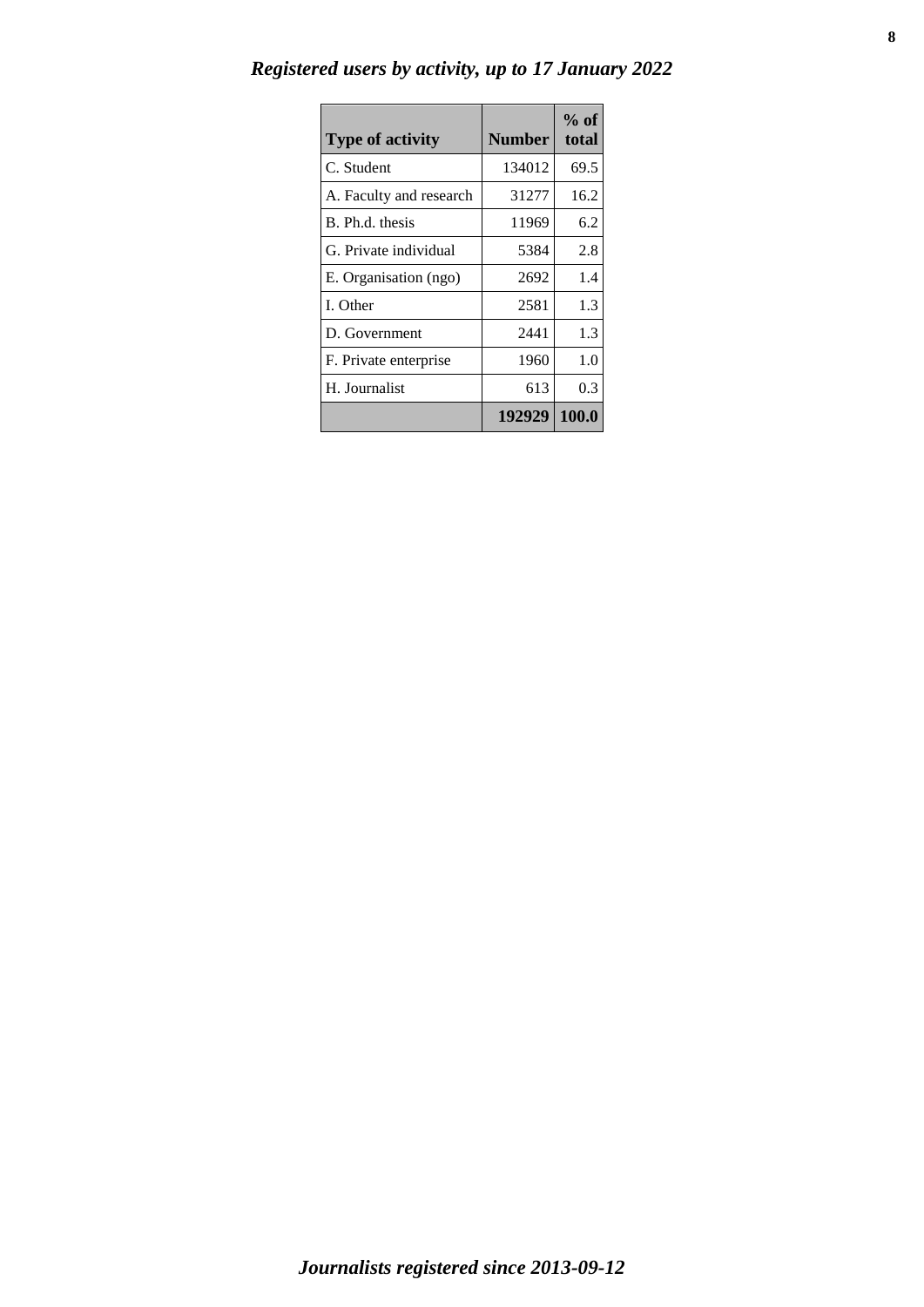| A. Faculty and research<br>Germany<br>3096<br>15.1<br>B. Ph.d. thesis<br>1225<br>6.0<br>C. Student<br>15002<br>73.1<br>D. Government<br>0.4<br>82<br>E. Organisation (ngo)<br>0.9<br>187<br>F. Private enterprise<br>145<br>0.7<br>G. Private individual<br>532<br>2.6<br>H. Journalist<br>42<br>0.2<br>I. Other<br>217<br>1.1<br>A. Faculty and research<br>2858<br>17.0<br><b>United Kingdom</b><br>B. Ph.d. thesis<br>6.9<br>1164<br>65.1<br>C. Student<br>10918<br>D. Government<br>283<br>1.7<br>E. Organisation (ngo)<br>453<br>2.7<br>F. Private enterprise<br>1.7<br>289<br>G. Private individual<br>3.1<br>525<br>H. Journalist<br>0.5<br>78<br>I. Other<br>212<br>1.3<br>A. Faculty and research<br>Belgium<br>974<br>7.1<br>B. Ph.d. thesis<br>575<br>4.2<br>C. Student<br>11467<br>83.5<br>D. Government<br>174<br>1.3<br>0.9<br>E. Organisation (ngo)<br>130<br>F. Private enterprise<br>82<br>0.6<br>G. Private individual<br>160<br>1.2<br>H. Journalist<br>28<br>0.2<br>I. Other<br>135<br>1.0<br>A. Faculty and research<br>2678<br>21.9<br>Spain<br>B. Ph.d. thesis<br>5.9<br>723<br>C. Student<br>7803<br>63.7<br>D. Government<br>223<br>1.8<br>E. Organisation (ngo)<br>116<br>0.9<br>F. Private enterprise<br>129<br>1.1<br>G. Private individual<br>346<br>2.8<br>H. Journalist<br>73<br>0.6<br>I. Other<br>1.3<br>158<br>Netherlands<br>A. Faculty and research<br>1334<br>11.2 |                |                         |               | $\frac{0}{0}$<br>within |
|---------------------------------------------------------------------------------------------------------------------------------------------------------------------------------------------------------------------------------------------------------------------------------------------------------------------------------------------------------------------------------------------------------------------------------------------------------------------------------------------------------------------------------------------------------------------------------------------------------------------------------------------------------------------------------------------------------------------------------------------------------------------------------------------------------------------------------------------------------------------------------------------------------------------------------------------------------------------------------------------------------------------------------------------------------------------------------------------------------------------------------------------------------------------------------------------------------------------------------------------------------------------------------------------------------------------------------------------------------------------------------------------------------|----------------|-------------------------|---------------|-------------------------|
|                                                                                                                                                                                                                                                                                                                                                                                                                                                                                                                                                                                                                                                                                                                                                                                                                                                                                                                                                                                                                                                                                                                                                                                                                                                                                                                                                                                                         | <b>Country</b> | <b>Type of activity</b> | <b>Number</b> | country                 |
|                                                                                                                                                                                                                                                                                                                                                                                                                                                                                                                                                                                                                                                                                                                                                                                                                                                                                                                                                                                                                                                                                                                                                                                                                                                                                                                                                                                                         |                |                         |               |                         |
|                                                                                                                                                                                                                                                                                                                                                                                                                                                                                                                                                                                                                                                                                                                                                                                                                                                                                                                                                                                                                                                                                                                                                                                                                                                                                                                                                                                                         |                |                         |               |                         |
|                                                                                                                                                                                                                                                                                                                                                                                                                                                                                                                                                                                                                                                                                                                                                                                                                                                                                                                                                                                                                                                                                                                                                                                                                                                                                                                                                                                                         |                |                         |               |                         |
|                                                                                                                                                                                                                                                                                                                                                                                                                                                                                                                                                                                                                                                                                                                                                                                                                                                                                                                                                                                                                                                                                                                                                                                                                                                                                                                                                                                                         |                |                         |               |                         |
|                                                                                                                                                                                                                                                                                                                                                                                                                                                                                                                                                                                                                                                                                                                                                                                                                                                                                                                                                                                                                                                                                                                                                                                                                                                                                                                                                                                                         |                |                         |               |                         |
|                                                                                                                                                                                                                                                                                                                                                                                                                                                                                                                                                                                                                                                                                                                                                                                                                                                                                                                                                                                                                                                                                                                                                                                                                                                                                                                                                                                                         |                |                         |               |                         |
|                                                                                                                                                                                                                                                                                                                                                                                                                                                                                                                                                                                                                                                                                                                                                                                                                                                                                                                                                                                                                                                                                                                                                                                                                                                                                                                                                                                                         |                |                         |               |                         |
|                                                                                                                                                                                                                                                                                                                                                                                                                                                                                                                                                                                                                                                                                                                                                                                                                                                                                                                                                                                                                                                                                                                                                                                                                                                                                                                                                                                                         |                |                         |               |                         |
|                                                                                                                                                                                                                                                                                                                                                                                                                                                                                                                                                                                                                                                                                                                                                                                                                                                                                                                                                                                                                                                                                                                                                                                                                                                                                                                                                                                                         |                |                         |               |                         |
|                                                                                                                                                                                                                                                                                                                                                                                                                                                                                                                                                                                                                                                                                                                                                                                                                                                                                                                                                                                                                                                                                                                                                                                                                                                                                                                                                                                                         |                |                         |               |                         |
|                                                                                                                                                                                                                                                                                                                                                                                                                                                                                                                                                                                                                                                                                                                                                                                                                                                                                                                                                                                                                                                                                                                                                                                                                                                                                                                                                                                                         |                |                         |               |                         |
|                                                                                                                                                                                                                                                                                                                                                                                                                                                                                                                                                                                                                                                                                                                                                                                                                                                                                                                                                                                                                                                                                                                                                                                                                                                                                                                                                                                                         |                |                         |               |                         |
|                                                                                                                                                                                                                                                                                                                                                                                                                                                                                                                                                                                                                                                                                                                                                                                                                                                                                                                                                                                                                                                                                                                                                                                                                                                                                                                                                                                                         |                |                         |               |                         |
|                                                                                                                                                                                                                                                                                                                                                                                                                                                                                                                                                                                                                                                                                                                                                                                                                                                                                                                                                                                                                                                                                                                                                                                                                                                                                                                                                                                                         |                |                         |               |                         |
|                                                                                                                                                                                                                                                                                                                                                                                                                                                                                                                                                                                                                                                                                                                                                                                                                                                                                                                                                                                                                                                                                                                                                                                                                                                                                                                                                                                                         |                |                         |               |                         |
|                                                                                                                                                                                                                                                                                                                                                                                                                                                                                                                                                                                                                                                                                                                                                                                                                                                                                                                                                                                                                                                                                                                                                                                                                                                                                                                                                                                                         |                |                         |               |                         |
|                                                                                                                                                                                                                                                                                                                                                                                                                                                                                                                                                                                                                                                                                                                                                                                                                                                                                                                                                                                                                                                                                                                                                                                                                                                                                                                                                                                                         |                |                         |               |                         |
|                                                                                                                                                                                                                                                                                                                                                                                                                                                                                                                                                                                                                                                                                                                                                                                                                                                                                                                                                                                                                                                                                                                                                                                                                                                                                                                                                                                                         |                |                         |               |                         |
|                                                                                                                                                                                                                                                                                                                                                                                                                                                                                                                                                                                                                                                                                                                                                                                                                                                                                                                                                                                                                                                                                                                                                                                                                                                                                                                                                                                                         |                |                         |               |                         |
|                                                                                                                                                                                                                                                                                                                                                                                                                                                                                                                                                                                                                                                                                                                                                                                                                                                                                                                                                                                                                                                                                                                                                                                                                                                                                                                                                                                                         |                |                         |               |                         |
|                                                                                                                                                                                                                                                                                                                                                                                                                                                                                                                                                                                                                                                                                                                                                                                                                                                                                                                                                                                                                                                                                                                                                                                                                                                                                                                                                                                                         |                |                         |               |                         |
|                                                                                                                                                                                                                                                                                                                                                                                                                                                                                                                                                                                                                                                                                                                                                                                                                                                                                                                                                                                                                                                                                                                                                                                                                                                                                                                                                                                                         |                |                         |               |                         |
|                                                                                                                                                                                                                                                                                                                                                                                                                                                                                                                                                                                                                                                                                                                                                                                                                                                                                                                                                                                                                                                                                                                                                                                                                                                                                                                                                                                                         |                |                         |               |                         |
|                                                                                                                                                                                                                                                                                                                                                                                                                                                                                                                                                                                                                                                                                                                                                                                                                                                                                                                                                                                                                                                                                                                                                                                                                                                                                                                                                                                                         |                |                         |               |                         |
|                                                                                                                                                                                                                                                                                                                                                                                                                                                                                                                                                                                                                                                                                                                                                                                                                                                                                                                                                                                                                                                                                                                                                                                                                                                                                                                                                                                                         |                |                         |               |                         |
|                                                                                                                                                                                                                                                                                                                                                                                                                                                                                                                                                                                                                                                                                                                                                                                                                                                                                                                                                                                                                                                                                                                                                                                                                                                                                                                                                                                                         |                |                         |               |                         |
|                                                                                                                                                                                                                                                                                                                                                                                                                                                                                                                                                                                                                                                                                                                                                                                                                                                                                                                                                                                                                                                                                                                                                                                                                                                                                                                                                                                                         |                |                         |               |                         |
|                                                                                                                                                                                                                                                                                                                                                                                                                                                                                                                                                                                                                                                                                                                                                                                                                                                                                                                                                                                                                                                                                                                                                                                                                                                                                                                                                                                                         |                |                         |               |                         |
|                                                                                                                                                                                                                                                                                                                                                                                                                                                                                                                                                                                                                                                                                                                                                                                                                                                                                                                                                                                                                                                                                                                                                                                                                                                                                                                                                                                                         |                |                         |               |                         |
|                                                                                                                                                                                                                                                                                                                                                                                                                                                                                                                                                                                                                                                                                                                                                                                                                                                                                                                                                                                                                                                                                                                                                                                                                                                                                                                                                                                                         |                |                         |               |                         |
|                                                                                                                                                                                                                                                                                                                                                                                                                                                                                                                                                                                                                                                                                                                                                                                                                                                                                                                                                                                                                                                                                                                                                                                                                                                                                                                                                                                                         |                |                         |               |                         |
|                                                                                                                                                                                                                                                                                                                                                                                                                                                                                                                                                                                                                                                                                                                                                                                                                                                                                                                                                                                                                                                                                                                                                                                                                                                                                                                                                                                                         |                |                         |               |                         |
|                                                                                                                                                                                                                                                                                                                                                                                                                                                                                                                                                                                                                                                                                                                                                                                                                                                                                                                                                                                                                                                                                                                                                                                                                                                                                                                                                                                                         |                |                         |               |                         |
|                                                                                                                                                                                                                                                                                                                                                                                                                                                                                                                                                                                                                                                                                                                                                                                                                                                                                                                                                                                                                                                                                                                                                                                                                                                                                                                                                                                                         |                |                         |               |                         |
|                                                                                                                                                                                                                                                                                                                                                                                                                                                                                                                                                                                                                                                                                                                                                                                                                                                                                                                                                                                                                                                                                                                                                                                                                                                                                                                                                                                                         |                |                         |               |                         |
|                                                                                                                                                                                                                                                                                                                                                                                                                                                                                                                                                                                                                                                                                                                                                                                                                                                                                                                                                                                                                                                                                                                                                                                                                                                                                                                                                                                                         |                |                         |               |                         |
|                                                                                                                                                                                                                                                                                                                                                                                                                                                                                                                                                                                                                                                                                                                                                                                                                                                                                                                                                                                                                                                                                                                                                                                                                                                                                                                                                                                                         |                |                         |               |                         |
|                                                                                                                                                                                                                                                                                                                                                                                                                                                                                                                                                                                                                                                                                                                                                                                                                                                                                                                                                                                                                                                                                                                                                                                                                                                                                                                                                                                                         |                | B. Ph.d. thesis         | 548           | 4.6                     |

*Registered users by country and activity, up to 17 January 2022*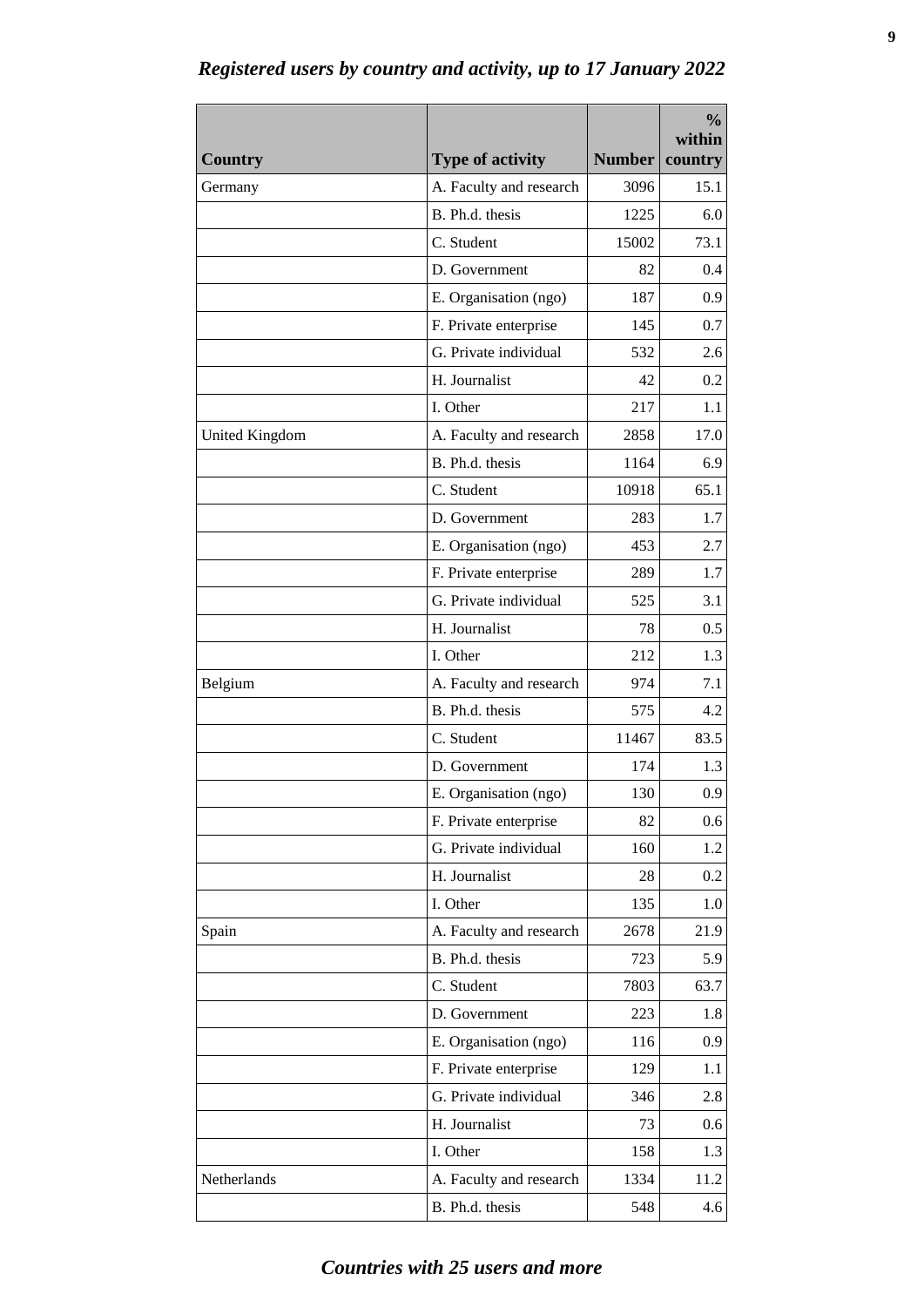| <b>Country</b>       | <b>Type of activity</b>                | <b>Number</b> | $\frac{0}{0}$<br>within<br>country |
|----------------------|----------------------------------------|---------------|------------------------------------|
|                      | C. Student                             | 9423          | 79.2                               |
|                      | D. Government                          | 105           | 0.9                                |
|                      | E. Organisation (ngo)                  | 110           | 0.9                                |
|                      | F. Private enterprise                  | 72            | 0.6                                |
|                      | G. Private individual                  | 181           | 1.5                                |
|                      | H. Journalist                          | 17            | 0.1                                |
|                      | I. Other                               | 102           | 0.9                                |
| Norway               | A. Faculty and research                | 1006          | 10.0                               |
|                      | B. Ph.d. thesis                        | 224           | 2.2                                |
|                      | C. Student                             | 8227          | 81.5                               |
|                      | D. Government                          | 95            | 0.9                                |
|                      | E. Organisation (ngo)                  | 56            | 0.6                                |
|                      | F. Private enterprise                  | 100           | 1.0                                |
|                      | G. Private individual                  | 200           | 2.0                                |
|                      | H. Journalist                          | 24            | 0.2                                |
|                      | I. Other                               | 161           | 1.6                                |
| <b>United States</b> | A. Faculty and research                | 2138          | 21.3                               |
|                      | B. Ph.d. thesis                        | 1012          | 10.1                               |
|                      | C. Student                             | 6055          | 60.4                               |
|                      |                                        | 63            | 0.6                                |
|                      | D. Government                          | 215           |                                    |
|                      | E. Organisation (ngo)                  |               | 2.1                                |
|                      | F. Private enterprise                  | 88            | 0.9                                |
|                      | G. Private individual<br>H. Journalist | 289           | 2.9                                |
|                      |                                        | 22            | 0.2                                |
|                      | I. Other                               | 137           | 1.4                                |
| Italy                | A. Faculty and research                | 1516          | 16.9                               |
|                      | B. Ph.d. thesis                        | 839           | 9.4                                |
|                      | C. Student                             | 6042          | 67.4                               |
|                      | D. Government                          | 69            | 0.8                                |
|                      | E. Organisation (ngo)                  | 88            | 1.0                                |
|                      | F. Private enterprise                  | 65            | 0.7                                |
|                      | G. Private individual                  | 220           | 2.5                                |
|                      | H. Journalist                          | 19            | 0.2                                |
|                      | I. Other                               | 105           | 1.2                                |
| Poland               | A. Faculty and research                | 1016          | 12.7                               |
|                      | B. Ph.d. thesis                        | 493           | 6.2                                |
|                      | C. Student                             | 5825          | 72.8                               |
|                      | D. Government                          | 60            | $0.8\,$                            |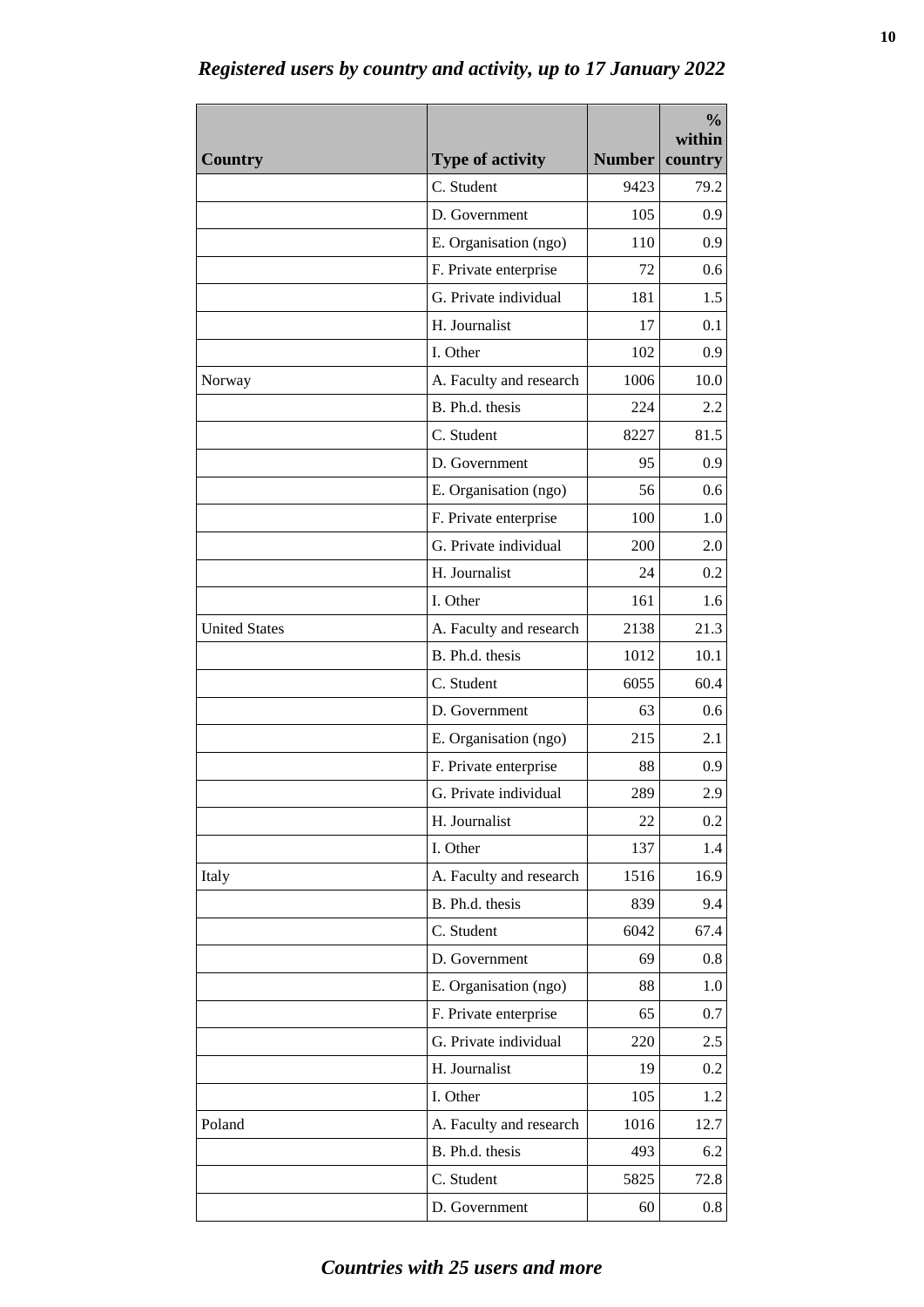| E. Organisation (ngo)<br>95<br>1.2<br>F. Private enterprise<br>91<br>1.1<br>G. Private individual<br>3.7<br>295<br>H. Journalist<br>0.3<br>20<br>I. Other<br>104<br>1.3<br>A. Faculty and research<br>15.3<br>1069<br>France<br>B. Ph.d. thesis<br>421<br>6.0<br>C. Student<br>69.3<br>4842<br>1.5<br>D. Government<br>103<br>E. Organisation (ngo)<br>124<br>1.8<br>1.5<br>F. Private enterprise<br>108<br>G. Private individual<br>184<br>2.6<br>H. Journalist<br>13<br>0.2<br>I. Other<br>121<br>1.7<br>A. Faculty and research<br>574<br>Denmark<br>9.4<br>B. Ph.d. thesis<br>137<br>2.2<br>C. Student<br>4941<br>80.6<br>D. Government<br>1.4<br>86<br>E. Organisation (ngo)<br>1.2<br>72<br>F. Private enterprise<br>72<br>1.2<br>G. Private individual<br>149<br>2.4<br>H. Journalist<br>0.4<br>27<br>1.2<br>72<br>I. Other<br>Switzerland<br>A. Faculty and research<br>13.9<br>783<br>B. Ph.d. thesis<br>360<br>6.4<br>C. Student<br>4188<br>74.1<br>D. Government<br>48<br>0.8<br>E. Organisation (ngo)<br>54<br>1.0<br>F. Private enterprise<br>47<br>0.8<br>G. Private individual<br>1.7<br>96<br>H. Journalist<br>0.3<br>15<br>I. Other<br>1.1<br>60<br>Slovenia<br>A. Faculty and research<br>1029<br>21.0<br>B. Ph.d. thesis<br>1.8<br>89<br>C. Student<br>3547<br>72.5<br>D. Government<br>0.9<br>46 | <b>Country</b> | <b>Type of activity</b> | Number | $\frac{0}{0}$<br>within<br>country |
|----------------------------------------------------------------------------------------------------------------------------------------------------------------------------------------------------------------------------------------------------------------------------------------------------------------------------------------------------------------------------------------------------------------------------------------------------------------------------------------------------------------------------------------------------------------------------------------------------------------------------------------------------------------------------------------------------------------------------------------------------------------------------------------------------------------------------------------------------------------------------------------------------------------------------------------------------------------------------------------------------------------------------------------------------------------------------------------------------------------------------------------------------------------------------------------------------------------------------------------------------------------------------------------------------------------------|----------------|-------------------------|--------|------------------------------------|
|                                                                                                                                                                                                                                                                                                                                                                                                                                                                                                                                                                                                                                                                                                                                                                                                                                                                                                                                                                                                                                                                                                                                                                                                                                                                                                                      |                |                         |        |                                    |
|                                                                                                                                                                                                                                                                                                                                                                                                                                                                                                                                                                                                                                                                                                                                                                                                                                                                                                                                                                                                                                                                                                                                                                                                                                                                                                                      |                |                         |        |                                    |
|                                                                                                                                                                                                                                                                                                                                                                                                                                                                                                                                                                                                                                                                                                                                                                                                                                                                                                                                                                                                                                                                                                                                                                                                                                                                                                                      |                |                         |        |                                    |
|                                                                                                                                                                                                                                                                                                                                                                                                                                                                                                                                                                                                                                                                                                                                                                                                                                                                                                                                                                                                                                                                                                                                                                                                                                                                                                                      |                |                         |        |                                    |
|                                                                                                                                                                                                                                                                                                                                                                                                                                                                                                                                                                                                                                                                                                                                                                                                                                                                                                                                                                                                                                                                                                                                                                                                                                                                                                                      |                |                         |        |                                    |
|                                                                                                                                                                                                                                                                                                                                                                                                                                                                                                                                                                                                                                                                                                                                                                                                                                                                                                                                                                                                                                                                                                                                                                                                                                                                                                                      |                |                         |        |                                    |
|                                                                                                                                                                                                                                                                                                                                                                                                                                                                                                                                                                                                                                                                                                                                                                                                                                                                                                                                                                                                                                                                                                                                                                                                                                                                                                                      |                |                         |        |                                    |
|                                                                                                                                                                                                                                                                                                                                                                                                                                                                                                                                                                                                                                                                                                                                                                                                                                                                                                                                                                                                                                                                                                                                                                                                                                                                                                                      |                |                         |        |                                    |
|                                                                                                                                                                                                                                                                                                                                                                                                                                                                                                                                                                                                                                                                                                                                                                                                                                                                                                                                                                                                                                                                                                                                                                                                                                                                                                                      |                |                         |        |                                    |
|                                                                                                                                                                                                                                                                                                                                                                                                                                                                                                                                                                                                                                                                                                                                                                                                                                                                                                                                                                                                                                                                                                                                                                                                                                                                                                                      |                |                         |        |                                    |
|                                                                                                                                                                                                                                                                                                                                                                                                                                                                                                                                                                                                                                                                                                                                                                                                                                                                                                                                                                                                                                                                                                                                                                                                                                                                                                                      |                |                         |        |                                    |
|                                                                                                                                                                                                                                                                                                                                                                                                                                                                                                                                                                                                                                                                                                                                                                                                                                                                                                                                                                                                                                                                                                                                                                                                                                                                                                                      |                |                         |        |                                    |
|                                                                                                                                                                                                                                                                                                                                                                                                                                                                                                                                                                                                                                                                                                                                                                                                                                                                                                                                                                                                                                                                                                                                                                                                                                                                                                                      |                |                         |        |                                    |
|                                                                                                                                                                                                                                                                                                                                                                                                                                                                                                                                                                                                                                                                                                                                                                                                                                                                                                                                                                                                                                                                                                                                                                                                                                                                                                                      |                |                         |        |                                    |
|                                                                                                                                                                                                                                                                                                                                                                                                                                                                                                                                                                                                                                                                                                                                                                                                                                                                                                                                                                                                                                                                                                                                                                                                                                                                                                                      |                |                         |        |                                    |
|                                                                                                                                                                                                                                                                                                                                                                                                                                                                                                                                                                                                                                                                                                                                                                                                                                                                                                                                                                                                                                                                                                                                                                                                                                                                                                                      |                |                         |        |                                    |
|                                                                                                                                                                                                                                                                                                                                                                                                                                                                                                                                                                                                                                                                                                                                                                                                                                                                                                                                                                                                                                                                                                                                                                                                                                                                                                                      |                |                         |        |                                    |
|                                                                                                                                                                                                                                                                                                                                                                                                                                                                                                                                                                                                                                                                                                                                                                                                                                                                                                                                                                                                                                                                                                                                                                                                                                                                                                                      |                |                         |        |                                    |
|                                                                                                                                                                                                                                                                                                                                                                                                                                                                                                                                                                                                                                                                                                                                                                                                                                                                                                                                                                                                                                                                                                                                                                                                                                                                                                                      |                |                         |        |                                    |
|                                                                                                                                                                                                                                                                                                                                                                                                                                                                                                                                                                                                                                                                                                                                                                                                                                                                                                                                                                                                                                                                                                                                                                                                                                                                                                                      |                |                         |        |                                    |
|                                                                                                                                                                                                                                                                                                                                                                                                                                                                                                                                                                                                                                                                                                                                                                                                                                                                                                                                                                                                                                                                                                                                                                                                                                                                                                                      |                |                         |        |                                    |
|                                                                                                                                                                                                                                                                                                                                                                                                                                                                                                                                                                                                                                                                                                                                                                                                                                                                                                                                                                                                                                                                                                                                                                                                                                                                                                                      |                |                         |        |                                    |
|                                                                                                                                                                                                                                                                                                                                                                                                                                                                                                                                                                                                                                                                                                                                                                                                                                                                                                                                                                                                                                                                                                                                                                                                                                                                                                                      |                |                         |        |                                    |
|                                                                                                                                                                                                                                                                                                                                                                                                                                                                                                                                                                                                                                                                                                                                                                                                                                                                                                                                                                                                                                                                                                                                                                                                                                                                                                                      |                |                         |        |                                    |
|                                                                                                                                                                                                                                                                                                                                                                                                                                                                                                                                                                                                                                                                                                                                                                                                                                                                                                                                                                                                                                                                                                                                                                                                                                                                                                                      |                |                         |        |                                    |
|                                                                                                                                                                                                                                                                                                                                                                                                                                                                                                                                                                                                                                                                                                                                                                                                                                                                                                                                                                                                                                                                                                                                                                                                                                                                                                                      |                |                         |        |                                    |
|                                                                                                                                                                                                                                                                                                                                                                                                                                                                                                                                                                                                                                                                                                                                                                                                                                                                                                                                                                                                                                                                                                                                                                                                                                                                                                                      |                |                         |        |                                    |
|                                                                                                                                                                                                                                                                                                                                                                                                                                                                                                                                                                                                                                                                                                                                                                                                                                                                                                                                                                                                                                                                                                                                                                                                                                                                                                                      |                |                         |        |                                    |
|                                                                                                                                                                                                                                                                                                                                                                                                                                                                                                                                                                                                                                                                                                                                                                                                                                                                                                                                                                                                                                                                                                                                                                                                                                                                                                                      |                |                         |        |                                    |
|                                                                                                                                                                                                                                                                                                                                                                                                                                                                                                                                                                                                                                                                                                                                                                                                                                                                                                                                                                                                                                                                                                                                                                                                                                                                                                                      |                |                         |        |                                    |
|                                                                                                                                                                                                                                                                                                                                                                                                                                                                                                                                                                                                                                                                                                                                                                                                                                                                                                                                                                                                                                                                                                                                                                                                                                                                                                                      |                |                         |        |                                    |
|                                                                                                                                                                                                                                                                                                                                                                                                                                                                                                                                                                                                                                                                                                                                                                                                                                                                                                                                                                                                                                                                                                                                                                                                                                                                                                                      |                |                         |        |                                    |
|                                                                                                                                                                                                                                                                                                                                                                                                                                                                                                                                                                                                                                                                                                                                                                                                                                                                                                                                                                                                                                                                                                                                                                                                                                                                                                                      |                |                         |        |                                    |
|                                                                                                                                                                                                                                                                                                                                                                                                                                                                                                                                                                                                                                                                                                                                                                                                                                                                                                                                                                                                                                                                                                                                                                                                                                                                                                                      |                |                         |        |                                    |
|                                                                                                                                                                                                                                                                                                                                                                                                                                                                                                                                                                                                                                                                                                                                                                                                                                                                                                                                                                                                                                                                                                                                                                                                                                                                                                                      |                |                         |        |                                    |
|                                                                                                                                                                                                                                                                                                                                                                                                                                                                                                                                                                                                                                                                                                                                                                                                                                                                                                                                                                                                                                                                                                                                                                                                                                                                                                                      |                |                         |        |                                    |
|                                                                                                                                                                                                                                                                                                                                                                                                                                                                                                                                                                                                                                                                                                                                                                                                                                                                                                                                                                                                                                                                                                                                                                                                                                                                                                                      |                |                         |        |                                    |
| E. Organisation (ngo)<br>0.5<br>24                                                                                                                                                                                                                                                                                                                                                                                                                                                                                                                                                                                                                                                                                                                                                                                                                                                                                                                                                                                                                                                                                                                                                                                                                                                                                   |                |                         |        |                                    |
| 0.3<br>F. Private enterprise<br>13                                                                                                                                                                                                                                                                                                                                                                                                                                                                                                                                                                                                                                                                                                                                                                                                                                                                                                                                                                                                                                                                                                                                                                                                                                                                                   |                |                         |        |                                    |

*Registered users by country and activity, up to 17 January 2022*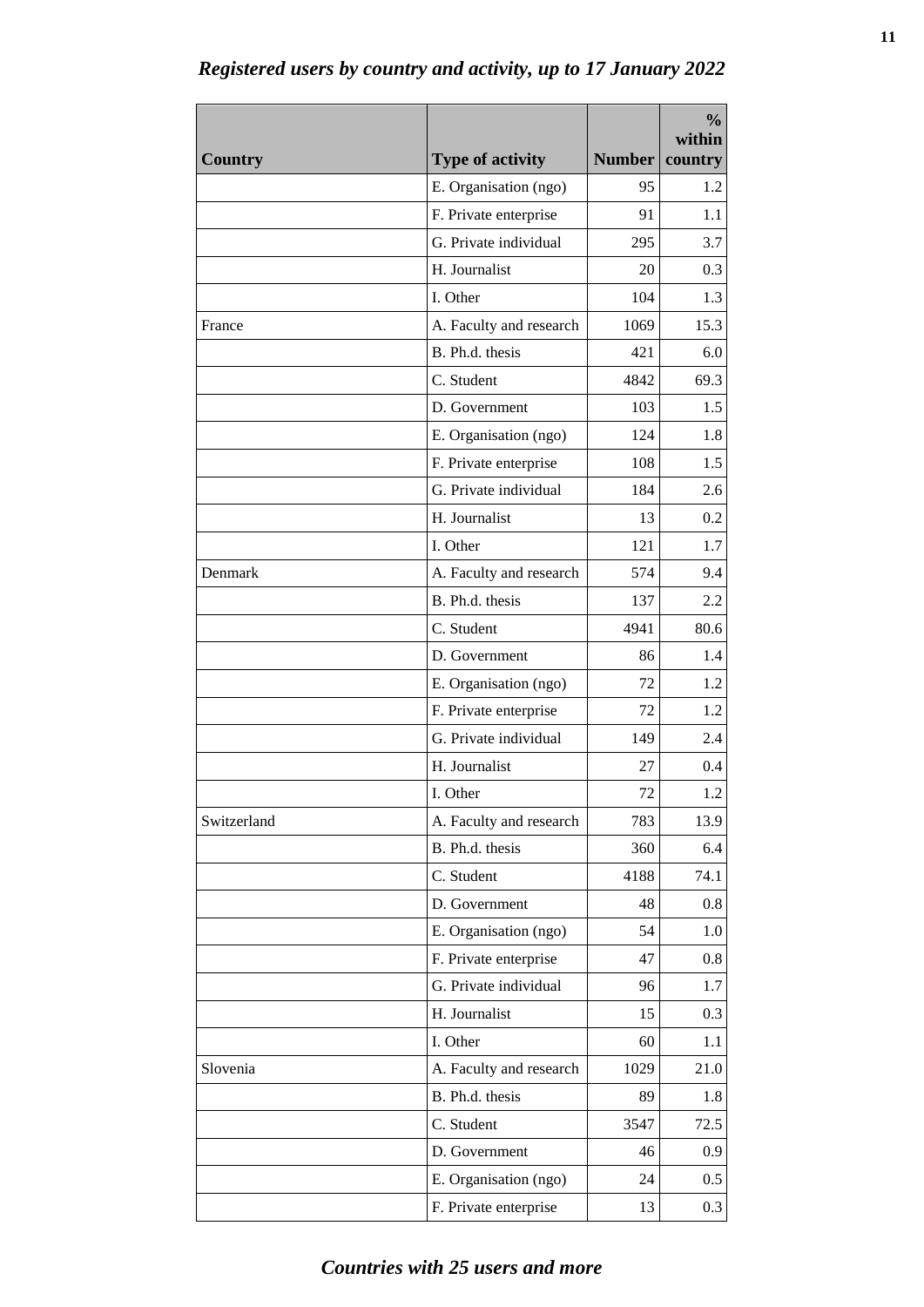| <b>Country</b>            | <b>Type of activity</b>                    | <b>Number</b> | $\frac{0}{0}$<br>within<br>country |
|---------------------------|--------------------------------------------|---------------|------------------------------------|
|                           | G. Private individual                      | 91            | 1.9                                |
|                           | H. Journalist                              | 3             | 0.1                                |
|                           | I. Other                                   | 49            | 1.0                                |
| Sweden                    |                                            |               | 14.8                               |
|                           | A. Faculty and research<br>B. Ph.d. thesis | 717<br>242    | 5.0                                |
|                           | C. Student                                 |               | 73.2                               |
|                           | D. Government                              | 3553<br>82    | 1.7                                |
|                           |                                            |               |                                    |
|                           | E. Organisation (ngo)                      | 37            | 0.8                                |
|                           | F. Private enterprise                      | 31            | 0.6                                |
|                           | G. Private individual                      | 109           | 2.2                                |
|                           | H. Journalist                              | 19            | 0.4                                |
|                           | I. Other                                   | 66            | 1.4                                |
| Austria                   | A. Faculty and research                    | 633           | 13.8                               |
|                           | B. Ph.d. thesis                            | 207           | 4.5                                |
|                           | C. Student                                 | 3394          | 74.1                               |
|                           | D. Government                              | 38            | 0.8                                |
|                           | E. Organisation (ngo)                      | 83            | 1.8                                |
|                           | F. Private enterprise                      | 37            | 0.8                                |
|                           | G. Private individual                      | 112           | 2.4                                |
|                           | H. Journalist                              | 21            | 0.5                                |
|                           | I. Other                                   | 56            | 1.2                                |
| Portugal                  | A. Faculty and research                    | 1277          | 29.2                               |
|                           | B. Ph.d. thesis                            | 453           | $10.4\,$                           |
|                           | C. Student                                 | 2154          | 49.3                               |
|                           | D. Government                              | 64            | 1.5                                |
|                           | E. Organisation (ngo)                      | 43            | 1.0                                |
|                           | F. Private enterprise                      | 73            | 1.7                                |
|                           | G. Private individual                      | 195           | 4.5                                |
|                           | H. Journalist                              | 27            | 0.6                                |
|                           | I. Other                                   | 84            | 1.9                                |
| <b>Russian Federation</b> | A. Faculty and research                    | 635           | 15.5                               |
|                           | B. Ph.d. thesis                            | 164           | 4.0                                |
|                           | C. Student                                 | 3018          | 73.9                               |
|                           | D. Government                              | 9             | 0.2                                |
|                           | E. Organisation (ngo)                      | 47            | 1.2                                |
|                           | F. Private enterprise                      | 19            | 0.5                                |
|                           | G. Private individual                      | 141           | 3.5                                |
|                           | H. Journalist                              | 15            | 0.4                                |

*Registered users by country and activity, up to 17 January 2022*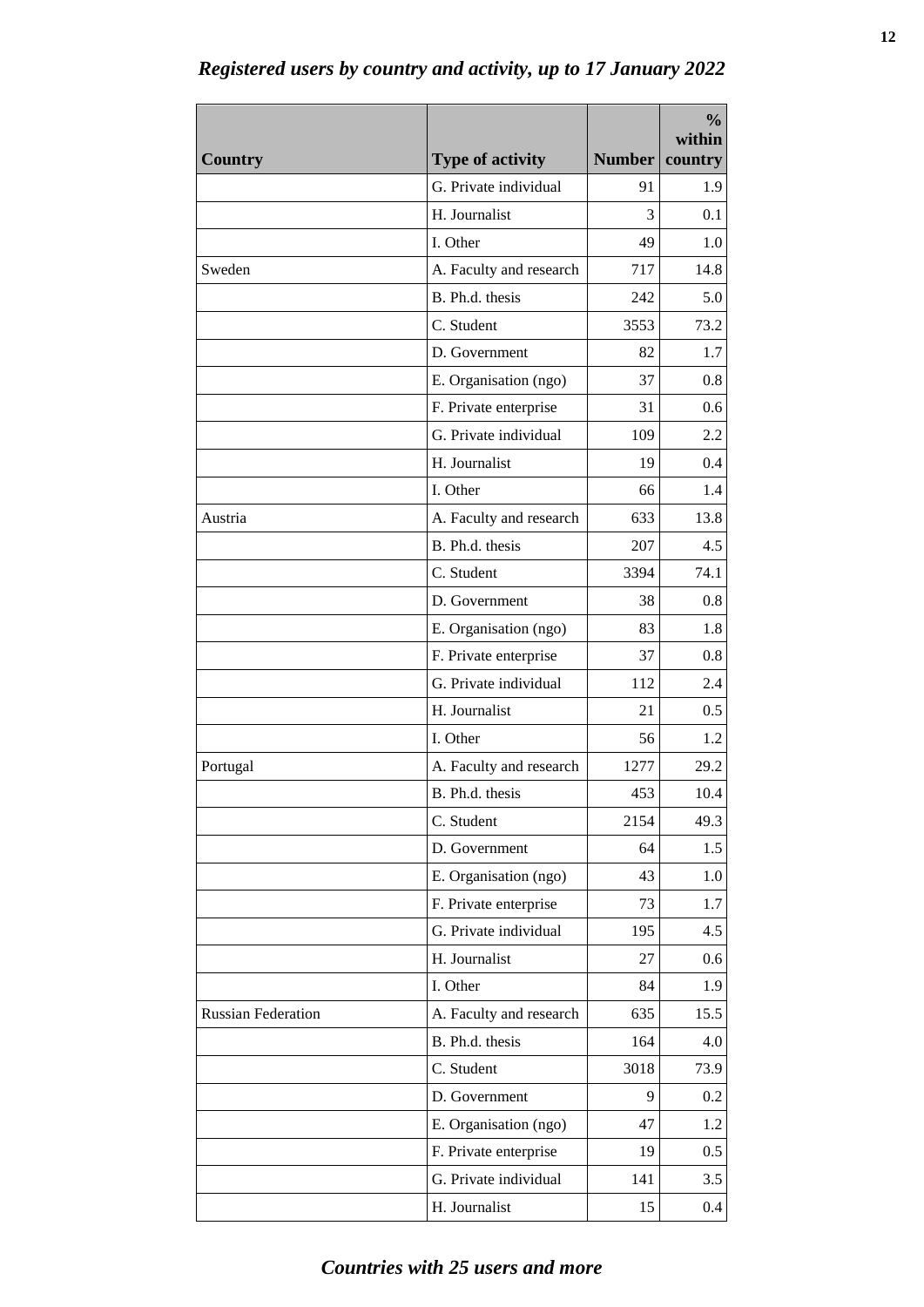| <b>Country</b> | <b>Type of activity</b> | Number | $\frac{0}{0}$<br>within<br>country |
|----------------|-------------------------|--------|------------------------------------|
|                | I. Other                | 36     | 0.9                                |
| Finland        | A. Faculty and research | 535    | 16.2                               |
|                | B. Ph.d. thesis         | 212    | 6.4                                |
|                | C. Student              | 2155   | 65.4                               |
|                | D. Government           | 88     | 2.7                                |
|                | E. Organisation (ngo)   | 52     | 1.6                                |
|                | F. Private enterprise   | 50     | 1.5                                |
|                | G. Private individual   | 145    | 4.4                                |
|                | H. Journalist           | 22     | 0.7                                |
|                | I. Other                | 38     | 1.2                                |
| Hungary        | A. Faculty and research | 495    | 15.0                               |
|                | B. Ph.d. thesis         | 296    | 9.0                                |
|                | C. Student              | 2229   | 67.8                               |
|                | D. Government           | 29     | 0.9                                |
|                | E. Organisation (ngo)   | 50     | 1.5                                |
|                | F. Private enterprise   | 40     | 1.2                                |
|                | G. Private individual   | 101    | 3.1                                |
|                | H. Journalist           | 10     | 0.3                                |
|                | I. Other                | 40     | 1.2                                |
| Estonia        | A. Faculty and research | 273    | 9.4                                |
|                | B. Ph.d. thesis         | 86     | 3.0                                |
|                | C. Student              | 2289   | 79.2                               |
|                | D. Government           | 68     | 2.4                                |
|                | E. Organisation (ngo)   | 29     | 1.0                                |
|                | F. Private enterprise   | 16     | 0.6                                |
|                | G. Private individual   | 73     | 2.5                                |
|                | H. Journalist           | 14     | 0.5                                |
|                | I. Other                | 41     | 1.4                                |
| Ireland        | A. Faculty and research | 495    | 19.0                               |
|                | B. Ph.d. thesis         | 234    | 9.0                                |
|                | C. Student              | 1606   | 61.6                               |
|                | D. Government           | 70     | 2.7                                |
|                | E. Organisation (ngo)   | 47     | 1.8                                |
|                | F. Private enterprise   | 21     | 0.8                                |
|                | G. Private individual   | 87     | 3.3                                |
|                | H. Journalist           | 9      | 0.3                                |
|                | I. Other                | 40     | 1.5                                |
| Ukraine        | A. Faculty and research | 327    | 13.9                               |

*Registered users by country and activity, up to 17 January 2022*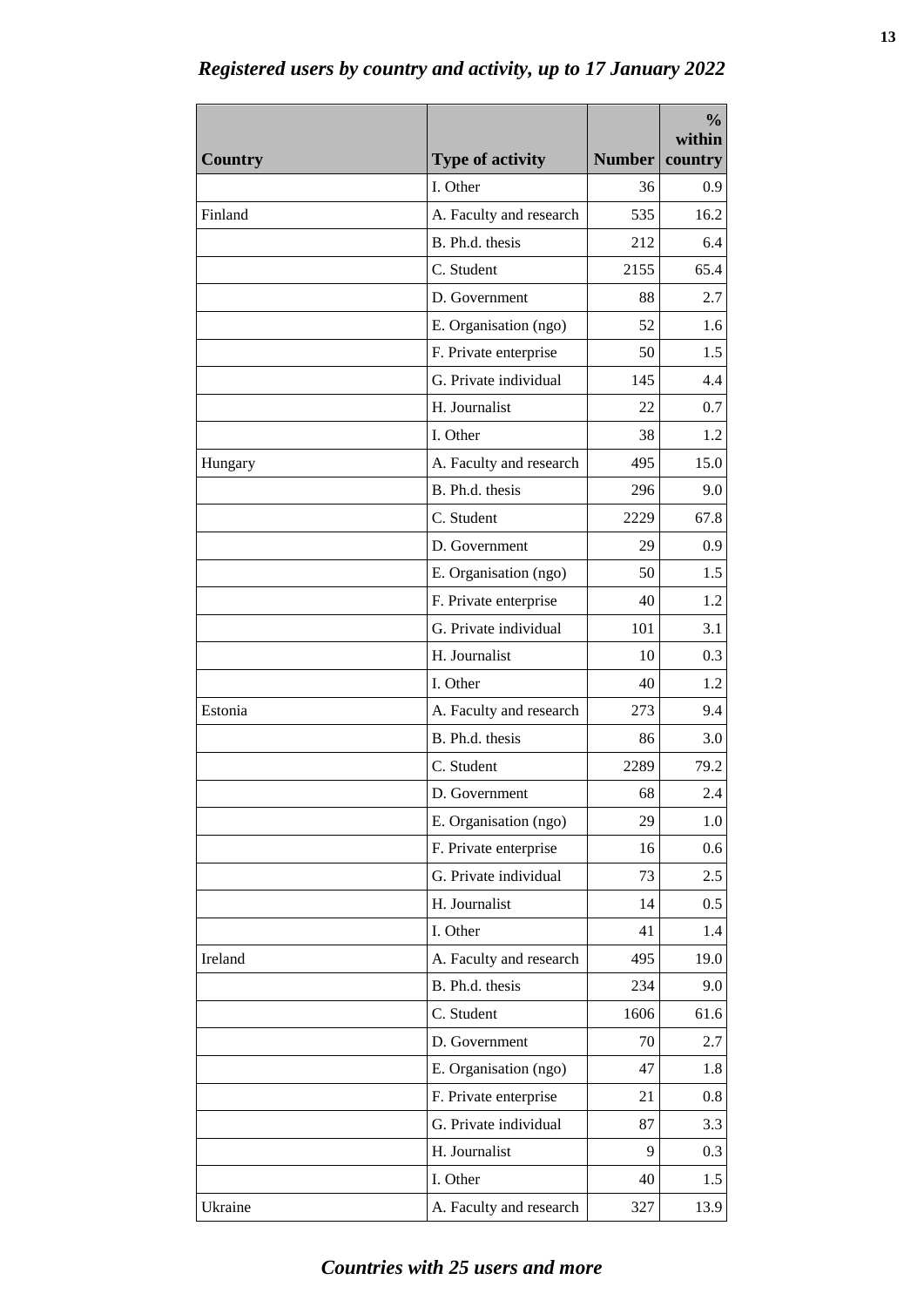|                |                         | <b>Number</b> | $\frac{0}{0}$<br>within |
|----------------|-------------------------|---------------|-------------------------|
| <b>Country</b> | <b>Type of activity</b> |               | country                 |
|                | B. Ph.d. thesis         | 127           | 5.4                     |
|                | C. Student              | 1687          | 71.7                    |
|                | D. Government           | 12            | 0.5                     |
|                | E. Organisation (ngo)   | 50            | 2.1                     |
|                | F. Private enterprise   | 22            | 0.9                     |
|                | G. Private individual   | 79            | 3.4                     |
|                | H. Journalist           | 9             | 0.4                     |
|                | I. Other                | 39            | 1.7                     |
| Israel         | A. Faculty and research | 428           | 21.5                    |
|                | B. Ph.d. thesis         | 154           | 7.7                     |
|                | C. Student              | 1247          | 62.6                    |
|                | D. Government           | 45            | 2.3                     |
|                | E. Organisation (ngo)   | 29            | 1.5                     |
|                | F. Private enterprise   | 11            | 0.6                     |
|                | G. Private individual   | 43            | 2.2                     |
|                | H. Journalist           | 3             | 0.2                     |
|                | I. Other                | 32            | 1.6                     |
| Turkey         | A. Faculty and research | 421           | 24.1                    |
|                | B. Ph.d. thesis         | 187           | 10.7                    |
|                | C. Student              | 1008          | 57.6                    |
|                | D. Government           | 26            | 1.5                     |
|                | E. Organisation (ngo)   | 22            | 1.3                     |
|                | F. Private enterprise   | 11            | 0.6                     |
|                | G. Private individual   | 45            | 2.6                     |
|                | I. Other                | 30            | 1.7                     |
| Greece         | A. Faculty and research | 353           | 21.2                    |
|                | B. Ph.d. thesis         | 175           | 10.5                    |
|                | C. Student              | 834           | 50.2                    |
|                | D. Government           | 25            | 1.5                     |
|                | E. Organisation (ngo)   | 27            | 1.6                     |
|                | F. Private enterprise   | 42            | 2.5                     |
|                | G. Private individual   | 136           | 8.2                     |
|                | H. Journalist           | 8             | 0.5                     |
|                | I. Other                | 62            | 3.7                     |
| Czech Republic | A. Faculty and research | 290           | 18.9                    |
|                | B. Ph.d. thesis         | 126           | 8.2                     |
|                | C. Student              | 989           | 64.3                    |
|                | D. Government           | 20            | 1.3                     |

*Registered users by country and activity, up to 17 January 2022*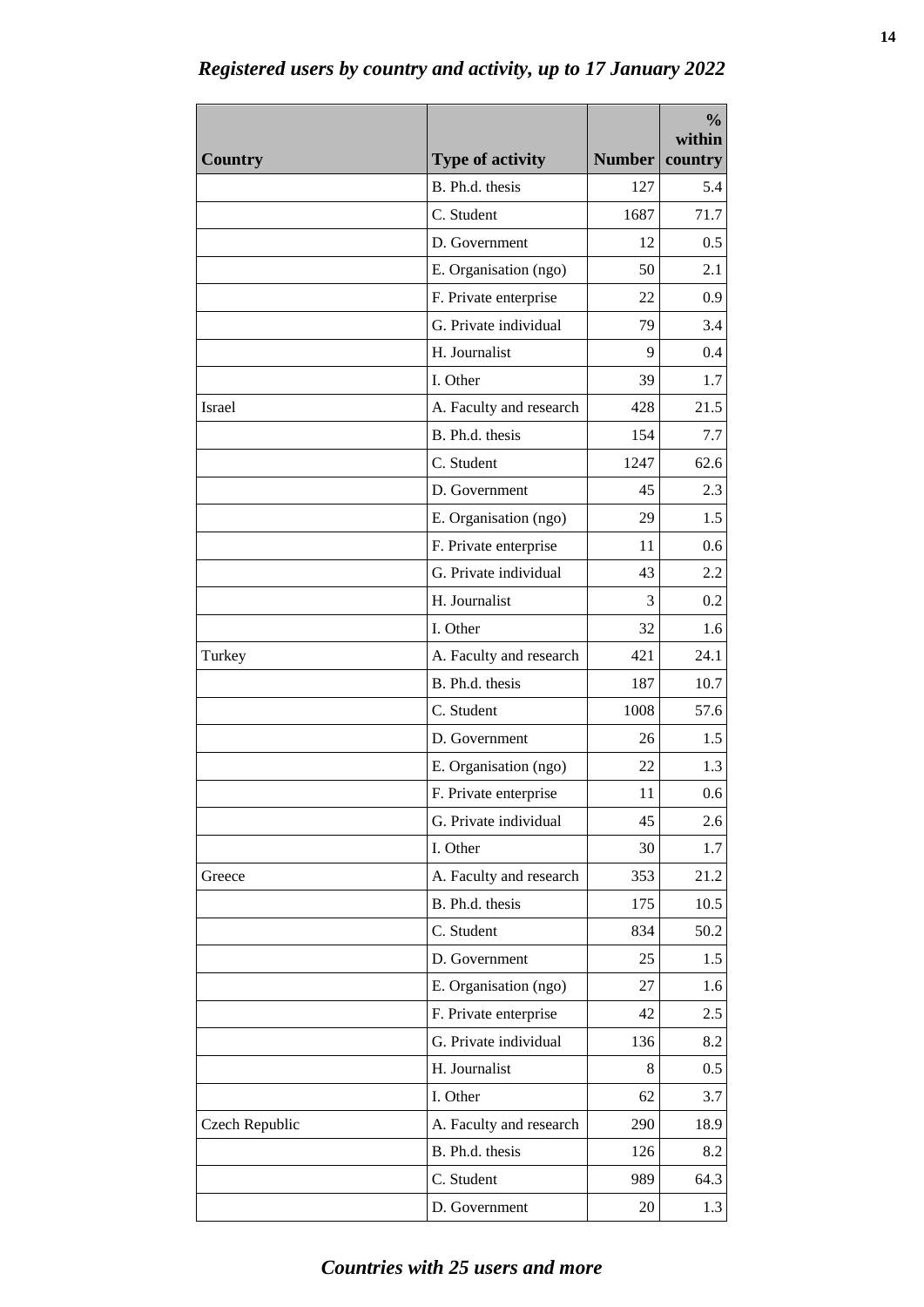| <b>Country</b> | <b>Type of activity</b>                        | Number  | $\frac{0}{0}$<br>within<br>country |
|----------------|------------------------------------------------|---------|------------------------------------|
|                |                                                |         | 1.7                                |
|                | E. Organisation (ngo)                          | 26<br>9 | 0.6                                |
|                | F. Private enterprise<br>G. Private individual | 56      | 3.6                                |
|                | H. Journalist                                  |         |                                    |
|                |                                                | 8       | 0.5                                |
|                | I. Other                                       | 13      | 0.8                                |
| Lithuania      | A. Faculty and research                        | 205     | 13.7                               |
|                | B. Ph.d. thesis                                | 74      | 4.9                                |
|                | C. Student                                     | 1103    | 73.6                               |
|                | D. Government                                  | 25      | 1.7                                |
|                | E. Organisation (ngo)                          | 12      | 0.8                                |
|                | F. Private enterprise                          | 12      | 0.8                                |
|                | G. Private individual                          | 41      | 2.7                                |
|                | H. Journalist                                  | 4       | 0.3                                |
|                | I. Other                                       | 23      | 1.5                                |
| Romania        | A. Faculty and research                        | 448     | 30.6                               |
|                | B. Ph.d. thesis                                | 107     | 7.3                                |
|                | C. Student                                     | 800     | 54.6                               |
|                | D. Government                                  | 9       | 0.6                                |
|                | E. Organisation (ngo)                          | 25      | 1.7                                |
|                | F. Private enterprise                          | 13      | 0.9                                |
|                | G. Private individual                          | 38      | 2.6                                |
|                | I. Other                                       | 24      | 1.6                                |
| China          | A. Faculty and research                        | 208     | 16.2                               |
|                | B. Ph.d. thesis                                | 134     | 10.4                               |
|                | C. Student                                     | 892     | 69.4                               |
|                | D. Government                                  | 2       | 0.2                                |
|                | E. Organisation (ngo)                          | 2       | 0.2                                |
|                | F. Private enterprise                          | 1       | 0.1                                |
|                | G. Private individual                          | 33      | 2.6                                |
|                | H. Journalist                                  | 1       | 0.1                                |
|                | I. Other                                       | 13      | 1.0                                |
| Canada         | A. Faculty and research                        | 283     | 23.0                               |
|                | B. Ph.d. thesis                                | 115     | 9.4                                |
|                | C. Student                                     | 729     | 59.3                               |
|                | D. Government                                  | 17      | 1.4                                |
|                | E. Organisation (ngo)                          | 17      | 1.4                                |
|                | F. Private enterprise                          | 10      | 0.8                                |
|                | G. Private individual                          | 37      | 3.0                                |

*Registered users by country and activity, up to 17 January 2022*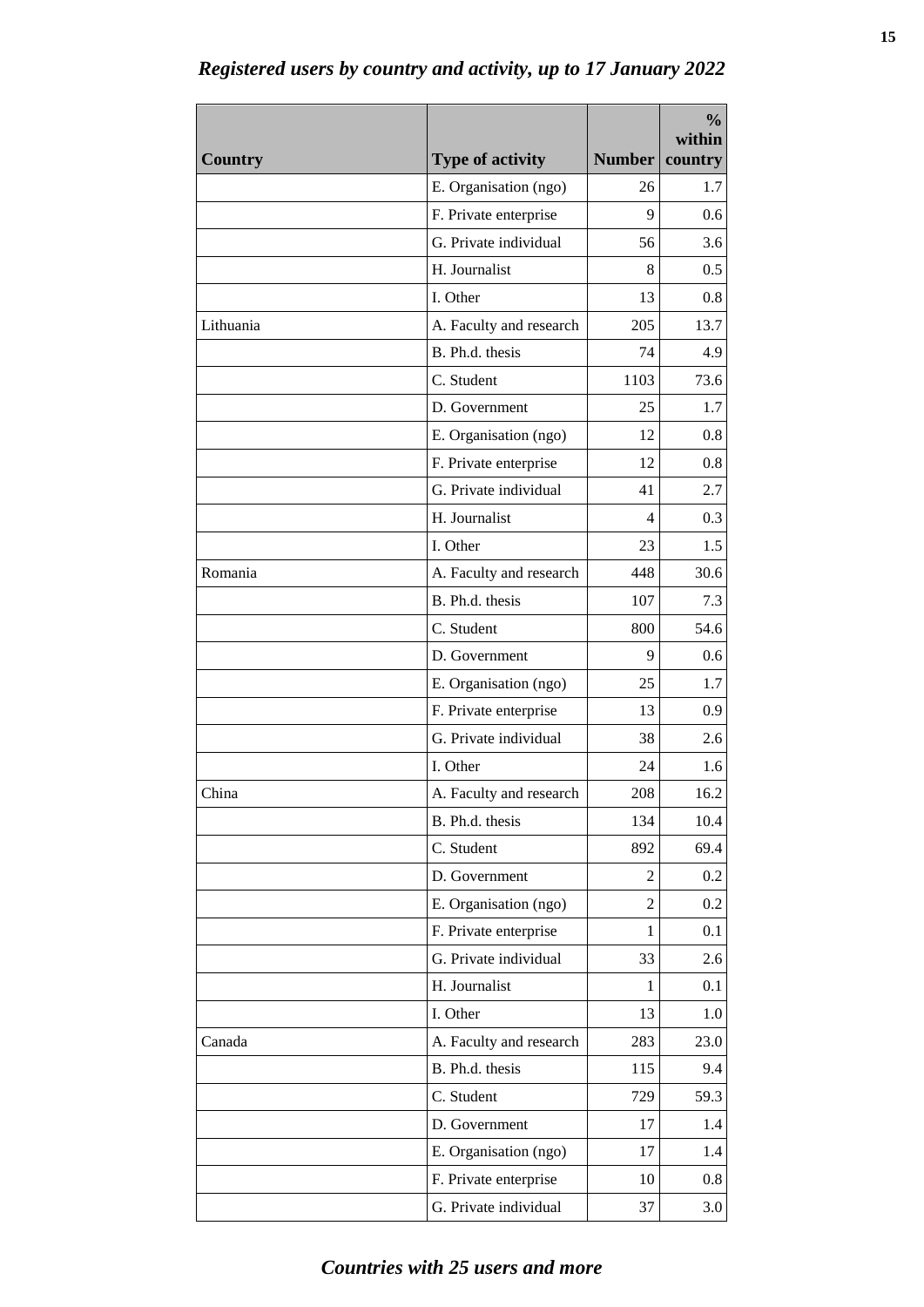| <b>Country</b>     | <b>Type of activity</b> | <b>Number</b> | $\frac{0}{0}$<br>within<br>country |
|--------------------|-------------------------|---------------|------------------------------------|
|                    | H. Journalist           | 7             | 0.6                                |
|                    | I. Other                | 14            | 1.1                                |
| Bulgaria           | A. Faculty and research | 160           | 21.6                               |
|                    | B. Ph.d. thesis         | 47            | 6.3                                |
|                    | C. Student              | 436           | 58.8                               |
|                    | D. Government           | 8             | 1.1                                |
|                    | E. Organisation (ngo)   | 29            | 3.9                                |
|                    | F. Private enterprise   | 9             | 1.2                                |
|                    | G. Private individual   | 41            | 5.5                                |
|                    | I. Other                | 11            | 1.5                                |
| Australia          | A. Faculty and research | 203           | 33.9                               |
|                    | B. Ph.d. thesis         | 79            | 13.2                               |
|                    | C. Student              | 228           | 38.1                               |
|                    | D. Government           | 16            | 2.7                                |
|                    | E. Organisation (ngo)   | 23            | 3.8                                |
|                    | F. Private enterprise   | 6             | 1.0                                |
|                    | G. Private individual   | 32            | 5.4                                |
|                    | H. Journalist           | 2             | 0.3                                |
|                    | I. Other                | 9             | 1.5                                |
| Slovakia           | A. Faculty and research | 127           | 23.0                               |
|                    | B. Ph.d. thesis         | 69            | 12.5                               |
|                    | C. Student              | 286           | 51.8                               |
|                    | D. Government           | 14            | $2.5\,$                            |
|                    | E. Organisation (ngo)   | 19            | 3.4                                |
|                    | F. Private enterprise   | 5             | 0.9                                |
|                    | G. Private individual   | 21            | 3.8                                |
|                    | H. Journalist           | 4             | 0.7                                |
|                    | I. Other                | 7             | 1.3                                |
| Serbia             | A. Faculty and research | 240           | 45.5                               |
|                    | B. Ph.d. thesis         | 34            | 6.4                                |
|                    | C. Student              | 204           | 38.6                               |
|                    | D. Government           | 4             | 0.8                                |
|                    | E. Organisation (ngo)   | 17            | 3.2                                |
|                    | F. Private enterprise   | 2             | 0.4                                |
|                    | G. Private individual   | 19            | 3.6                                |
|                    | H. Journalist           | 1             | 0.2                                |
|                    | I. Other                | 7             | 1.3                                |
| Korea, Republic of | A. Faculty and research | 133           | 25.2                               |

*Registered users by country and activity, up to 17 January 2022*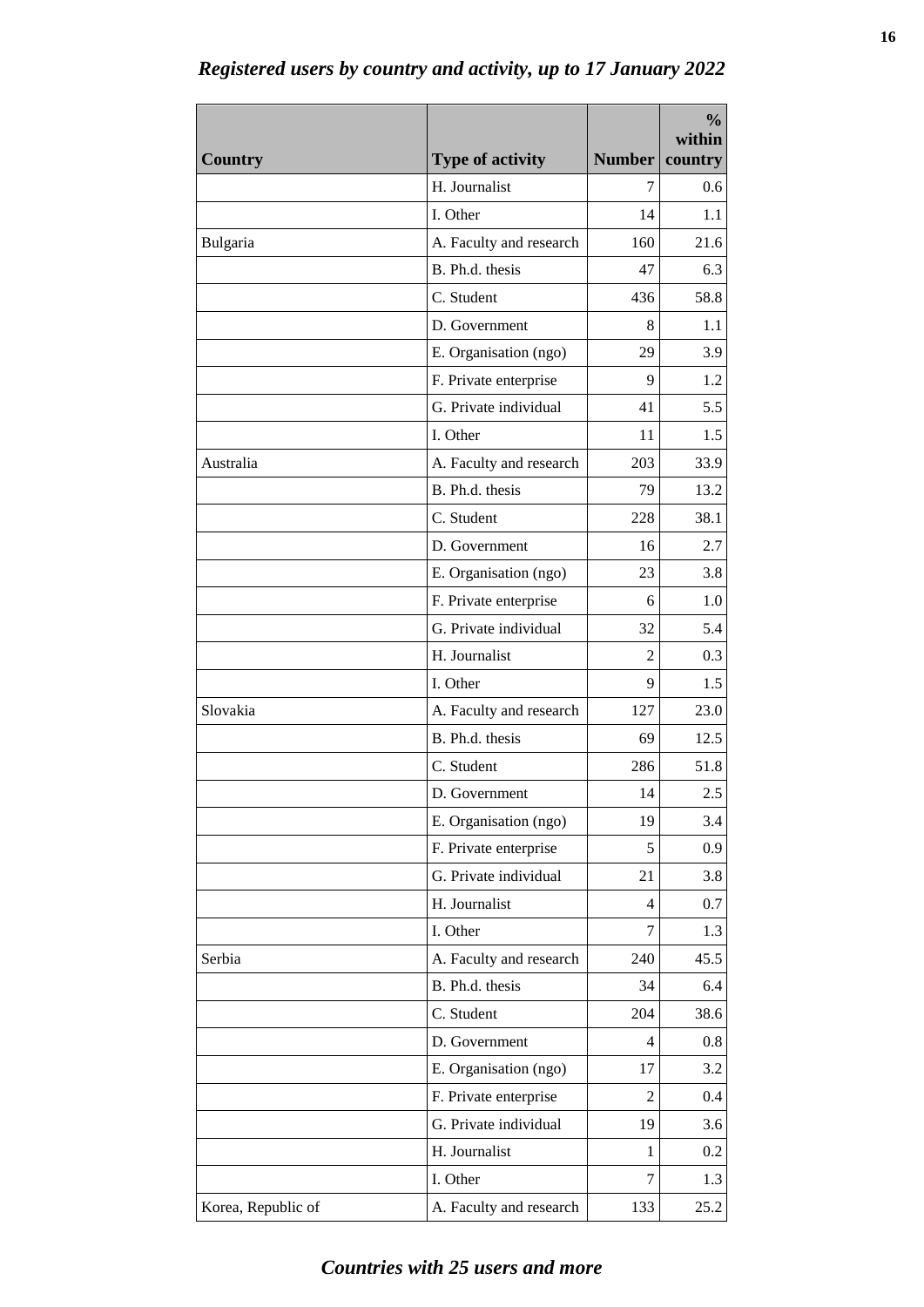| <b>Country</b> | <b>Type of activity</b> | <b>Number</b>  | $\frac{0}{0}$<br>within<br>country |
|----------------|-------------------------|----------------|------------------------------------|
|                | B. Ph.d. thesis         | 55             | 10.4                               |
|                | C. Student              | 303            | 57.5                               |
|                | D. Government           | 12             | 2.3                                |
|                | E. Organisation (ngo)   | 3              | 0.6                                |
|                | F. Private enterprise   | 3              | 0.6                                |
|                | G. Private individual   | 8              | 1.5                                |
|                | H. Journalist           | 2              | 0.4                                |
|                | I. Other                | 8              | 1.5                                |
| Iceland        | A. Faculty and research | 92             | 17.8                               |
|                | B. Ph.d. thesis         | 12             | 2.3                                |
|                | C. Student              | 357            | 68.9                               |
|                | D. Government           | 11             | 2.1                                |
|                | E. Organisation (ngo)   | 4              | 0.8                                |
|                | F. Private enterprise   | 5              | 1.0                                |
|                | G. Private individual   | 20             | 3.9                                |
|                | H. Journalist           | 2              | 0.4                                |
|                | I. Other                | 15             | 2.9                                |
| Croatia        | A. Faculty and research | 178            | 37.3                               |
|                | B. Ph.d. thesis         | 42             | 8.8                                |
|                | C. Student              | 211            | 44.2                               |
|                | D. Government           | 4              | 0.8                                |
|                | E. Organisation (ngo)   | 7              | 1.5                                |
|                | F. Private enterprise   | 4              | 0.8                                |
|                | G. Private individual   | 22             | 4.6                                |
|                | I. Other                | 9              | 1.9                                |
| Latvia         | A. Faculty and research | 78             | 18.8                               |
|                | B. Ph.d. thesis         | 23             | 5.5                                |
|                | C. Student              | 258            | 62.0                               |
|                | D. Government           | 15             | 3.6                                |
|                | E. Organisation (ngo)   | 11             | 2.6                                |
|                | F. Private enterprise   | 5              | 1.2                                |
|                | G. Private individual   | 16             | 3.8                                |
|                | H. Journalist           | $\overline{2}$ | 0.5                                |
|                | I. Other                | 8              | 1.9                                |
| Cyprus         | A. Faculty and research | 101            | 25.4                               |
|                | B. Ph.d. thesis         | 36             | 9.1                                |
|                | C. Student              | 200            | 50.4                               |
|                | D. Government           | 7              | 1.8                                |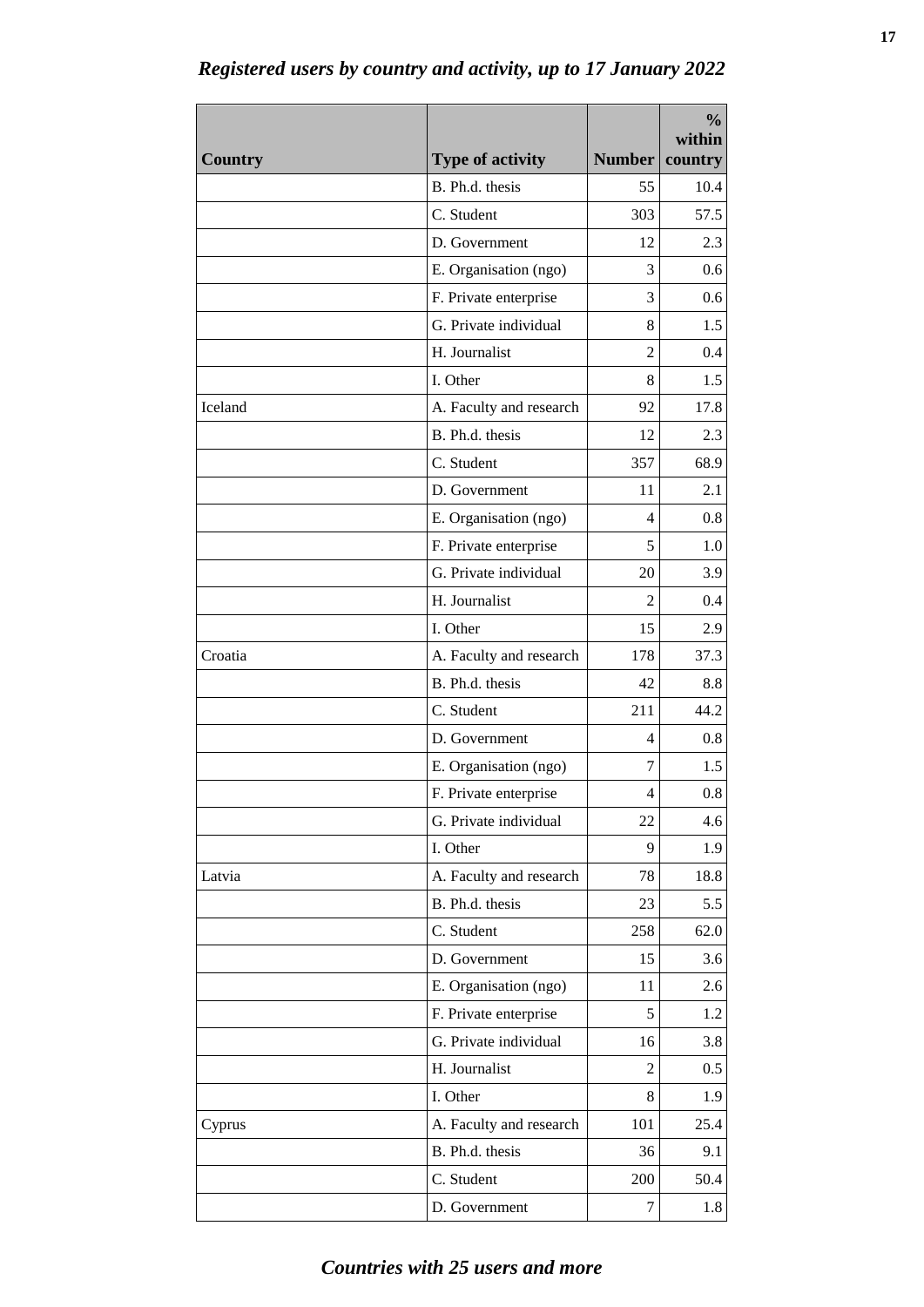| <b>Country</b> | <b>Type of activity</b> | Number         | $\frac{0}{0}$<br>within<br>country |
|----------------|-------------------------|----------------|------------------------------------|
|                | E. Organisation (ngo)   | 8              | 2.0                                |
|                | F. Private enterprise   | 7              | 1.8                                |
|                | G. Private individual   | 26             | 6.5                                |
|                | H. Journalist           | $\mathfrak{D}$ | 0.5                                |
|                | I. Other                | 10             | 2.5                                |
| Japan          | A. Faculty and research | 125            | 31.5                               |
|                | B. Ph.d. thesis         | 28             | 7.1                                |
|                | C. Student              | 202            | 50.9                               |
|                | D. Government           | 9              | 2.3                                |
|                | E. Organisation (ngo)   | 3              | 0.8                                |
|                | F. Private enterprise   | 5              | 1.3                                |
|                | G. Private individual   | 16             | 4.0                                |
|                | H. Journalist           | 3              | 0.8                                |
|                | I. Other                | 6              | 1.5                                |
| India          | A. Faculty and research | 85             | 23.2                               |
|                | B. Ph.d. thesis         | 34             | 9.3                                |
|                | C. Student              | 172            | 47.0                               |
|                | D. Government           | 2              | 0.5                                |
|                | E. Organisation (ngo)   | 9              | 2.5                                |
|                | F. Private enterprise   | 15             | 4.1                                |
|                | G. Private individual   | 25             | 6.8                                |
|                | I. Other                | 24             | 6.6                                |
| <b>Brazil</b>  | A. Faculty and research | 103            | 31.0                               |
|                | B. Ph.d. thesis         | 42             | 12.7                               |
|                | C. Student              | 146            | 44.0                               |
|                | D. Government           | 12             | 3.6                                |
|                | F. Private enterprise   | 4              | 1.2                                |
|                | G. Private individual   | 16             | 4.8                                |
|                | H. Journalist           | 1              | 0.3                                |
|                | I. Other                | 8              | 2.4                                |
| Mexico         | A. Faculty and research | 78             | 24.8                               |
|                | B. Ph.d. thesis         | 16             | 5.1                                |
|                | C. Student              | 157            | 50.0                               |
|                | D. Government           | 12             | 3.8                                |
|                | E. Organisation (ngo)   | 10             | 3.2                                |
|                | F. Private enterprise   | 9              | 2.9                                |
|                | G. Private individual   | 23             | 7.3                                |
|                | H. Journalist           | $\overline{4}$ | 1.3                                |

*Registered users by country and activity, up to 17 January 2022*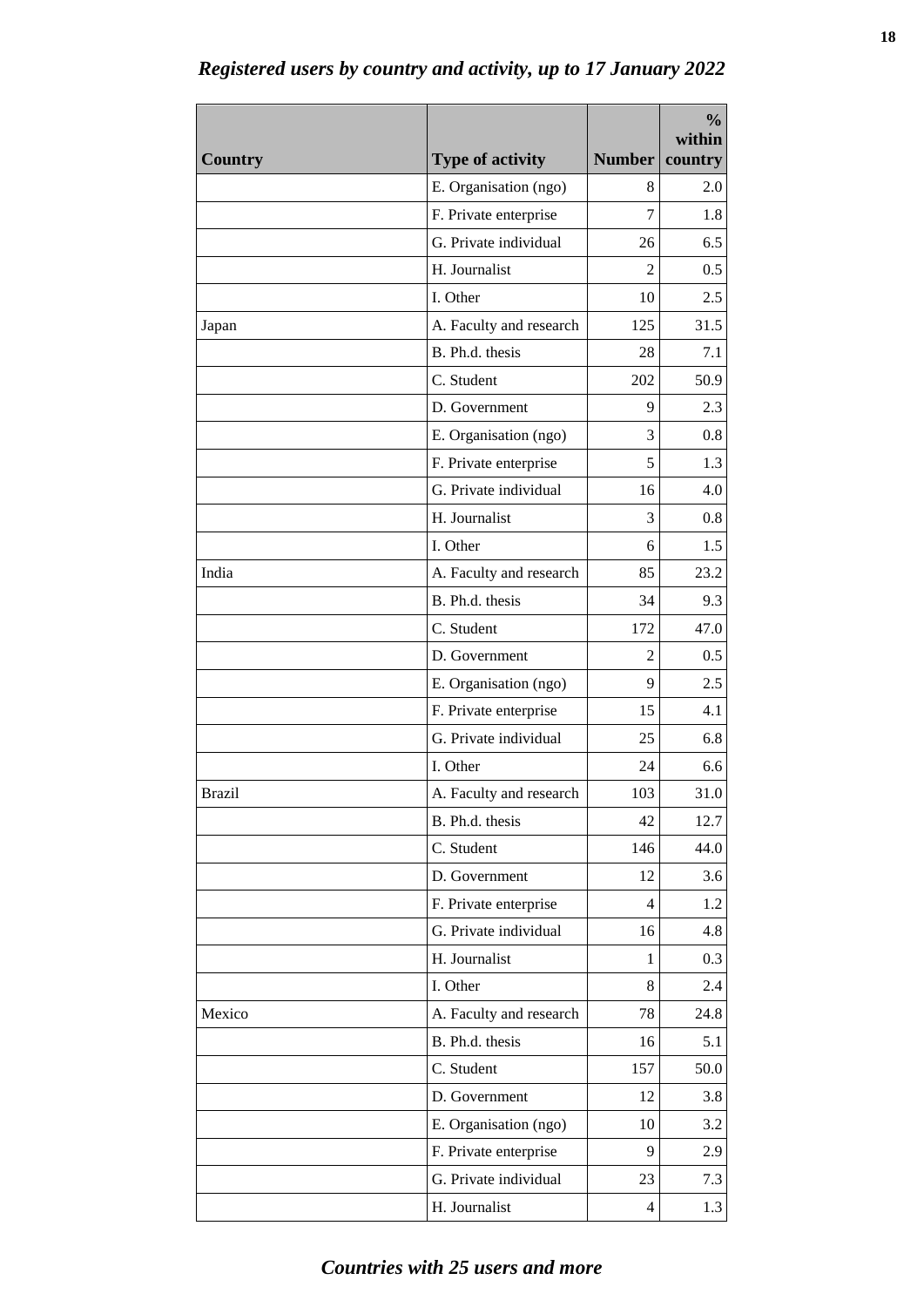| <b>Country</b>            | <b>Type of activity</b>                | Number         | $\frac{0}{0}$<br>within<br>country |
|---------------------------|----------------------------------------|----------------|------------------------------------|
|                           | I. Other                               | 5              | 1.6                                |
| Philippines               | A. Faculty and research                | 21             | 7.0                                |
|                           | B. Ph.d. thesis                        | 7              | 2.3                                |
|                           | C. Student                             | 247            | 81.8                               |
|                           | D. Government                          | 1              | 0.3                                |
|                           | E. Organisation (ngo)                  | 4              | 1.3                                |
|                           | F. Private enterprise                  | 3              | 1.0                                |
|                           | G. Private individual                  | 12             | 4.0                                |
|                           | I. Other                               | 7              | 2.3                                |
| Colombia                  | A. Faculty and research                | 47             | 16.5                               |
|                           | B. Ph.d. thesis                        | 10             | 3.5                                |
|                           | C. Student                             | 199            | 70.1                               |
|                           |                                        | 9              | 3.2                                |
|                           | D. Government<br>E. Organisation (ngo) | 2              | 0.7                                |
|                           |                                        | 5              | 1.8                                |
|                           | F. Private enterprise                  |                |                                    |
|                           | G. Private individual                  | 11<br>1        | 3.9                                |
|                           | I. Other                               |                | 0.4                                |
| Iran, Islamic Republic of | A. Faculty and research                | 63             | 24.8                               |
|                           | B. Ph.d. thesis                        | 47             | 18.5                               |
|                           | C. Student                             | 124            | 48.8                               |
|                           | D. Government                          | $\overline{2}$ | 0.8                                |
|                           | E. Organisation (ngo)                  | 1              | 0.4                                |
|                           | G. Private individual                  | 8              | 3.1                                |
|                           | I. Other                               | 9              | 3.5                                |
| Luxembourg                | A. Faculty and research                | 72             | 29.6                               |
|                           | B. Ph.d. thesis                        | 20             | 8.2                                |
|                           | C. Student                             | 85             | 35.0                               |
|                           | D. Government                          | 16             | 6.6                                |
|                           | E. Organisation (ngo)                  | 5              | 2.1                                |
|                           | F. Private enterprise                  | 20             | 8.2                                |
|                           | G. Private individual                  | 14             | 5.8                                |
|                           | I. Other                               | 11             | 4.5                                |
| Chile                     | A. Faculty and research                | 62             | 26.4                               |
|                           | B. Ph.d. thesis                        | 13             | 5.5                                |
|                           | C. Student                             | 119            | 50.6                               |
|                           | D. Government                          | 13             | 5.5                                |
|                           | E. Organisation (ngo)                  | 13             | 5.5                                |
|                           | F. Private enterprise                  | $\overline{2}$ | 0.9                                |

*Registered users by country and activity, up to 17 January 2022*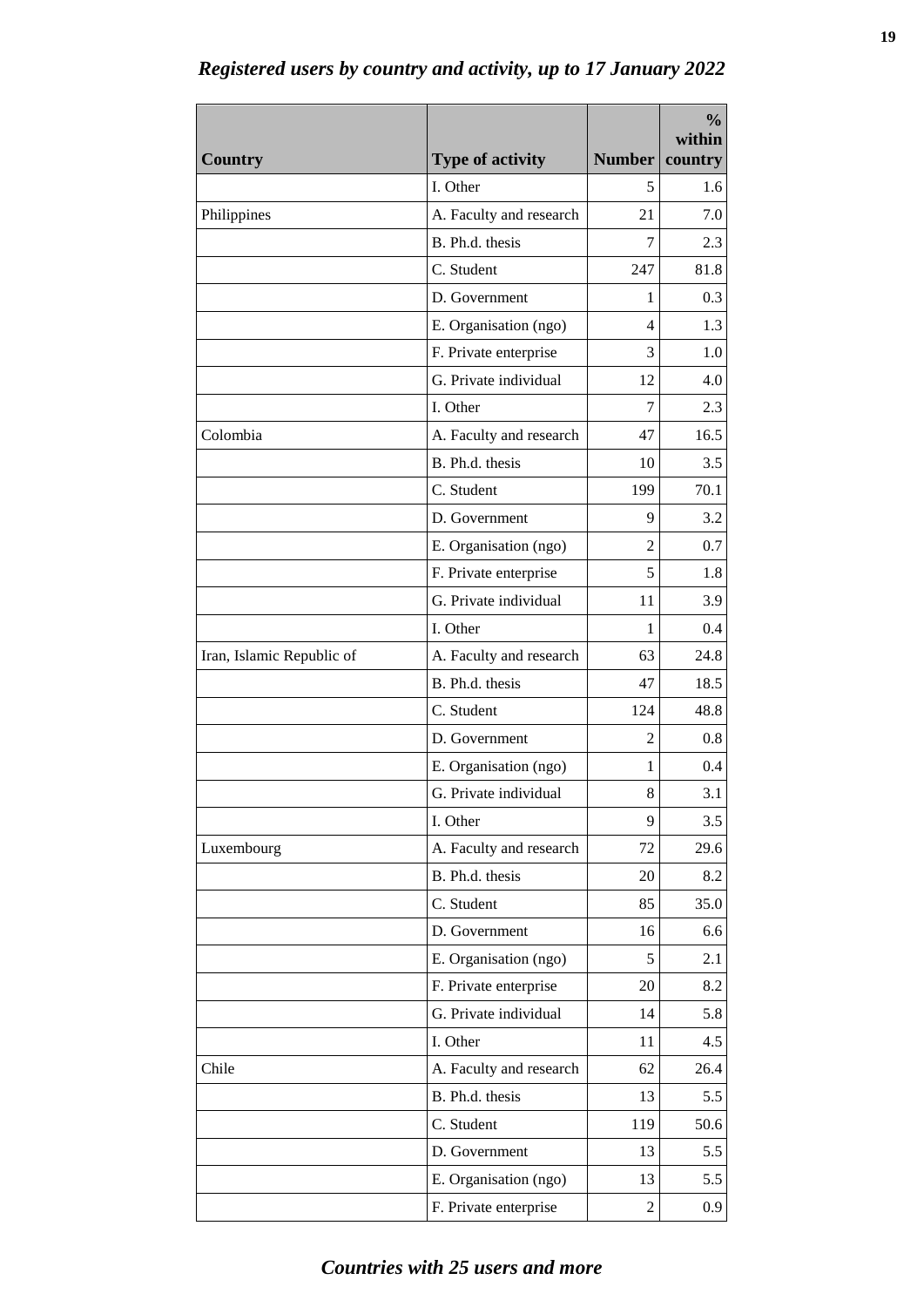| <b>Country</b> | <b>Type of activity</b> | Number         | $\frac{0}{0}$<br>within<br>country |
|----------------|-------------------------|----------------|------------------------------------|
|                | G. Private individual   | 5              | 2.1                                |
|                | I. Other                | 8              | 3.4                                |
|                |                         | 73             | 33.3                               |
| Hong Kong      | A. Faculty and research |                |                                    |
|                | B. Ph.d. thesis         | 18             | 8.2                                |
|                | C. Student              | 109            | 49.8                               |
|                | E. Organisation (ngo)   | 1              | 0.5                                |
|                | F. Private enterprise   | $\mathfrak{D}$ | 0.9                                |
|                | G. Private individual   | 16             | 7.3                                |
| Indonesia      | A. Faculty and research | 32             | 15.9                               |
|                | B. Ph.d. thesis         | 8              | 4.0                                |
|                | C. Student              | 139            | 69.2                               |
|                | D. Government           | 3              | 1.5                                |
|                | E. Organisation (ngo)   | 1              | 0.5                                |
|                | G. Private individual   | 10             | 5.0                                |
|                | H. Journalist           | 1              | 0.5                                |
|                | I. Other                | 7              | 3.5                                |
| Pakistan       | A. Faculty and research | 36             | 19.7                               |
|                | B. Ph.d. thesis         | 19             | 10.4                               |
|                | C. Student              | 113            | 61.7                               |
|                | D. Government           | 1              | 0.5                                |
|                | E. Organisation (ngo)   | 3              | 1.6                                |
|                | F. Private enterprise   | 2              | 1.1                                |
|                | G. Private individual   | 3              | $1.6\,$                            |
|                | I. Other                | 6              | 3.3                                |
| Albania        | A. Faculty and research | 74             | 40.7                               |
|                | B. Ph.d. thesis         | 29             | 15.9                               |
|                | C. Student              | 46             | 25.3                               |
|                | D. Government           | 5              | 2.7                                |
|                | E. Organisation (ngo)   | 15             | 8.2                                |
|                | F. Private enterprise   | 2              | 1.1                                |
|                | G. Private individual   | 9              | 4.9                                |
|                | H. Journalist           | 1              | 0.5                                |
|                | I. Other                | 1              | 0.5                                |
| Singapore      | A. Faculty and research | 39             | 21.4                               |
|                | B. Ph.d. thesis         | 21             | 11.5                               |
|                | C. Student              | 100            | 54.9                               |
|                | D. Government           | 6              | 3.3                                |
|                | E. Organisation (ngo)   | $\overline{2}$ | 1.1                                |
|                |                         |                |                                    |

*Registered users by country and activity, up to 17 January 2022*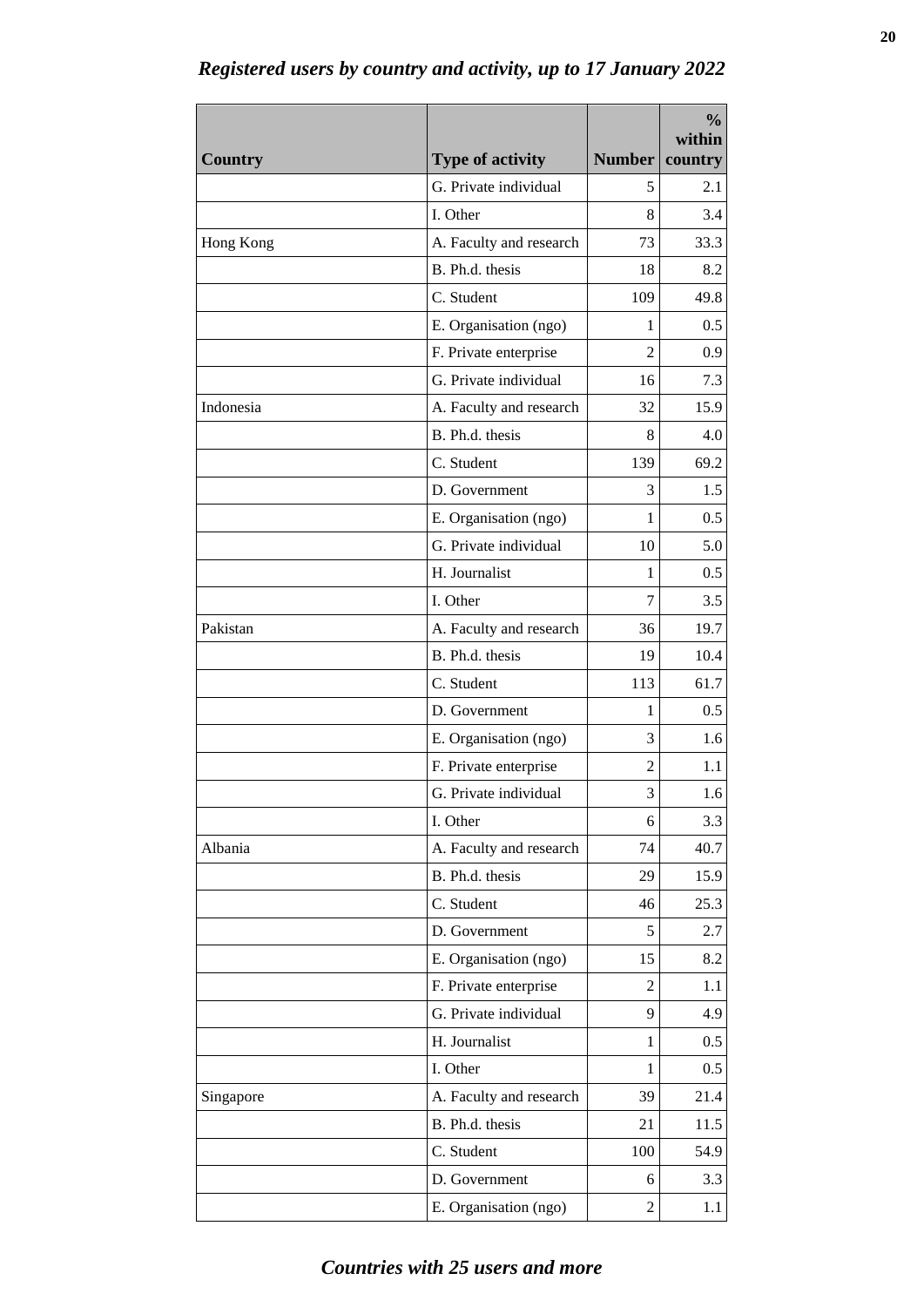| <b>Country</b>            | <b>Type of activity</b> | <b>Number</b>  | $\frac{0}{0}$<br>within<br>country |
|---------------------------|-------------------------|----------------|------------------------------------|
|                           | F. Private enterprise   | $\mathfrak{D}$ | 1.1                                |
|                           | G. Private individual   | 11             | 6.0                                |
|                           | I. Other                | 1              | 0.5                                |
| New Zealand               | A. Faculty and research | 58             | 42.0                               |
|                           | B. Ph.d. thesis         | 14             | 10.1                               |
|                           | C. Student              | 42             | 30.4                               |
|                           | D. Government           | 10             | 7.2                                |
|                           | E. Organisation (ngo)   | 4              | 2.9                                |
|                           | F. Private enterprise   | 2              | 1.4                                |
|                           | G. Private individual   | 3              | 2.2                                |
|                           | H. Journalist           | $\overline{2}$ | 1.4                                |
|                           | I. Other                | 3              | 2.2                                |
| Kenya                     | A. Faculty and research | 21             | 15.6                               |
|                           | B. Ph.d. thesis         | 5              | 3.7                                |
|                           | C. Student              | 77             | 57.0                               |
|                           | D. Government           | 3              | 2.2                                |
|                           | E. Organisation (ngo)   | 3              | 2.2                                |
|                           | F. Private enterprise   | 1              | 0.7                                |
|                           | G. Private individual   | 18             | 13.3                               |
|                           | I. Other                | 7              | 5.2                                |
| Afghanistan               | A. Faculty and research | 60             | 46.9                               |
|                           | B. Ph.d. thesis         | 13             | 10.2                               |
|                           | C. Student              | 29             | 22.7                               |
|                           | D. Government           | 8              | 6.3                                |
|                           | E. Organisation (ngo)   | $\overline{2}$ | 1.6                                |
|                           | G. Private individual   | 8              | 6.3                                |
|                           | H. Journalist           | 2              | 1.6                                |
|                           | I. Other                | 6              | 4.7                                |
| Peru                      | A. Faculty and research | 25             | 19.5                               |
|                           | B. Ph.d. thesis         | 5              | 3.9                                |
|                           | C. Student              | 76             | 59.4                               |
|                           | D. Government           | 4              | 3.1                                |
|                           | E. Organisation (ngo)   | 4              | 3.1                                |
|                           | F. Private enterprise   | 2              | 1.6                                |
|                           | G. Private individual   | 7              | 5.5                                |
|                           | H. Journalist           | 1              | 0.8                                |
|                           | I. Other                | 4              | 3.1                                |
| Taiwan, Province of China | A. Faculty and research | 46             | 36.2                               |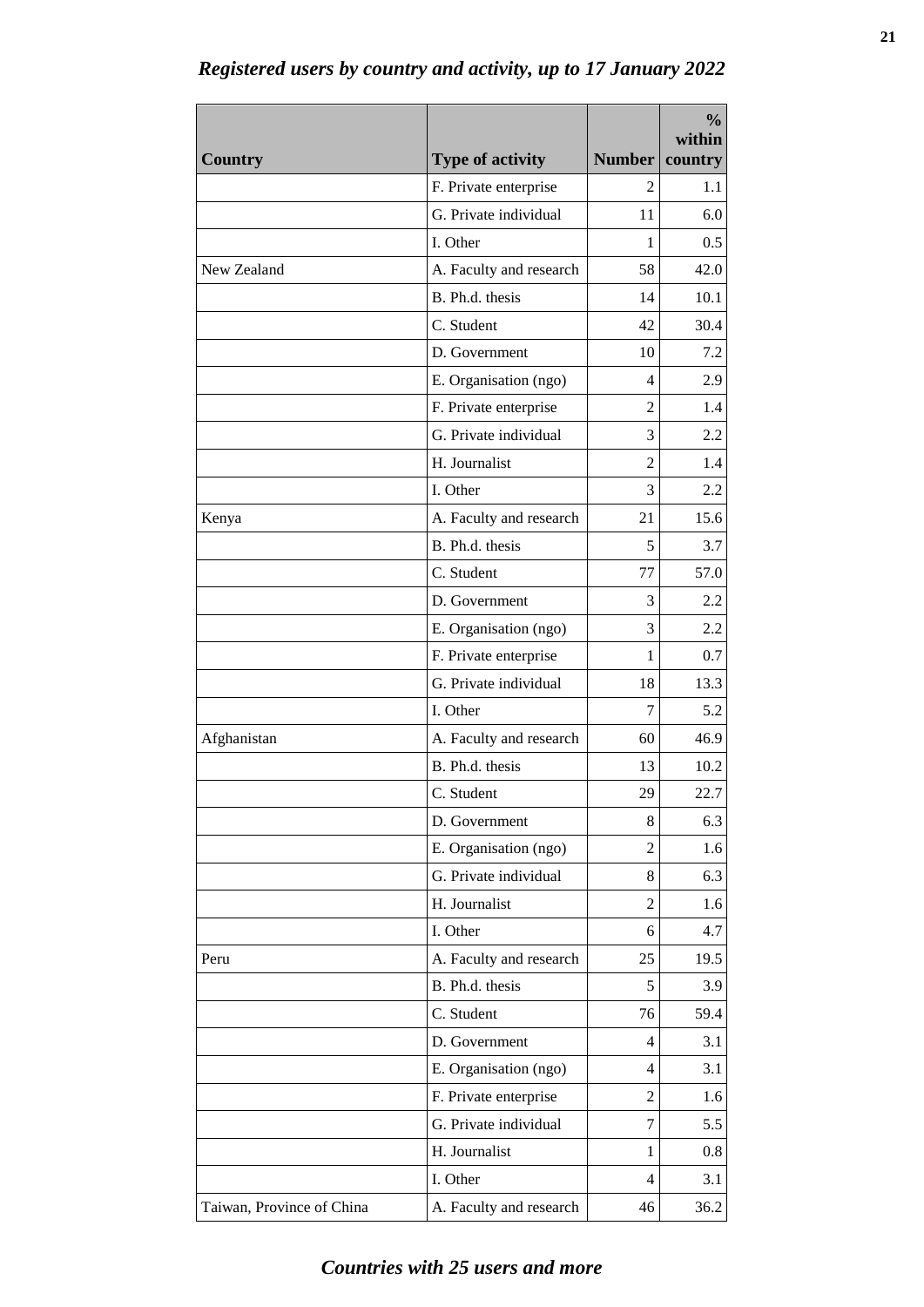| <b>Country</b> | <b>Type of activity</b> | Number         | $\frac{0}{0}$<br>within<br>country |
|----------------|-------------------------|----------------|------------------------------------|
|                | B. Ph.d. thesis         | 7              | 5.5                                |
|                | C. Student              | 64             | 50.4                               |
|                | E. Organisation (ngo)   | 1              | 0.8                                |
|                | F. Private enterprise   | $\mathfrak{D}$ | 1.6                                |
|                | G. Private individual   | 3              | 2.4                                |
|                | I. Other                | 4              | 3.1                                |
| Argentina      | A. Faculty and research | 35             | 30.2                               |
|                | B. Ph.d. thesis         | 8              | 6.9                                |
|                | C. Student              | 44             | 37.9                               |
|                | D. Government           | 7              | 6.0                                |
|                | E. Organisation (ngo)   | 6              | 5.2                                |
|                | F. Private enterprise   | 6              | 5.2                                |
|                | G. Private individual   | 7              | 6.0                                |
|                | I. Other                | 3              | 2.6                                |
| Ecuador        | A. Faculty and research | 18             | 15.8                               |
|                | B. Ph.d. thesis         | 12             | 10.5                               |
|                | C. Student              | 68             | 59.6                               |
|                | D. Government           | 4              | 3.5                                |
|                | E. Organisation (ngo)   | 1              | 0.9                                |
|                | F. Private enterprise   | 2              | 1.8                                |
|                | G. Private individual   | 5              | 4.4                                |
|                | I. Other                | 4              | 3.5                                |
| Malaysia       | A. Faculty and research | 33             | 35.1                               |
|                | B. Ph.d. thesis         | 5              | 5.3                                |
|                | C. Student              | 42             | 44.7                               |
|                | D. Government           | 1              | 1.1                                |
|                | E. Organisation (ngo)   | 5              | 5.3                                |
|                | G. Private individual   | 8              | 8.5                                |
| Kazakhstan     | A. Faculty and research | 9              | 9.7                                |
|                | B. Ph.d. thesis         | 5              | 5.4                                |
|                | C. Student              | 72             | 77.4                               |
|                | E. Organisation (ngo)   | 2              | 2.2                                |
|                | F. Private enterprise   | 1              | 1.1                                |
|                | G. Private individual   | 3              | 3.2                                |
|                | I. Other                | $\mathbf{1}$   | 1.1                                |
| South Africa   | A. Faculty and research | 21             | 24.7                               |
|                | B. Ph.d. thesis         | 11             | 12.9                               |
|                | C. Student              | 30             | 35.3                               |

*Registered users by country and activity, up to 17 January 2022*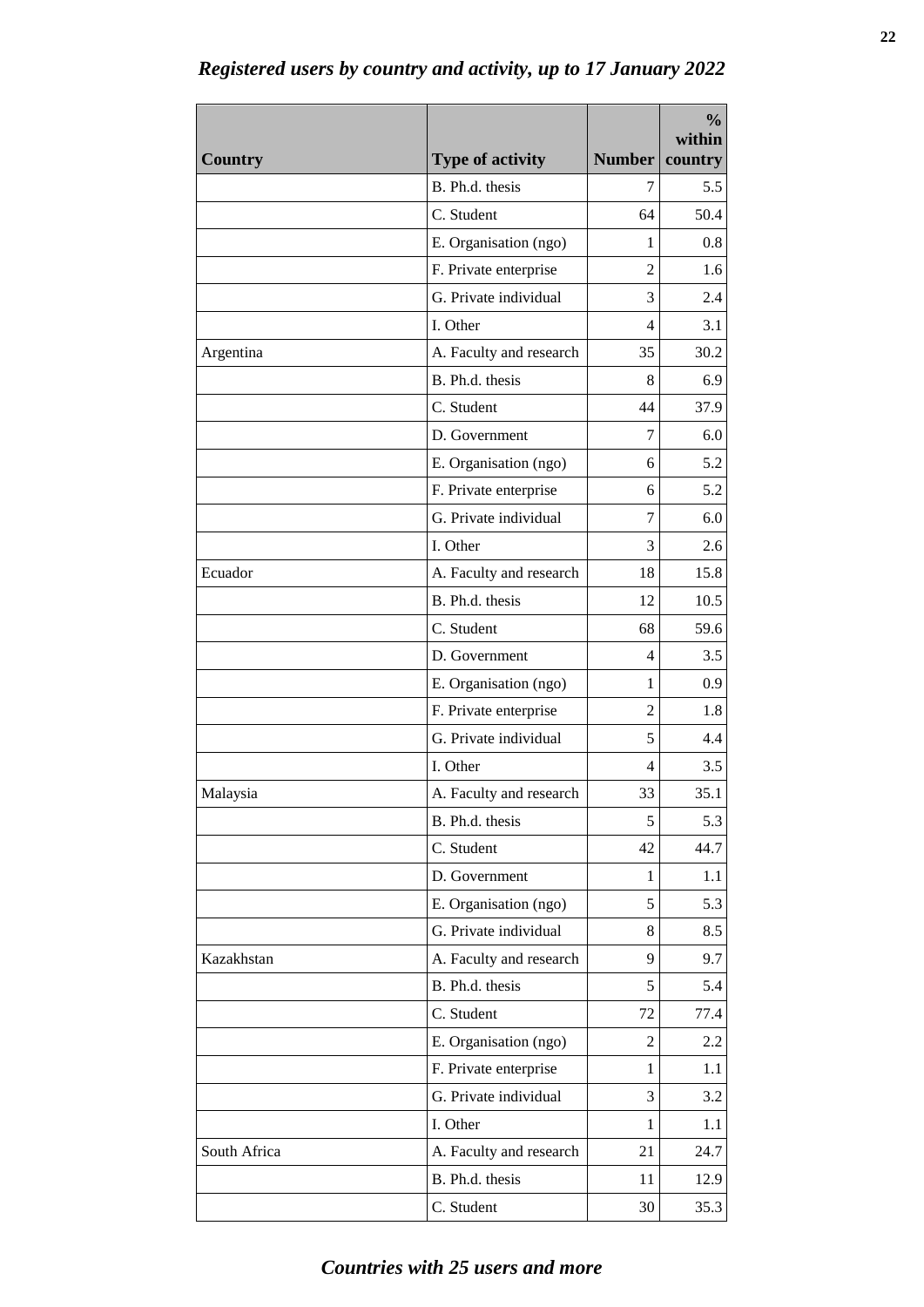| <b>Country</b>              | <b>Type of activity</b> | Number         | $\frac{0}{0}$<br>within<br>country |
|-----------------------------|-------------------------|----------------|------------------------------------|
|                             | D. Government           | 7              | 8.2                                |
|                             | E. Organisation (ngo)   | $\overline{2}$ | 2.4                                |
|                             | F. Private enterprise   | 3              | 3.5                                |
|                             | G. Private individual   | 8              | 9.4                                |
|                             | I. Other                | 3              | 3.5                                |
| <b>United Arab Emirates</b> | A. Faculty and research | 32             | 41.6                               |
|                             | B. Ph.d. thesis         | 2              | 2.6                                |
|                             | C. Student              | 26             | 33.8                               |
|                             | D. Government           | 7              | 9.1                                |
|                             | F. Private enterprise   | 6              | 7.8                                |
|                             | G. Private individual   | 3              | 3.9                                |
|                             | H. Journalist           | 1              | 1.3                                |
| Georgia                     | A. Faculty and research | 11             | 15.5                               |
|                             | B. Ph.d. thesis         | 6              | 8.5                                |
|                             | C. Student              | 37             | 52.1                               |
|                             | D. Government           | $\mathfrak{D}$ | 2.8                                |
|                             | E. Organisation (ngo)   | 9              | 12.7                               |
|                             | F. Private enterprise   | 1              | 1.4                                |
|                             | G. Private individual   | 3              | 4.2                                |
|                             | I. Other                | 2              | 2.8                                |
| Bangladesh                  | A. Faculty and research | 15             | 21.4                               |
|                             | B. Ph.d. thesis         | 2              | 2.9                                |
|                             | C. Student              | 39             | 55.7                               |
|                             | E. Organisation (ngo)   | 4              | 5.7                                |
|                             | F. Private enterprise   | 3              | 4.3                                |
|                             | G. Private individual   | 5              | 7.1                                |
|                             | I. Other                | 2              | 2.9                                |
| Viet Nam                    | A. Faculty and research | 16             | 23.2                               |
|                             | B. Ph.d. thesis         | 7              | 10.1                               |
|                             | C. Student              | 39             | 56.5                               |
|                             | D. Government           | 1              | 1.4                                |
|                             | E. Organisation (ngo)   | 1              | 1.4                                |
|                             | G. Private individual   | 5              | 7.2                                |
| Nigeria                     | A. Faculty and research | 19             | 27.9                               |
|                             | B. Ph.d. thesis         | 6              | 8.8                                |
|                             | C. Student              | 26             | 38.2                               |
|                             | D. Government           | 3              | 4.4                                |
|                             | E. Organisation (ngo)   | $\overline{4}$ | 5.9                                |

*Registered users by country and activity, up to 17 January 2022*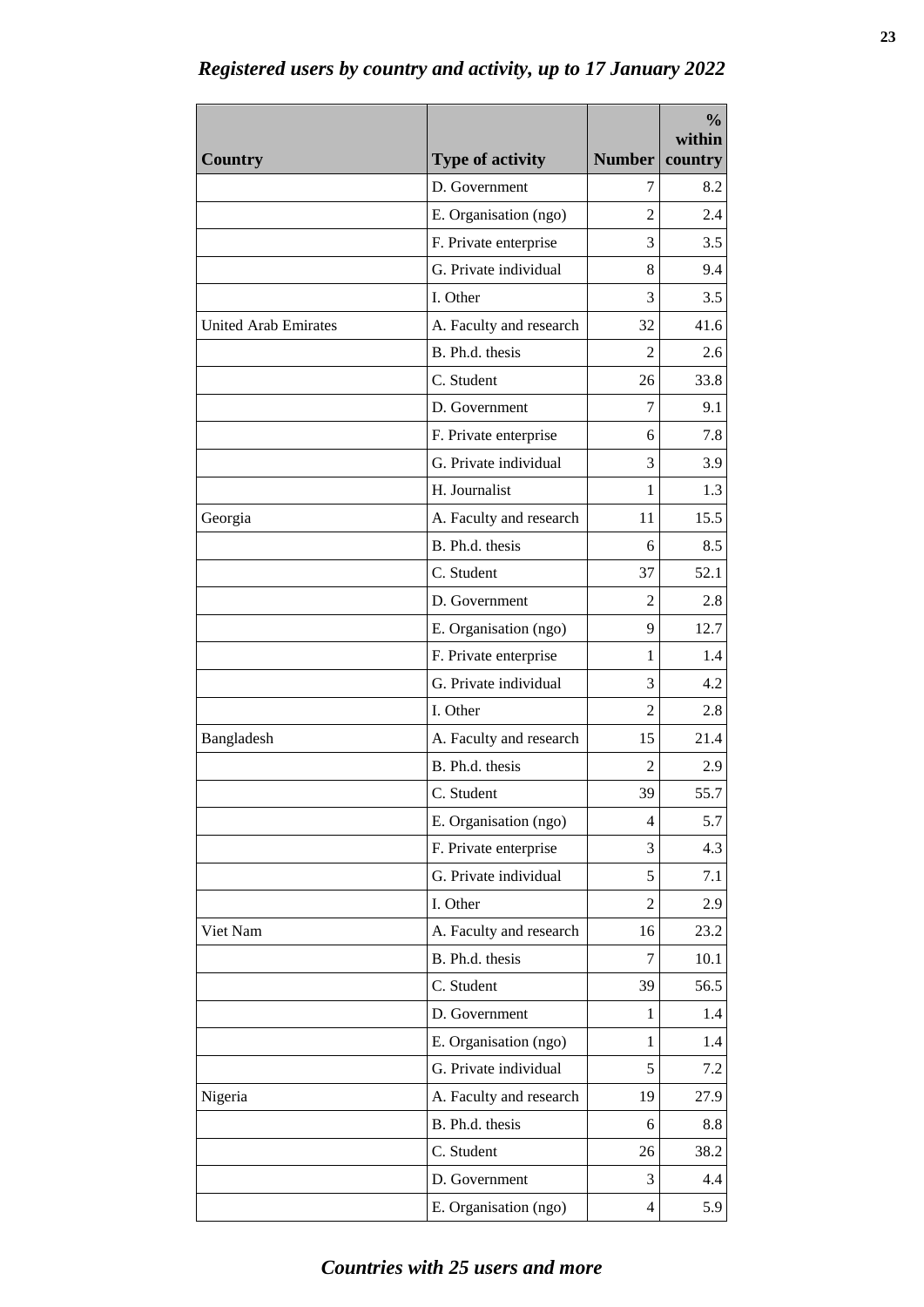| <b>Country</b>         | <b>Type of activity</b> | <b>Number</b>  | $\frac{0}{0}$<br>within<br>country |
|------------------------|-------------------------|----------------|------------------------------------|
|                        | F. Private enterprise   | 1              | 1.5                                |
|                        | G. Private individual   | 8              | 11.8                               |
|                        | I. Other                | 1              | 1.5                                |
| Kosovo                 | A. Faculty and research | 22             | 35.5                               |
|                        | B. Ph.d. thesis         | 9              | 14.5                               |
|                        | C. Student              | 12             | 19.4                               |
|                        | D. Government           | 3              | 4.8                                |
|                        | E. Organisation (ngo)   | 5              | 8.1                                |
|                        | F. Private enterprise   | 5              | 8.1                                |
|                        | G. Private individual   | 6              | 9.7                                |
| Andorra                | A. Faculty and research | 12             | 20.0                               |
|                        | B. Ph.d. thesis         | 7              | 11.7                               |
|                        | C. Student              | 27             | 45.0                               |
|                        | D. Government           | 1              | 1.7                                |
|                        | E. Organisation (ngo)   | 4              | 6.7                                |
|                        | F. Private enterprise   | 1              | 1.7                                |
|                        | G. Private individual   | 4              | 6.7                                |
|                        | H. Journalist           | 1              | 1.7                                |
|                        | I. Other                | 3              | 5.0                                |
| Azerbaijan             | A. Faculty and research | 9              | 15.5                               |
|                        | B. Ph.d. thesis         | 6              | 10.3                               |
|                        | C. Student              | 29             | 50.0                               |
|                        | D. Government           | 3              | 5.2                                |
|                        | E. Organisation (ngo)   | 4              | 6.9                                |
|                        | F. Private enterprise   | 2              | 3.4                                |
|                        | G. Private individual   | 2              | 3.4                                |
|                        | H. Journalist           | 1              | 1.7                                |
|                        | I. Other                | 2              | 3.4                                |
| <b>Belarus</b>         | A. Faculty and research | 17             | 29.3                               |
|                        | B. Ph.d. thesis         | 11             | 19.0                               |
|                        | C. Student              | 22             | 37.9                               |
|                        | D. Government           | 1              | 1.7                                |
|                        | E. Organisation (ngo)   | $\overline{2}$ | 3.4                                |
|                        | G. Private individual   | $\overline{2}$ | 3.4                                |
|                        | I. Other                | 3              | 5.2                                |
| Bosnia and Herzegovina | A. Faculty and research | 24             | 42.9                               |
|                        | B. Ph.d. thesis         | 10             | 17.9                               |
|                        | C. Student              | 17             | 30.4                               |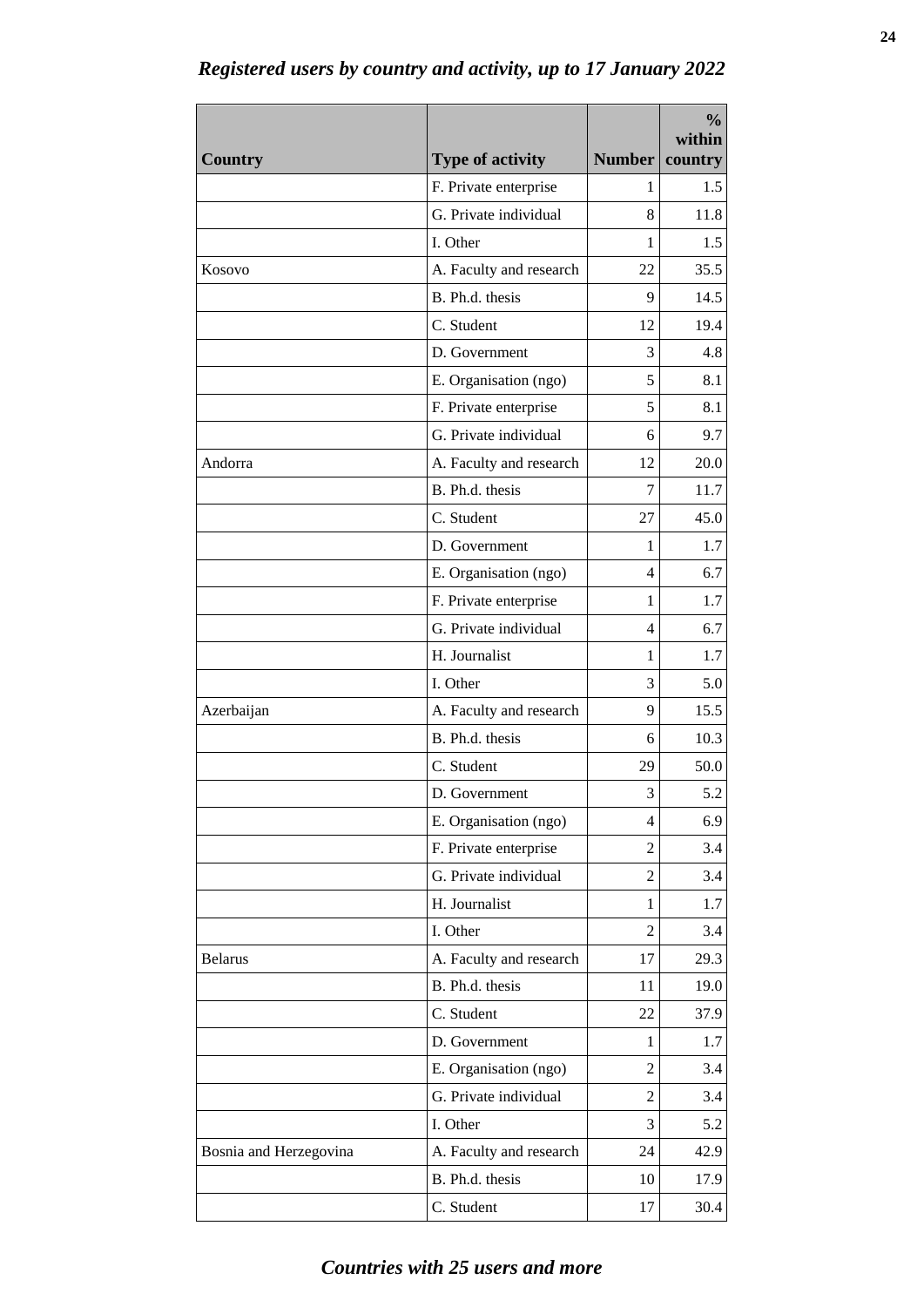| <b>Country</b>  | <b>Type of activity</b> | Number         | $\frac{0}{0}$<br>within<br>country |
|-----------------|-------------------------|----------------|------------------------------------|
|                 | E. Organisation (ngo)   | 3              | 5.4                                |
|                 | F. Private enterprise   | 1              | 1.8                                |
|                 | G. Private individual   | 1              | 1.8                                |
| Algeria         | A. Faculty and research | 9              | 16.1                               |
|                 | B. Ph.d. thesis         | 9              | 16.1                               |
|                 | C. Student              | 21             | 37.5                               |
|                 | D. Government           | 7              | 12.5                               |
|                 | E. Organisation (ngo)   | 4              | 7.1                                |
|                 | F. Private enterprise   | 1              | 1.8                                |
|                 | G. Private individual   | 4              | 7.1                                |
|                 | I. Other                | 1              | 1.8                                |
| Armenia         | A. Faculty and research | 18             | 32.7                               |
|                 | B. Ph.d. thesis         | 3              | 5.5                                |
|                 | C. Student              | 18             | 32.7                               |
|                 | D. Government           | 1              | 1.8                                |
|                 | E. Organisation (ngo)   | 5              | 9.1                                |
|                 | F. Private enterprise   | 1              | 1.8                                |
|                 | G. Private individual   | 5              | 9.1                                |
|                 | I. Other                | 4              | 7.3                                |
| North Macedonia | A. Faculty and research | 18             | 34.0                               |
|                 | B. Ph.d. thesis         | 6              | 11.3                               |
|                 | C. Student              | 21             | 39.6                               |
|                 | E. Organisation (ngo)   | 4              | $7.5\,$                            |
|                 | F. Private enterprise   | 1              | 1.9                                |
|                 | G. Private individual   | 2              | 3.8                                |
|                 | H. Journalist           | 1              | 1.9                                |
| Niue            | A. Faculty and research | 17             | 35.4                               |
|                 | C. Student              | 20             | 41.7                               |
|                 | F. Private enterprise   | 1              | 2.1                                |
|                 | G. Private individual   | 1              | 2.1                                |
|                 | I. Other                | 9              | 18.8                               |
| Egypt           | A. Faculty and research | 19             | 40.4                               |
|                 | B. Ph.d. thesis         | 7              | 14.9                               |
|                 | C. Student              | 13             | 27.7                               |
|                 | D. Government           | 2              | 4.3                                |
|                 | F. Private enterprise   | 3              | 6.4                                |
|                 | G. Private individual   | $\overline{2}$ | 4.3                                |
|                 | I. Other                | 1              | 2.1                                |

*Registered users by country and activity, up to 17 January 2022*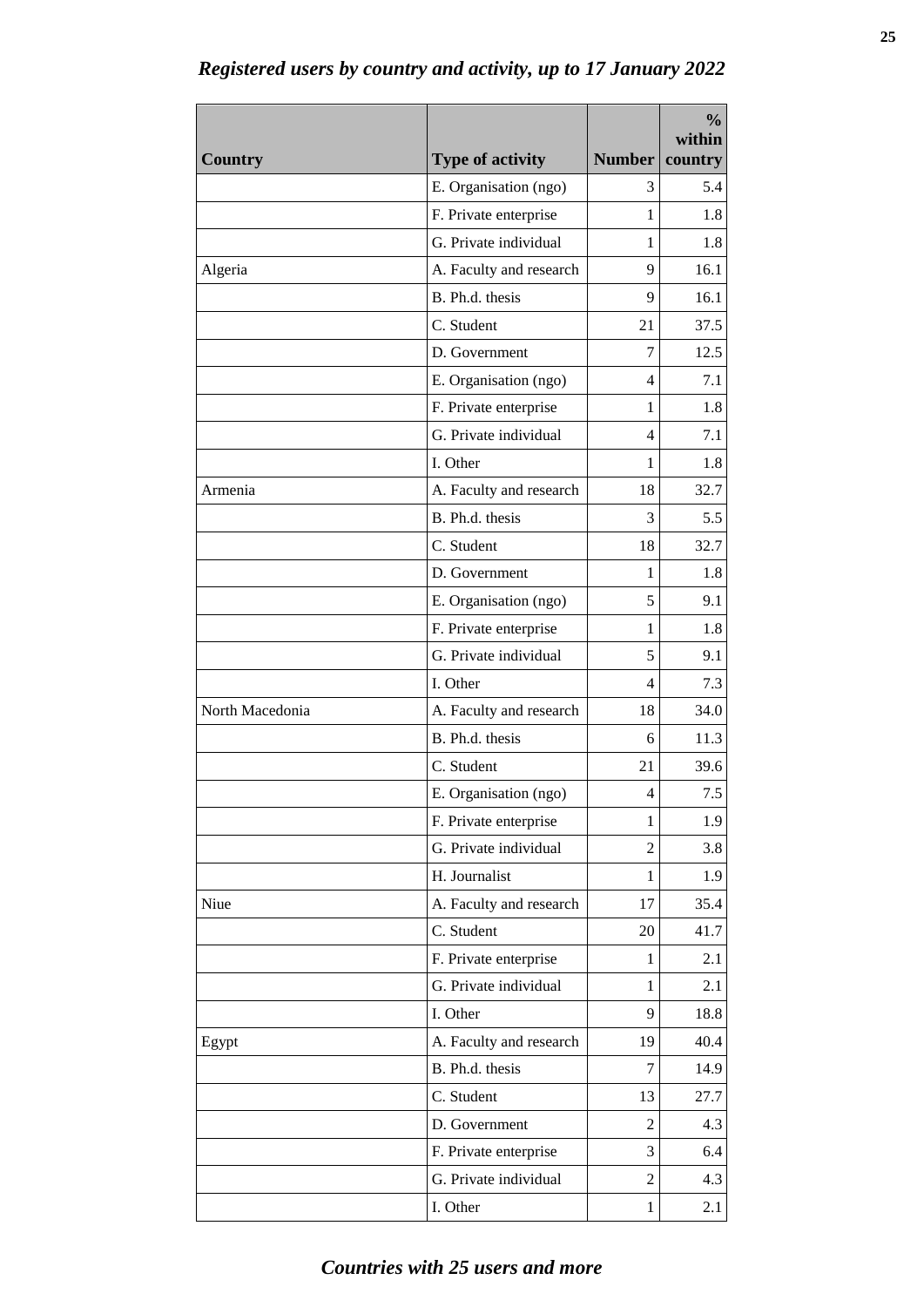| <b>Country</b> | <b>Type of activity</b>                    | <b>Number</b>  | $\frac{0}{0}$<br>within<br>country |
|----------------|--------------------------------------------|----------------|------------------------------------|
| Morocco        |                                            |                |                                    |
|                | A. Faculty and research<br>B. Ph.d. thesis | 11<br>6        | 23.9                               |
|                | C. Student                                 | 26             | 13.0<br>56.5                       |
|                |                                            |                |                                    |
|                | D. Government                              | 1              | 2.2                                |
|                | F. Private enterprise                      | 1              | 2.2                                |
|                | I. Other                                   | 1              | 2.2                                |
| Ethiopia       | A. Faculty and research                    | 19             | 43.2                               |
|                | B. Ph.d. thesis                            | 5              | 11.4                               |
|                | C. Student                                 | 15             | 34.1                               |
|                | D. Government                              | $\mathfrak{D}$ | 4.5                                |
|                | E. Organisation (ngo)                      | 3              | 6.8                                |
| Malta          | A. Faculty and research                    | 11             | 25.0                               |
|                | B. Ph.d. thesis                            | 2              | 4.5                                |
|                | C. Student                                 | 18             | 40.9                               |
|                | D. Government                              | 6              | 13.6                               |
|                | F. Private enterprise                      | 2              | 4.5                                |
|                | G. Private individual                      | 4              | 9.1                                |
|                | I. Other                                   | 1              | 2.3                                |
| Thailand       | A. Faculty and research                    | 16             | 37.2                               |
|                | B. Ph.d. thesis                            | 4              | 9.3                                |
|                | C. Student                                 | 16             | 37.2                               |
|                | E. Organisation (ngo)                      | 1              | 2.3                                |
|                | F. Private enterprise                      | 1              | 2.3                                |
|                | G. Private individual                      | 4              | 9.3                                |
|                | I. Other                                   | 1              | 2.3                                |
| Qatar          | A. Faculty and research                    | 7              | 17.1                               |
|                | B. Ph.d. thesis                            | 1              | 2.4                                |
|                | C. Student                                 | 28             | 68.3                               |
|                | D. Government                              | 4              | 9.8                                |
|                | G. Private individual                      | 1              | 2.4                                |
| <b>USSR</b>    | A. Faculty and research                    | 4              | 10.8                               |
|                | B. Ph.d. thesis                            | 2              | 5.4                                |
|                | C. Student                                 | 23             | 62.2                               |
|                | E. Organisation (ngo)                      | 1              | 2.7                                |
|                | F. Private enterprise                      | 1              | 2.7                                |
|                | G. Private individual                      | 6              | 16.2                               |
| Angola         | A. Faculty and research                    | 5              | 14.3                               |
|                | B. Ph.d. thesis                            | 2              | 5.7                                |

*Registered users by country and activity, up to 17 January 2022*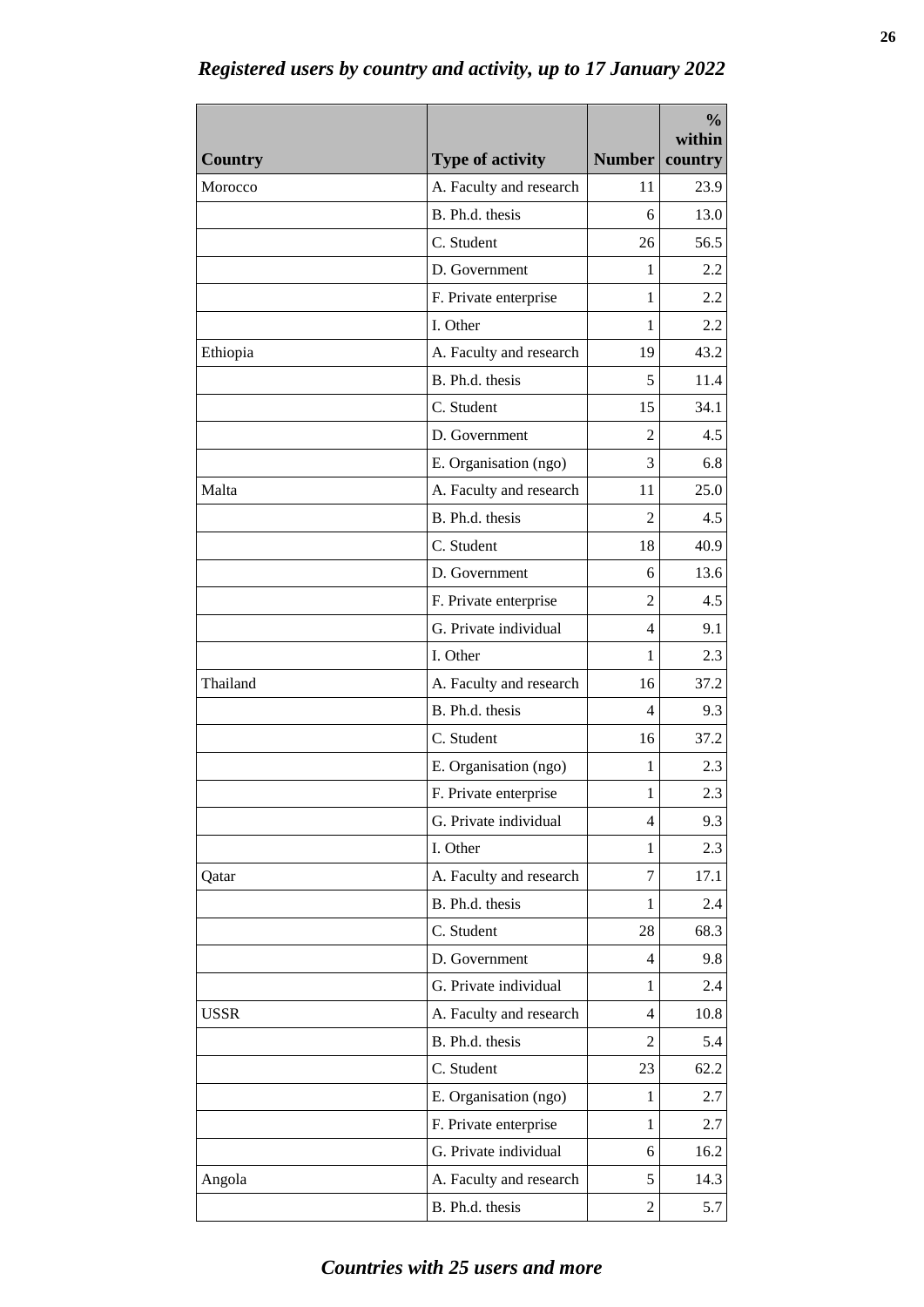| <b>Country</b>                    | <b>Type of activity</b> | Number         | $\frac{0}{0}$<br>within<br>country |
|-----------------------------------|-------------------------|----------------|------------------------------------|
|                                   | C. Student              | 13             | 37.1                               |
|                                   | D. Government           | 4              | 11.4                               |
|                                   | E. Organisation (ngo)   | 4              | 11.4                               |
|                                   | F. Private enterprise   | 3              | 8.6                                |
|                                   | G. Private individual   | 2              | 5.7                                |
|                                   | H. Journalist           | 2              | 5.7                                |
| Cameroon                          | A. Faculty and research | 6              | 17.6                               |
|                                   | B. Ph.d. thesis         | 6              | 17.6                               |
|                                   | C. Student              | 19             | 55.9                               |
|                                   | D. Government           | 1              | 2.9                                |
|                                   | F. Private enterprise   | 1              | 2.9                                |
|                                   | G. Private individual   | 1              | 2.9                                |
| Uzbekistan                        | A. Faculty and research | 4              | 12.5                               |
|                                   | B. Ph.d. thesis         | $\mathfrak{D}$ | 6.3                                |
|                                   | C. Student              | 23             | 71.9                               |
|                                   | D. Government           | 1              | 3.1                                |
|                                   | G. Private individual   | 2              | 6.3                                |
| Ghana                             | A. Faculty and research | 8              | 25.8                               |
|                                   | B. Ph.d. thesis         | 3              | 9.7                                |
|                                   | C. Student              | 14             | 45.2                               |
|                                   | E. Organisation (ngo)   | 2              | 6.5                                |
|                                   | F. Private enterprise   | 3              | 9.7                                |
|                                   | G. Private individual   | 1              | 3.2                                |
| Venezuela, Bolivarian Republic of | A. Faculty and research | 13             | 41.9                               |
|                                   | B. Ph.d. thesis         | 3              | 9.7                                |
|                                   | C. Student              | 10             | 32.3                               |
|                                   | G. Private individual   | 1              | 3.2                                |
|                                   | I. Other                | 4              | 12.9                               |
| <b>Bahamas</b>                    | A. Faculty and research | 5              | 17.2                               |
|                                   | B. Ph.d. thesis         | 4              | 13.8                               |
|                                   | C. Student              | 8              | 27.6                               |
|                                   | D. Government           | 2              | 6.9                                |
|                                   | E. Organisation (ngo)   | 1              | 3.4                                |
|                                   | F. Private enterprise   | 4              | 13.8                               |
|                                   | G. Private individual   | 3              | 10.3                               |
|                                   | I. Other                | $\overline{2}$ | 6.9                                |
| Bahrain                           | A. Faculty and research | 3              | 10.7                               |
|                                   | B. Ph.d. thesis         | 8              | 28.6                               |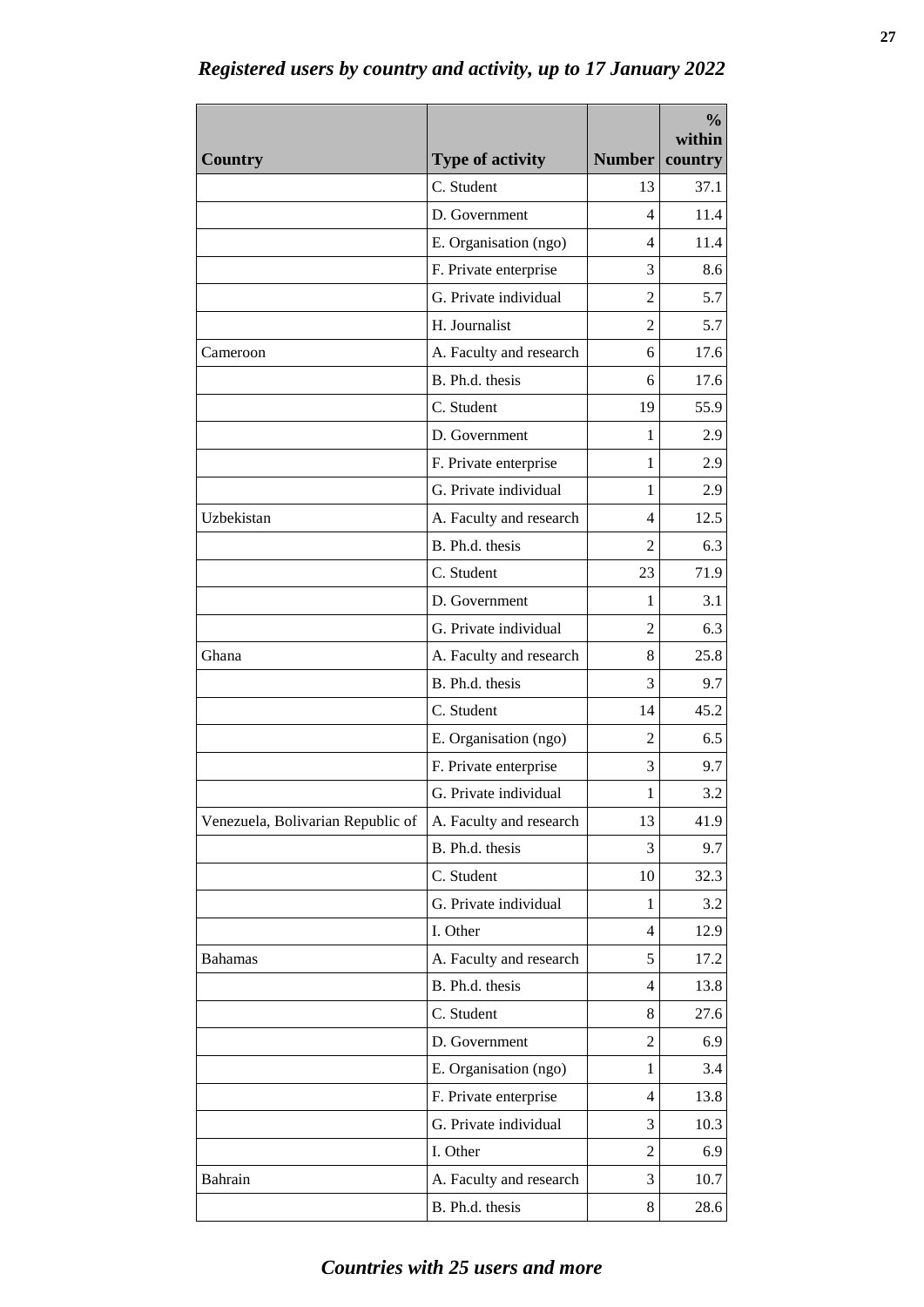| <b>Country</b> | <b>Type of activity</b> | Number         | $\frac{0}{0}$<br>within<br>country |
|----------------|-------------------------|----------------|------------------------------------|
|                | C. Student              | 6              | 21.4                               |
|                | D. Government           | 3              | 10.7                               |
|                | E. Organisation (ngo)   | 1              | 3.6                                |
|                | F. Private enterprise   | 1              | 3.6                                |
|                | G. Private individual   | 2              | 7.1                                |
|                | H. Journalist           | 2              | 7.1                                |
|                | I. Other                | 2              | 7.1                                |
| Montenegro     | A. Faculty and research | 14             | 50.0                               |
|                | B. Ph.d. thesis         | 1              | 3.6                                |
|                | C. Student              | 7              | 25.0                               |
|                | E. Organisation (ngo)   | $\mathfrak{D}$ | 7.1                                |
|                | G. Private individual   | 2              | 7.1                                |
|                | H. Journalist           | 2              | 7.1                                |
| Uruguay        | A. Faculty and research | 14             | 50.0                               |
|                | B. Ph.d. thesis         | 2              | 7.1                                |
|                | C. Student              | 9              | 32.1                               |
|                | E. Organisation (ngo)   | 1              | 3.6                                |
|                | G. Private individual   | 1              | 3.6                                |
|                | I. Other                | 1              | 3.6                                |
| Nepal          | A. Faculty and research | 7              | 25.9                               |
|                | B. Ph.d. thesis         | $\overline{c}$ | 7.4                                |
|                | C. Student              | 11             | 40.7                               |
|                | D. Government           | $\overline{c}$ | 7.4                                |
|                | E. Organisation (ngo)   | $\overline{2}$ | 7.4                                |
|                | H. Journalist           | 1              | 3.7                                |
|                | I. Other                | 2              | 7.4                                |
| Kyrgyzstan     | A. Faculty and research | 6              | 23.1                               |
|                | B. Ph.d. thesis         | 4              | 15.4                               |
|                | C. Student              | 11             | 42.3                               |
|                | D. Government           | 1              | 3.8                                |
|                | G. Private individual   | 3              | 11.5                               |
|                | H. Journalist           | 1              | 3.8                                |
| Tunisia        | A. Faculty and research | 10             | 38.5                               |
|                | B. Ph.d. thesis         | 5              | 19.2                               |
|                | C. Student              | 5              | 19.2                               |
|                | F. Private enterprise   | 1              | 3.8                                |
|                | G. Private individual   | $\overline{c}$ | 7.7                                |
|                | H. Journalist           | $\mathbf{1}$   | 3.8                                |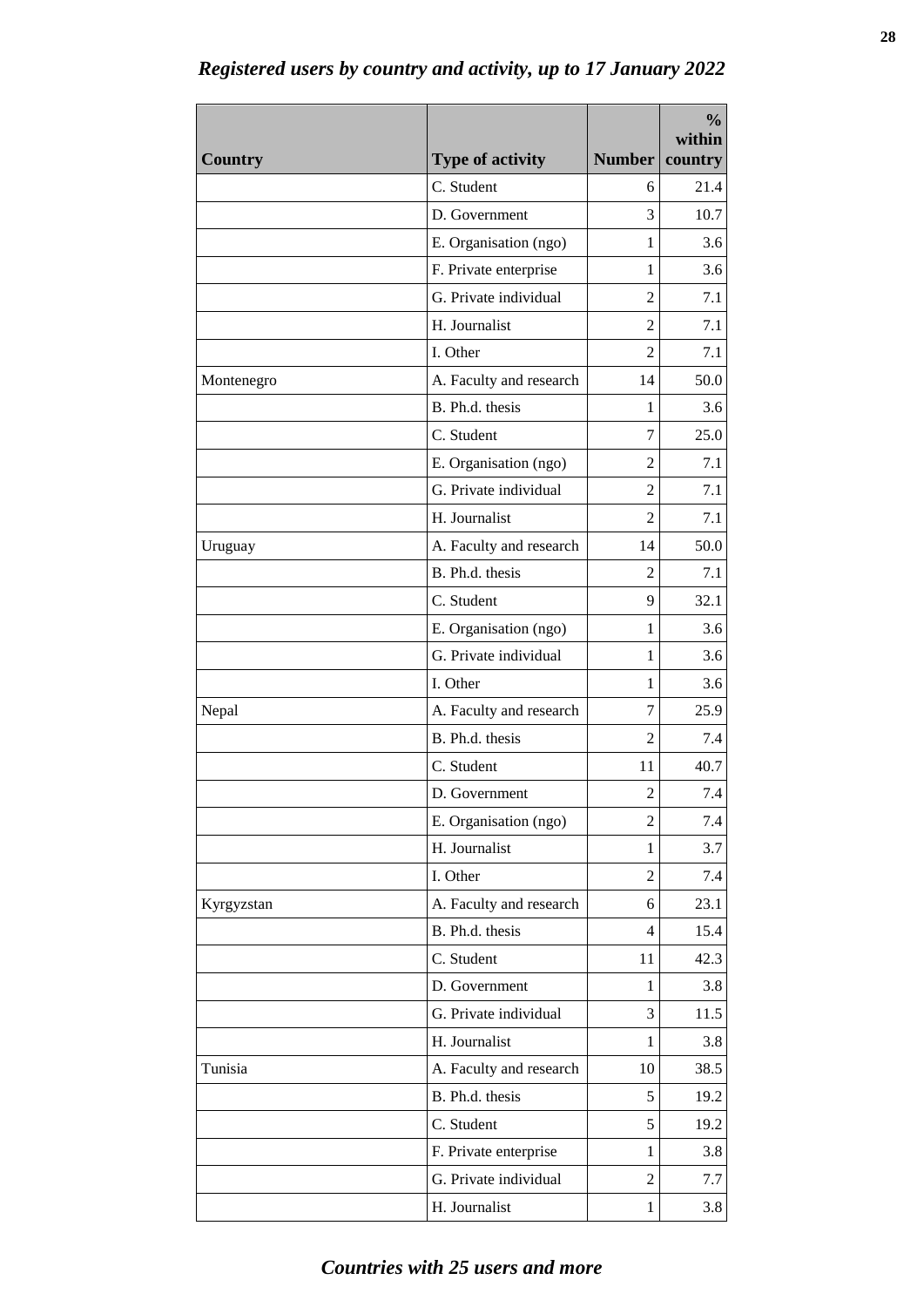| <b>Country</b>                  | <b>Type of activity</b> | <b>Number</b>  | $\frac{6}{10}$<br>within<br>country |
|---------------------------------|-------------------------|----------------|-------------------------------------|
|                                 | I. Other                | 2              | 7.7                                 |
| Bolivia, Plurinational State of | A. Faculty and research | 11             | 44.0                                |
|                                 | B. Ph.d. thesis         | 2              | 8.0                                 |
|                                 | C. Student              | 6              | 24.0                                |
|                                 | D. Government           |                | 4.0                                 |
|                                 | E. Organisation (ngo)   | $\mathfrak{D}$ | 8.0                                 |
|                                 | G. Private individual   | $\overline{c}$ | 8.0                                 |
|                                 | I. Other                |                | 4.0                                 |

*Registered users by country and activity, up to 17 January 2022*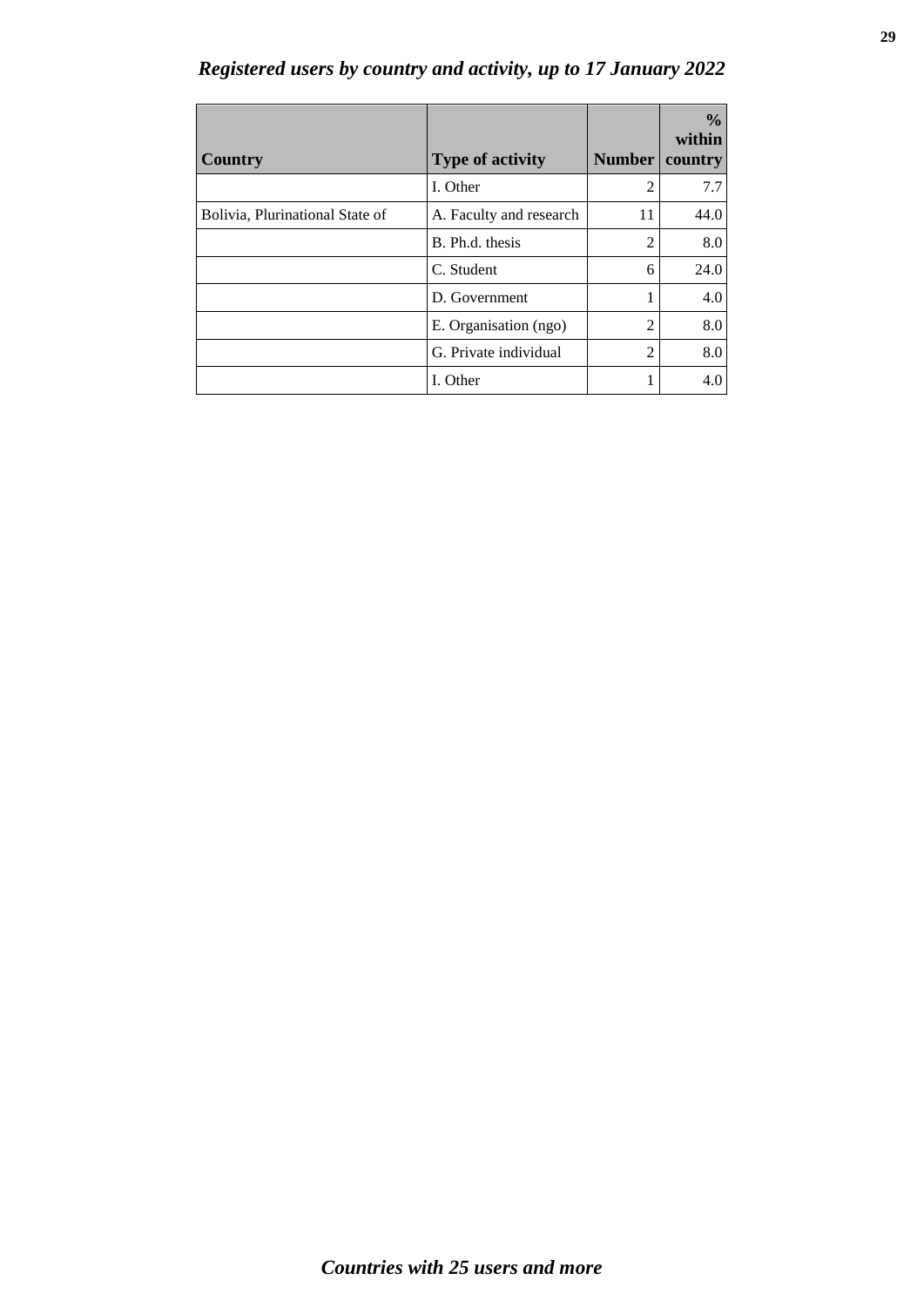| <b>Country</b>            | <b>Number</b> | $%$ of<br>total |
|---------------------------|---------------|-----------------|
| Germany                   | 16676         | 11.6            |
| <b>United Kingdom</b>     | 12716         | 8.8             |
| Netherlands               | 10053         | 7.0             |
| Belgium                   | 8320          | 5.8             |
| Spain                     | 7812          | 5.4             |
| Norway                    | 7783          | 5.4             |
| <b>United States</b>      | 7164          | 5.0             |
| Italy                     | 7060          | 4.9             |
| Poland                    | 6373          | 4.4             |
| France                    | 5531          | 3.8             |
| Denmark                   | 4896          | 3.4             |
| Switzerland               | 4828          | 3.4             |
| Sweden                    | 3925          | 2.7             |
| Austria                   | 3703          | 2.6             |
| <b>Russian Federation</b> | 3426          | 2.4             |
| Portugal                  | 3074          | 2.1             |
| Hungary                   | 2707          | 1.9             |
| Finland                   | 2599          | 1.8             |
| Estonia                   | 2144          | 1.5             |
| Slovenia                  | 2012          | 1.4             |
| Ukraine                   | 1868          | 1.3             |
| Ireland                   | 1810          | 1.3             |
| <b>Israel</b>             | 1482          | 1.0             |
| Turkey                    | 1211          | 0.8             |
| Czech Republic            | 1176          | 0.8             |
| China                     | 1041          | 0.7             |
| Romania                   | 1019          | 0.7             |
| Greece                    | 1010          | 0.7             |
| Lithuania                 | 990           | 0.7             |
| Canada                    | 984           | 0.7             |
| Bulgaria                  | 522           | 0.4             |
| Korea, Republic of        | 448           | 0.3             |
| Australia                 | 426           | 0.3             |
| Slovakia                  | 412           | 0.3             |
| Serbia                    | 411           | 0.3             |
| Croatia                   | 376           | 0.3             |
| Cyprus                    | 322           | 0.2             |
| Japan                     | 306           | 0.2             |
| Iceland                   | 293           | 0.2             |

*ESS data downloaders by country, up to 17 January 2022*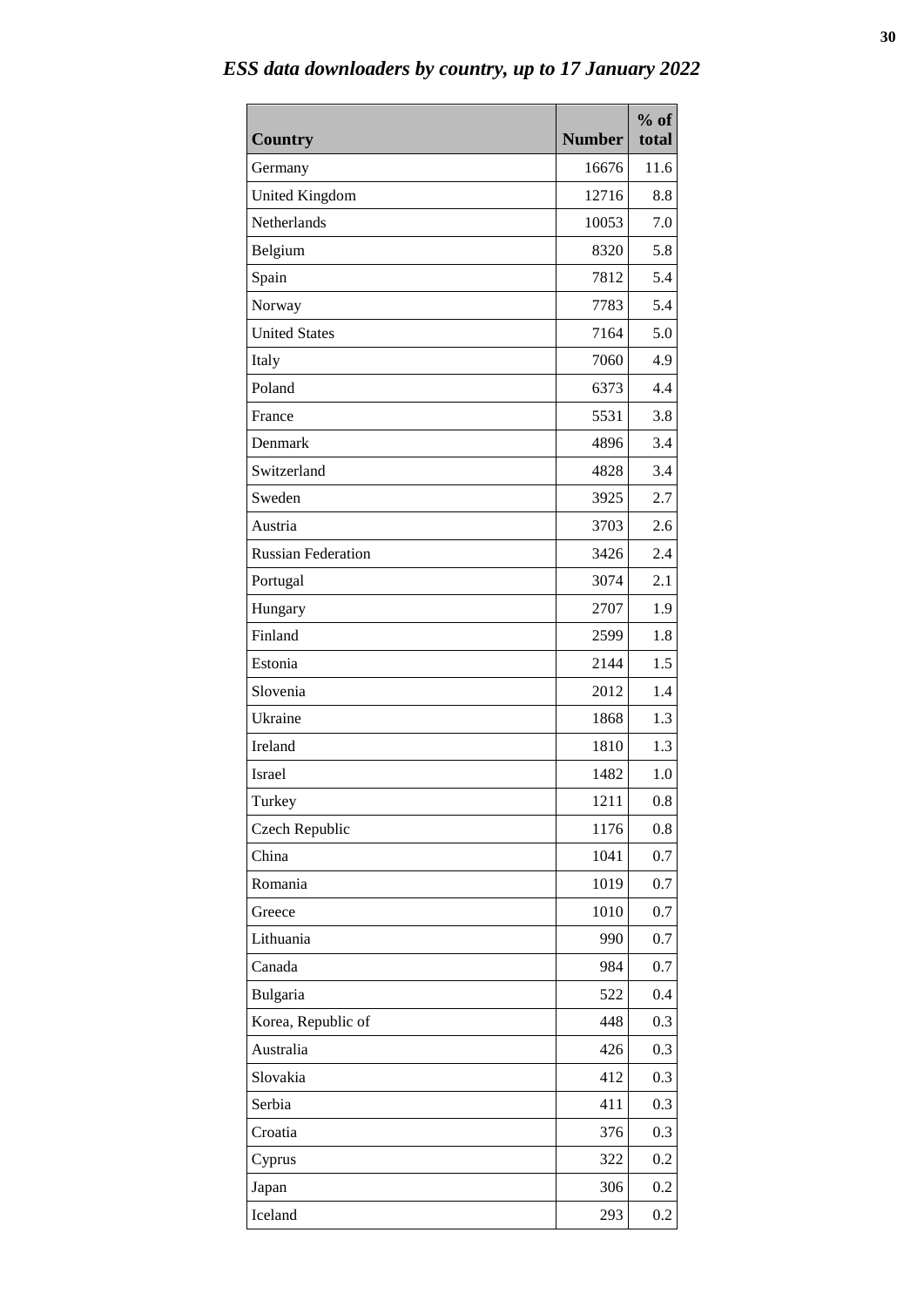| <b>Country</b>              | <b>Number</b> | $%$ of<br>total |
|-----------------------------|---------------|-----------------|
| Latvia                      | 276           | 0.2             |
| India                       | 247           | 0.2             |
| <b>Brazil</b>               | 239           | 0.2             |
| Philippines                 | 229           | 0.2             |
| Mexico                      | 226           | 0.2             |
| Iran, Islamic Republic of   | 196           | 0.1             |
| Chile                       | 183           | 0.1             |
| Hong Kong                   | 173           | 0.1             |
| Colombia                    | 166           | 0.1             |
| Luxembourg                  | 165           | 0.1             |
| Indonesia                   | 156           | 0.1             |
| Singapore                   | 142           | 0.1             |
| Pakistan                    | 141           | 0.1             |
| Albania                     | 122           | 0.1             |
| Kenya                       | 110           | 0.1             |
| Peru                        | 102           | 0.1             |
| New Zealand                 | 100           | 0.1             |
| Taiwan, Province of China   | 98            | 0.1             |
| Afghanistan                 | 81            | 0.1             |
| Ecuador                     | 76            | 0.1             |
| Kazakhstan                  | 76            | 0.1             |
| Argentina                   | 71            | 0.0             |
| Malaysia                    | 65            | 0.0             |
| <b>United Arab Emirates</b> | 63            | 0.0             |
| Georgia                     | 52            | 0.0             |
| Bangladesh                  | 50            | 0.0             |
| Viet Nam                    | 50            | 0.0             |
| South Africa                | 49            | 0.0             |
| Kosovo                      | 48            | 0.0             |
| Nigeria                     | 44            | 0.0             |
| <b>Belarus</b>              | 41            | 0.0             |
| Andorra                     | 40            | 0.0             |
| Algeria                     | 40            | 0.0             |
| Armenia                     | 39            | 0.0             |
| North Macedonia             | 38            | 0.0             |
| Morocco                     | 34            | 0.0             |
| Azerbaijan                  | 33            | 0.0             |
| Bosnia and Herzegovina      | 33            | 0.0             |
| Egypt                       | 31            | 0.0             |

*ESS data downloaders by country, up to 17 January 2022*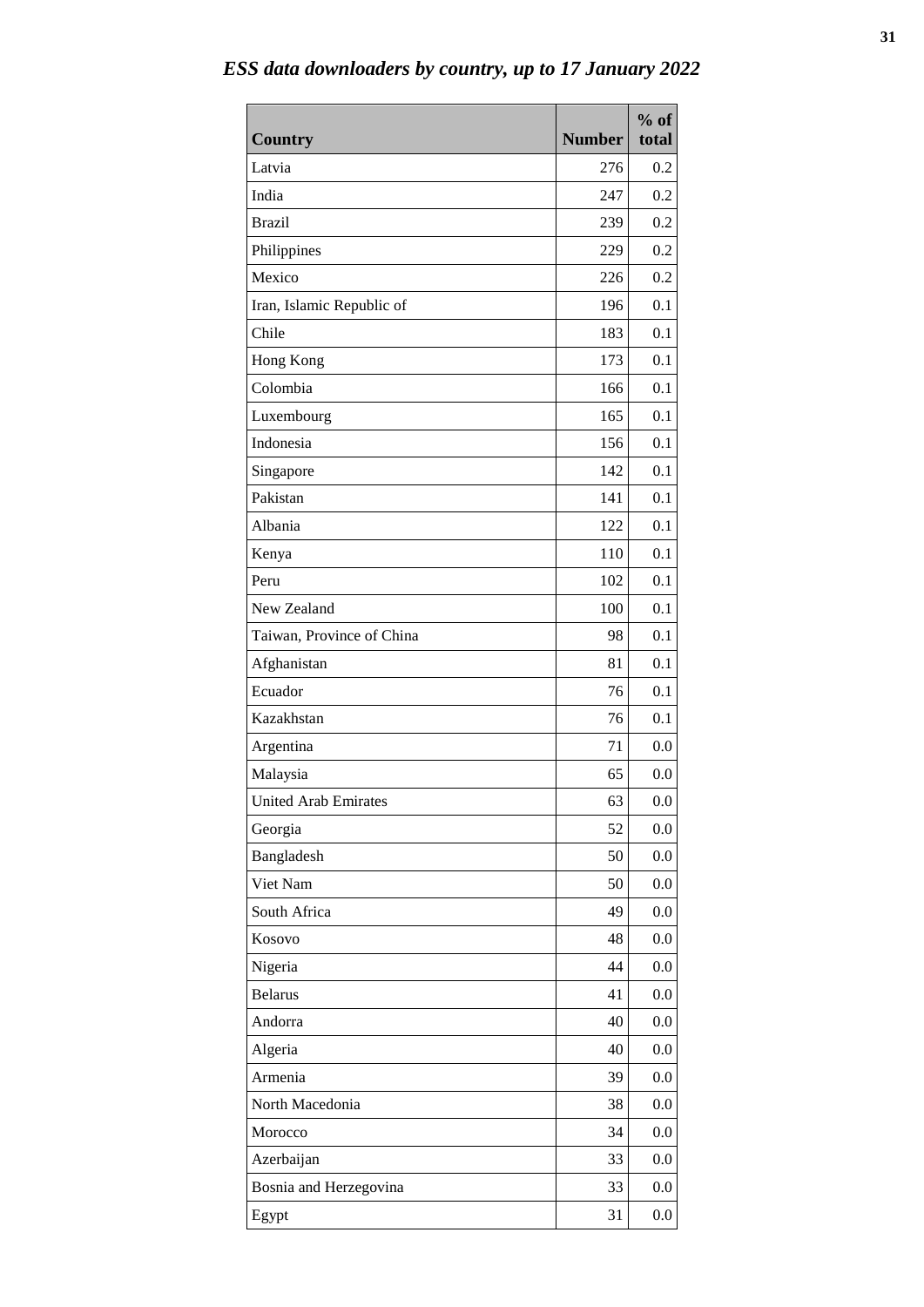| <b>Country</b>                         | <b>Number</b> | $%$ of<br>total |
|----------------------------------------|---------------|-----------------|
| <b>USSR</b>                            | 29            | 0.0             |
| Ethiopia                               | 28            | 0.0             |
| Cameroon                               | 27            | 0.0             |
| Ghana                                  | 27            | 0.0             |
| Thailand                               | 26            | 0.0             |
| Angola                                 | 25            | 0.0             |
| Malta                                  | 24            | 0.0             |
| Uzbekistan                             | 24            | 0.0             |
| <b>Bahamas</b>                         | 23            | 0.0             |
| Montenegro                             | 23            | 0.0             |
| Qatar                                  | 22            | 0.0             |
| Bahrain                                | 21            | 0.0             |
| Uruguay                                | 21            | 0.0             |
| Lebanon                                | 19            | 0.0             |
| Nepal                                  | 18            | 0.0             |
| Kyrgyzstan                             | 17            | 0.0             |
| Tunisia                                | 17            | 0.0             |
| Venezuela, Bolivarian Republic of      | 17            | 0.0             |
| Saudi Arabia                           | 16            | 0.0             |
| Antarctica                             | 14            | 0.0             |
| American Samoa                         | 14            | 0.0             |
| Bolivia, Plurinational State of        | 14            | 0.0             |
| Moldova, Republic of                   | 14            | 0.0             |
| Swaziland                              | 14            | 0.0             |
| Palestine, State of                    | 12            | 0.0             |
| Uganda                                 | 12            | 0.0             |
| Anguilla                               | 11            | 0.0             |
| Dominican Republic                     | 11            | 0.0             |
| Faroe Islands                          | 11            | 0.0             |
| Jordan                                 | 11            | 0.0             |
| Puerto Rico                            | 11            | 0.0             |
| <b>Barbados</b>                        | 10            | 0.0             |
| Jamaica                                | 10            | 0.0             |
| Korea, Democratic People's Republic of | 10            | 0.0             |
| Sri Lanka                              | 10            | 0.0             |
| <b>Belize</b>                          | 9             | 0.0             |
| Costa Rica                             | 9             | 0.0             |
| El Salvador                            | 9             | 0.0             |
| Syrian Arab Republic                   | 9             | 0.0             |

*ESS data downloaders by country, up to 17 January 2022*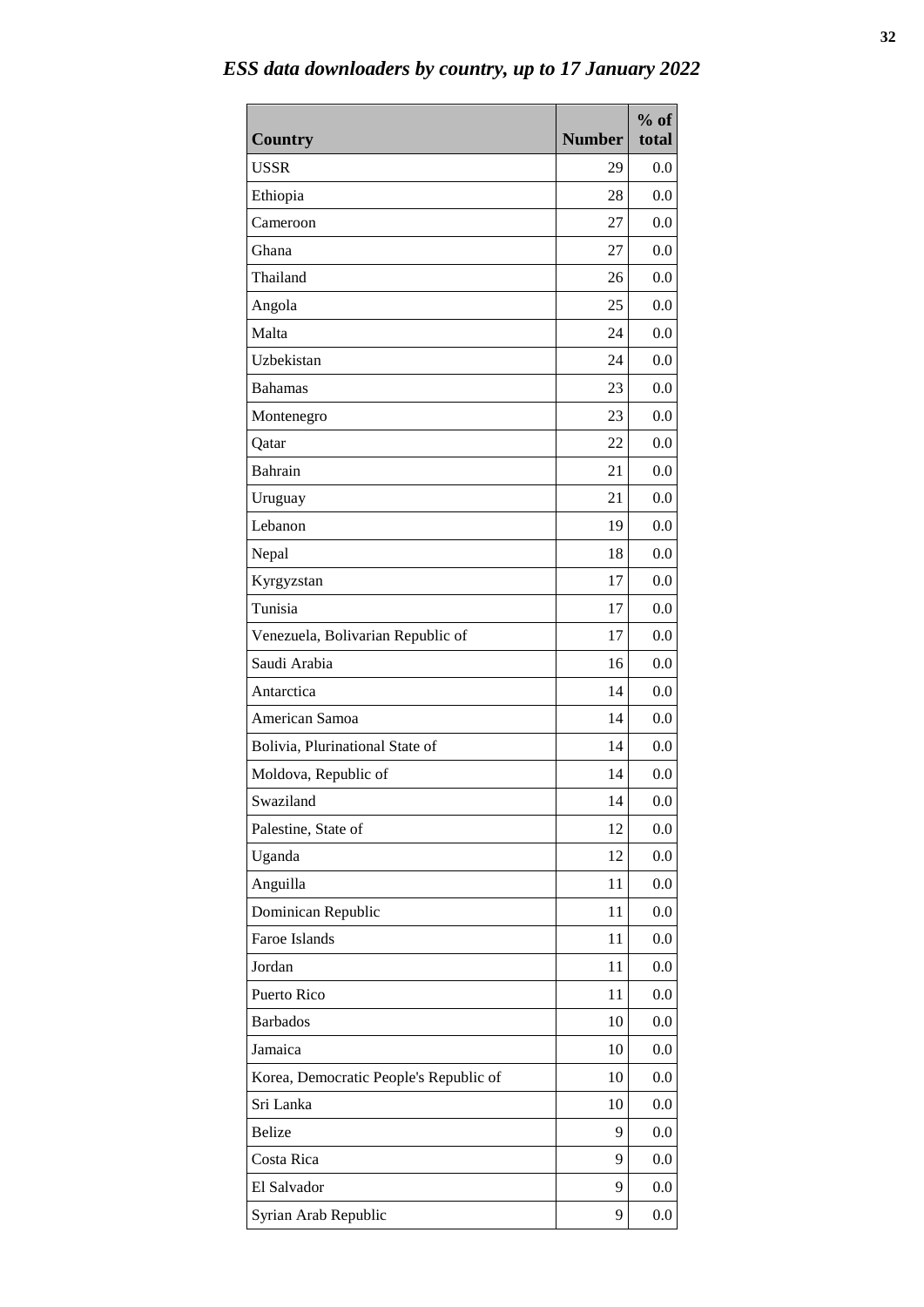| <b>Country</b>                               | <b>Number</b>  | $%$ of<br>total |
|----------------------------------------------|----------------|-----------------|
| Tanzania, United Republic of                 | 9              | 0.0             |
| Zimbabwe                                     | 9              | 0.0             |
| Iraq                                         | 8              | 0.0             |
| Yemen                                        | 8              | 0.0             |
| Antigua and Barbuda                          | 7              | 0.0             |
| Aruba                                        | 7              | 0.0             |
| Côte D'ivoire                                | 7              | 0.0             |
| <b>Equatorial Guinea</b>                     | 7              | 0.0             |
| Mongolia                                     | 7              | 0.0             |
| Mozambique                                   | 7              | 0.0             |
| Senegal                                      | 7              | 0.0             |
| <b>Botswana</b>                              | 6              | 0.0             |
| Guatemala                                    | 6              | 0.0             |
| Macao                                        | 6              | 0.0             |
| Rwanda                                       | 6              | 0.0             |
| Trinidad and Tobago                          | 6              | 0.0             |
| Benin                                        | 5              | 0.0             |
| Gabon                                        | 5              | 0.0             |
| Gibraltar                                    | 5              | 0.0             |
| Liechtenstein                                | 5              | 0.0             |
| Oman                                         | 5              | 0.0             |
| Panama                                       | 5              | 0.0             |
| Zambia                                       | 5              | 0.0             |
| Bhutan                                       | $\overline{4}$ | 0.0             |
| Cuba                                         | 4              | 0.0             |
| Djibouti                                     | 4              | 0.0             |
| French Guiana                                | 4              | 0.0             |
| Honduras                                     | 4              | 0.0             |
| Mauritius                                    | 4              | 0.0             |
| Pitcairn                                     | 4              | 0.0             |
| Réunion                                      | 4              | 0.0             |
| Sudan                                        | $\overline{4}$ | 0.0             |
| Saint Helena, Ascension and Tristan Da Cunha | 4              | 0.0             |
| Suriname                                     | $\overline{4}$ | 0.0             |
| Tajikistan                                   | 4              | 0.0             |
| Timor-Leste                                  | $\overline{4}$ | 0.0             |
| The Netherlands Antilles                     | 3              | 0.0             |
| Bermuda                                      | 3              | 0.0             |
| Brunei Darussalam                            | 3              | 0.0             |

*ESS data downloaders by country, up to 17 January 2022*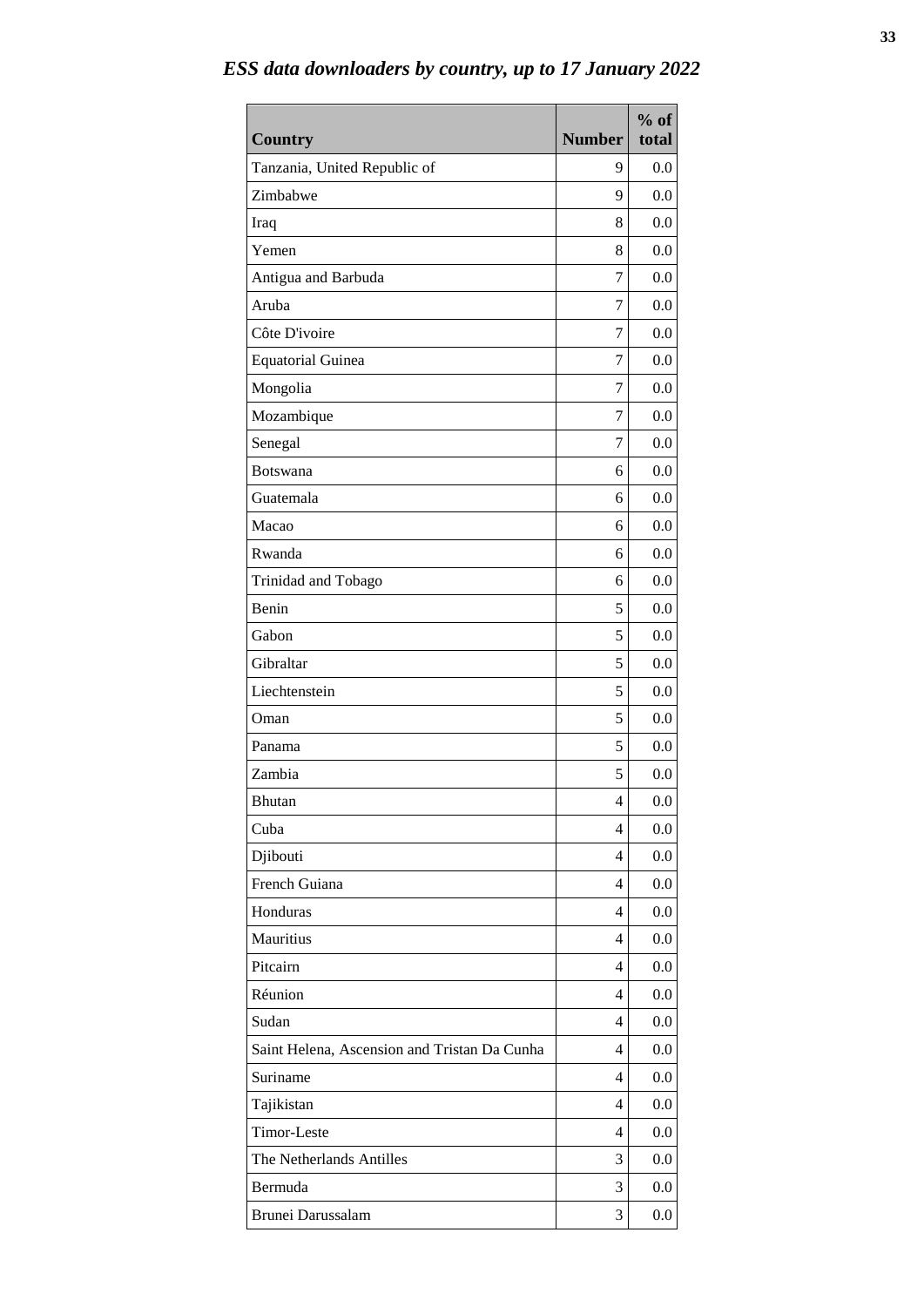| <b>Country</b>                               | <b>Number</b>  | $%$ of<br>total |
|----------------------------------------------|----------------|-----------------|
| Cocos (Keeling) Islands                      | 3              | 0.0             |
| Haiti                                        | 3              | 0.0             |
| Mali                                         | 3              | 0.0             |
| Myanmar                                      | 3              | 0.0             |
| Norfolk Island                               | 3              | 0.0             |
| Niue                                         | 3              | 0.0             |
| Somalia                                      | 3              | 0.0             |
| Mayotte                                      | 3              | 0.0             |
| <b>Bouvet Island</b>                         | $\overline{2}$ | 0.0             |
| Cape Verde                                   | $\overline{2}$ | 0.0             |
| Dominica                                     | $\overline{2}$ | 0.0             |
| Eritrea                                      | $\overline{2}$ | 0.0             |
| Fiji                                         | 2              | 0.0             |
| South Georgia and the South Sandwich Islands | $\overline{2}$ | 0.0             |
| <b>British Indian Ocean Territory</b>        | $\overline{2}$ | 0.0             |
| Lao People's Democratic Republic             | $\overline{2}$ | 0.0             |
| Lesotho                                      | $\overline{2}$ | 0.0             |
| Northern Mariana Islands                     | $\overline{2}$ | 0.0             |
| Malawi                                       | $\overline{2}$ | 0.0             |
| Namibia                                      | $\overline{2}$ | 0.0             |
| Nicaragua                                    | $\overline{2}$ | 0.0             |
| Nauru                                        | $\overline{2}$ | 0.0             |
| Paraguay                                     | $\overline{c}$ | 0.0             |
| San Marino                                   | $\overline{c}$ | 0.0             |
| Chad                                         | 2              | 0.0             |
| United States Minor Outlying Islands         | 2              | 0.0             |
| Holy See (Vatican City State)                | 2              | 0.0             |
| Vanuatu                                      | 2              | 0.0             |
| <b>Burkina Faso</b>                          | $\mathbf{1}$   | 0.0             |
| <b>Burundi</b>                               | 1              | 0.0             |
| Congo, The Democratic Republic of the        | 1              | 0.0             |
| Christmas Island                             | $\mathbf{1}$   | 0.0             |
| Falkland Islands (Malvinas)                  | 1              | 0.0             |
| Greenland                                    | $\mathbf{1}$   | 0.0             |
| Gambia                                       | $\mathbf{1}$   | 0.0             |
| Guinea                                       | 1              | 0.0             |
| Heard Island and Mcdonald Islands            | $\mathbf{1}$   | 0.0             |
| Cambodia                                     | $\mathbf{1}$   | 0.0             |
| Kuwait                                       | $\mathbf{1}$   | 0.0             |

*ESS data downloaders by country, up to 17 January 2022*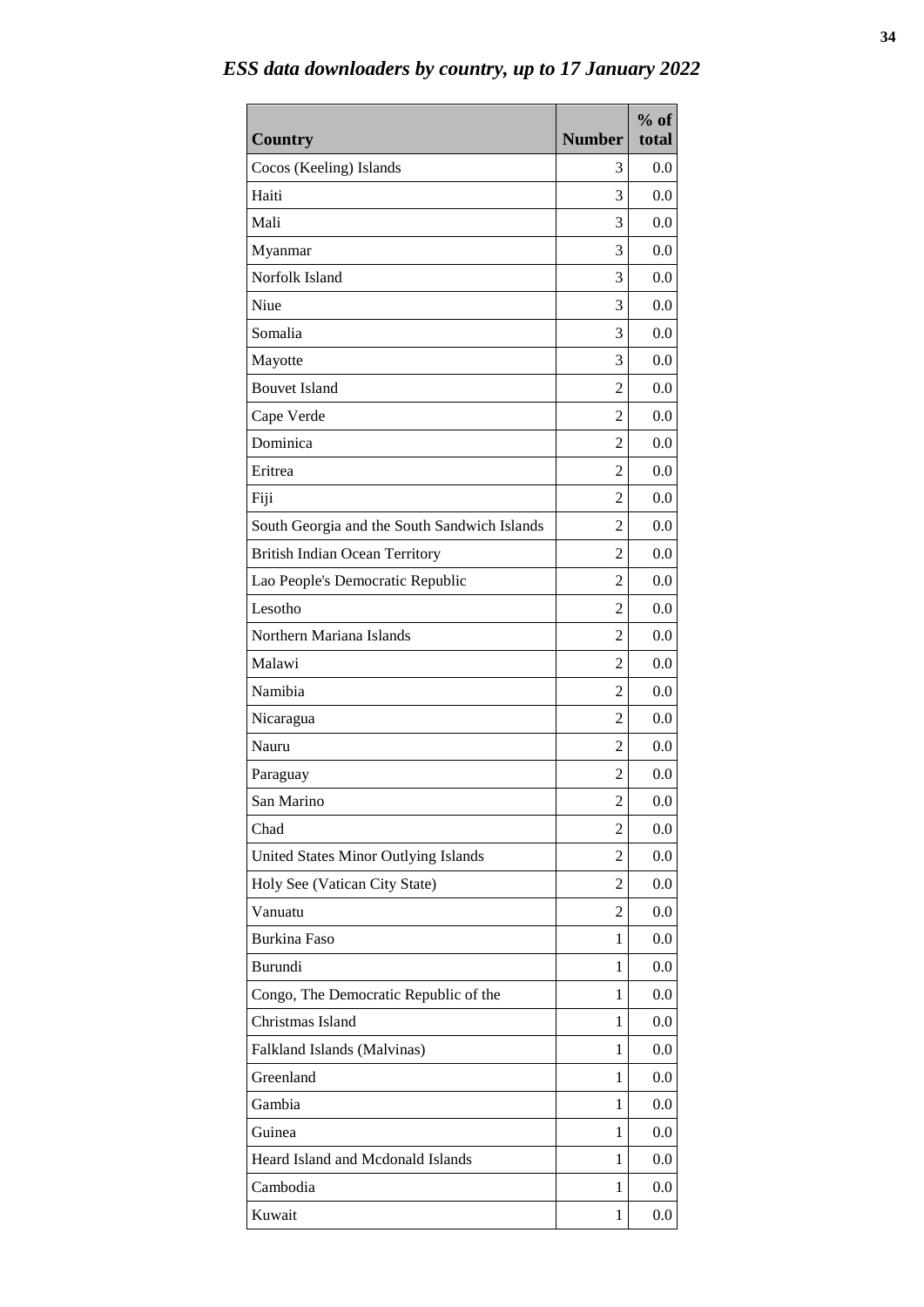| <b>Country</b>                     | <b>Number</b> | $%$ of<br>total |
|------------------------------------|---------------|-----------------|
| Saint Lucia                        | 1             | 0.0             |
| Libya                              | 1             | 0.0             |
| Monaco                             | 1             | 0.0             |
| Madagascar                         | 1             | 0.0             |
| Mauritania                         | 1             | 0.0             |
| Montserrat                         | 1             | 0.0             |
| Maldives                           | 1             | 0.0             |
| Niger                              | 1             | 0.0             |
| French Polynesia                   | 1             | 0.0             |
| Solomon Islands                    | 1             | 0.0             |
| Sierra Leone                       | 1             | 0.0             |
| Sao Tome and Principe              | 1             | 0.0             |
| <b>French Southern Territories</b> | 1             | 0.0             |
| Togo                               | 1             | 0.0             |
| Tokelau                            | 1             | 0.0             |
| Turkmenistan                       | 1             | 0.0             |
| Saint Vincent and the Grenadines   | 1             | 0.0             |
| Virgin Islands, British            | 1             | 0.0             |
| Virgin Islands, U.S.               | 1             | 0.0             |
|                                    | 143986        | 100.0           |

*ESS data downloaders by country, up to 17 January 2022*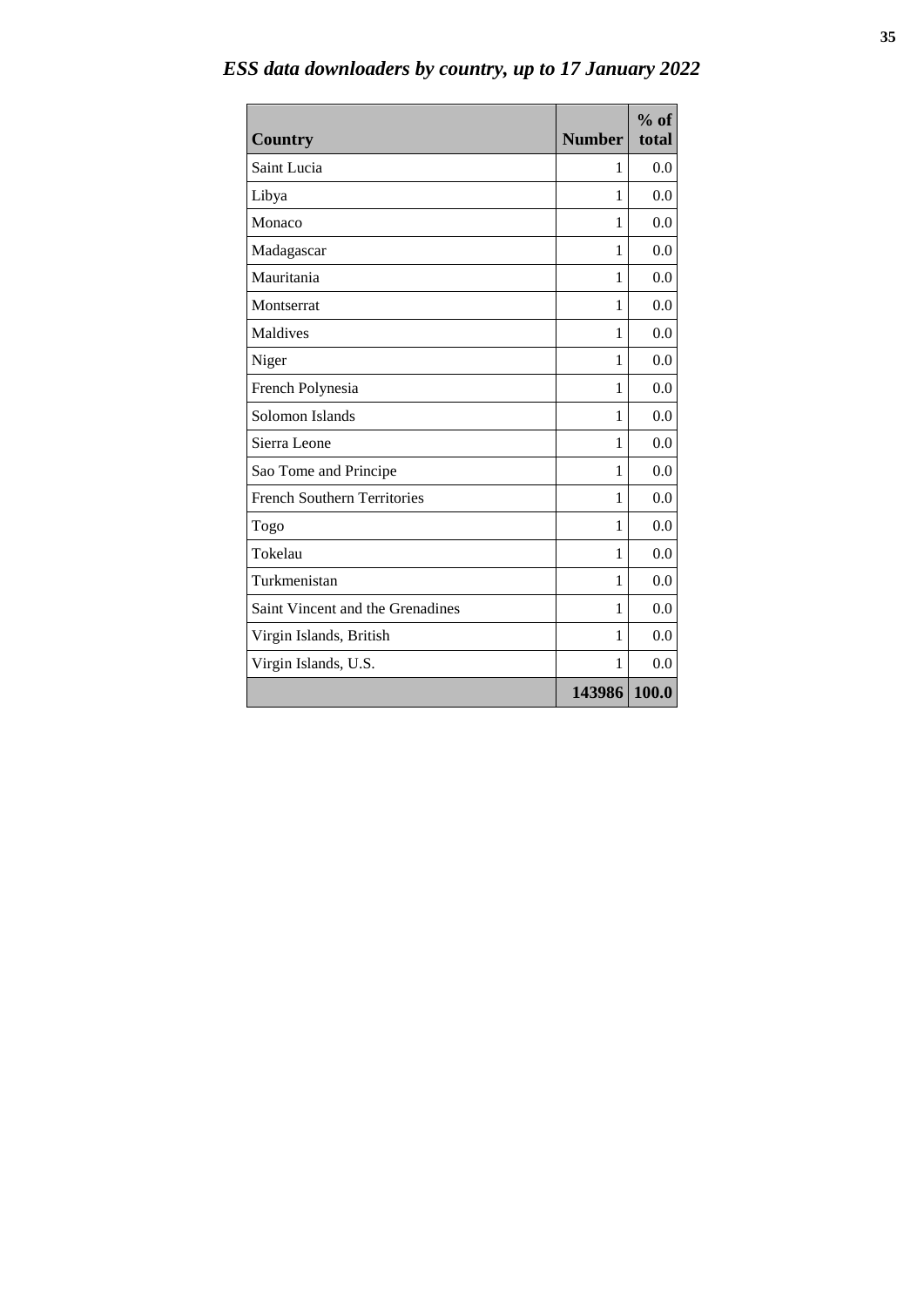|  | ESS data downloaders by activity, up to 17 January 2022 |  |  |  |  |  |  |
|--|---------------------------------------------------------|--|--|--|--|--|--|
|--|---------------------------------------------------------|--|--|--|--|--|--|

| <b>Type of activity</b> | <b>Number</b> | $%$ of<br>total |
|-------------------------|---------------|-----------------|
| C. Student              | 101149        | 70.2            |
| A. Faculty and research | 23464         | 16.3            |
| B. Ph.d. thesis         | 9436          | 6.6             |
| G. Private individual   | 3668          | 2.5             |
| E. Organisation (ngo)   | 1680          | 1.2             |
| I. Other                | 1576          | 1.1             |
| D. Government           | 1477          | 1.0             |
| F. Private enterprise   | 1131          | 0.8             |
| H. Journalist           | 405           | 0.3             |
|                         | 143986        | 100.0           |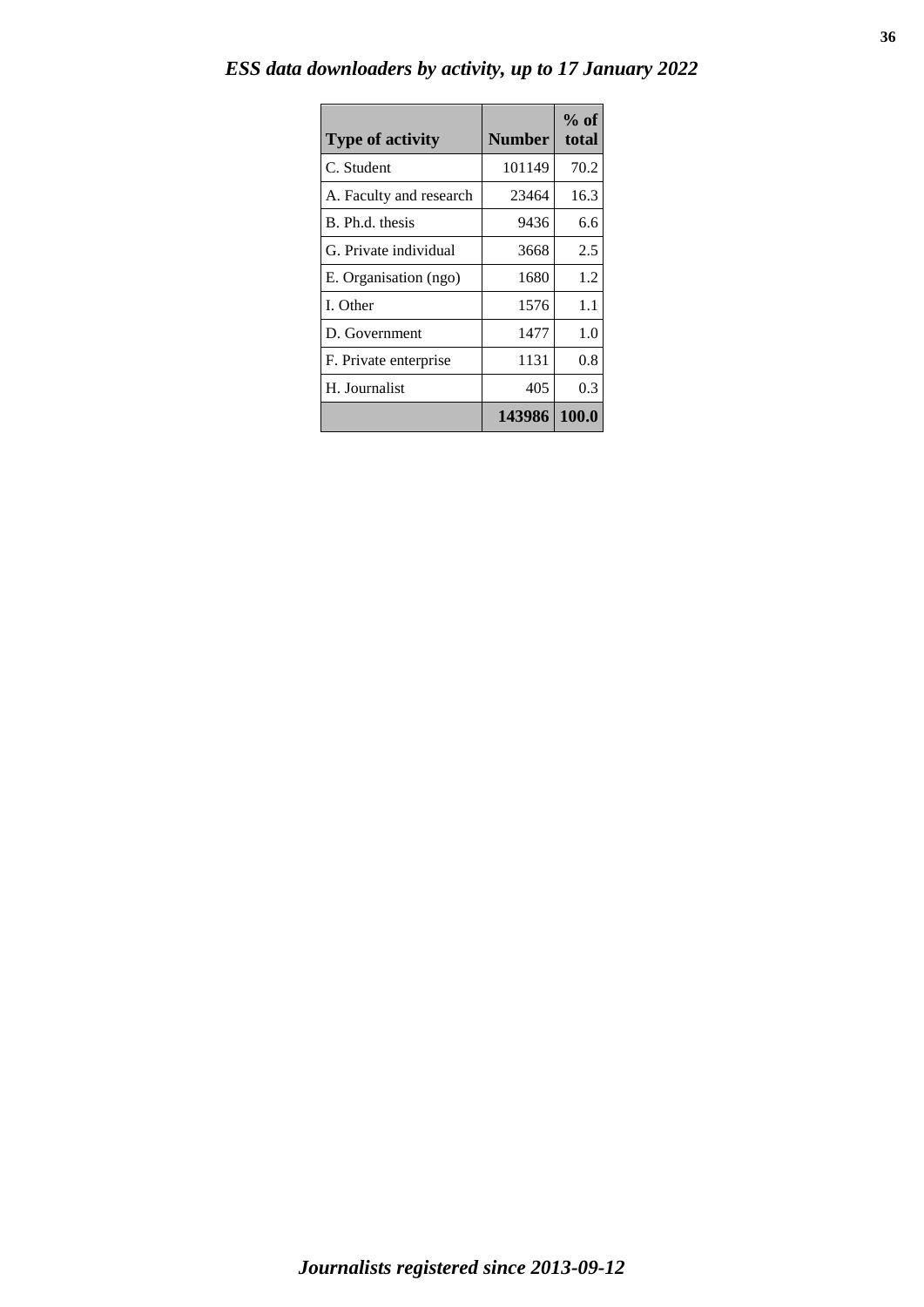|                |                         |               | $\frac{0}{0}$<br>within |
|----------------|-------------------------|---------------|-------------------------|
| <b>Country</b> | <b>Type of activity</b> | <b>Number</b> | country                 |
| Germany        | A. Faculty and research | 2546          | 15.3                    |
|                | B. Ph.d. thesis         | 1017          | 6.1                     |
|                | C. Student              | 12245         | 73.4                    |
|                | D. Government           | 53            | 0.3                     |
|                | E. Organisation (ngo)   | 135           | 0.8                     |
|                | F. Private enterprise   | 78            | 0.5                     |
|                | G. Private individual   | 418           | 2.5                     |
|                | H. Journalist           | 28            | 0.2                     |
|                | I. Other                | 156           | 0.9                     |
| United Kingdom | A. Faculty and research | 2154          | 16.9                    |
|                | B. Ph.d. thesis         | 881           | 6.9                     |
|                | C. Student              | 8578          | 67.5                    |
|                | D. Government           | 177           | 1.4                     |
|                | E. Organisation (ngo)   | 261           | 2.1                     |
|                | F. Private enterprise   | 164           | 1.3                     |
|                | G. Private individual   | 323           | 2.5                     |
|                | H. Journalist           | 50            | 0.4                     |
|                | I. Other                | 128           | 1.0                     |
| Netherlands    | A. Faculty and research | 1092          | 10.9                    |
|                | B. Ph.d. thesis         | 456           | 4.5                     |
|                | C. Student              | 8114          | 80.7                    |
|                | D. Government           | 67            | 0.7                     |
|                | E. Organisation (ngo)   | 73            | 0.7                     |
|                | F. Private enterprise   | 43            | 0.4                     |
|                | G. Private individual   | 132           | 1.3                     |
|                | H. Journalist           | 11            | 0.1                     |
|                | I. Other                | 65            | 0.6                     |
| Belgium        | A. Faculty and research | 725           | 8.7                     |
|                | B. Ph.d. thesis         | 486           | 5.8                     |
|                | C. Student              | 6688          | 80.4                    |
|                | D. Government           | 113           | 1.4                     |
|                | E. Organisation (ngo)   | 59            | 0.7                     |
|                | F. Private enterprise   | 46            | 0.6                     |
|                | G. Private individual   | 110           | 1.3                     |
|                | H. Journalist           | 20            | 0.2                     |
|                | I. Other                | 73            | 0.9                     |
| Spain          | A. Faculty and research | 1821          | 23.3                    |
|                | B. Ph.d. thesis         | 568           | 7.3                     |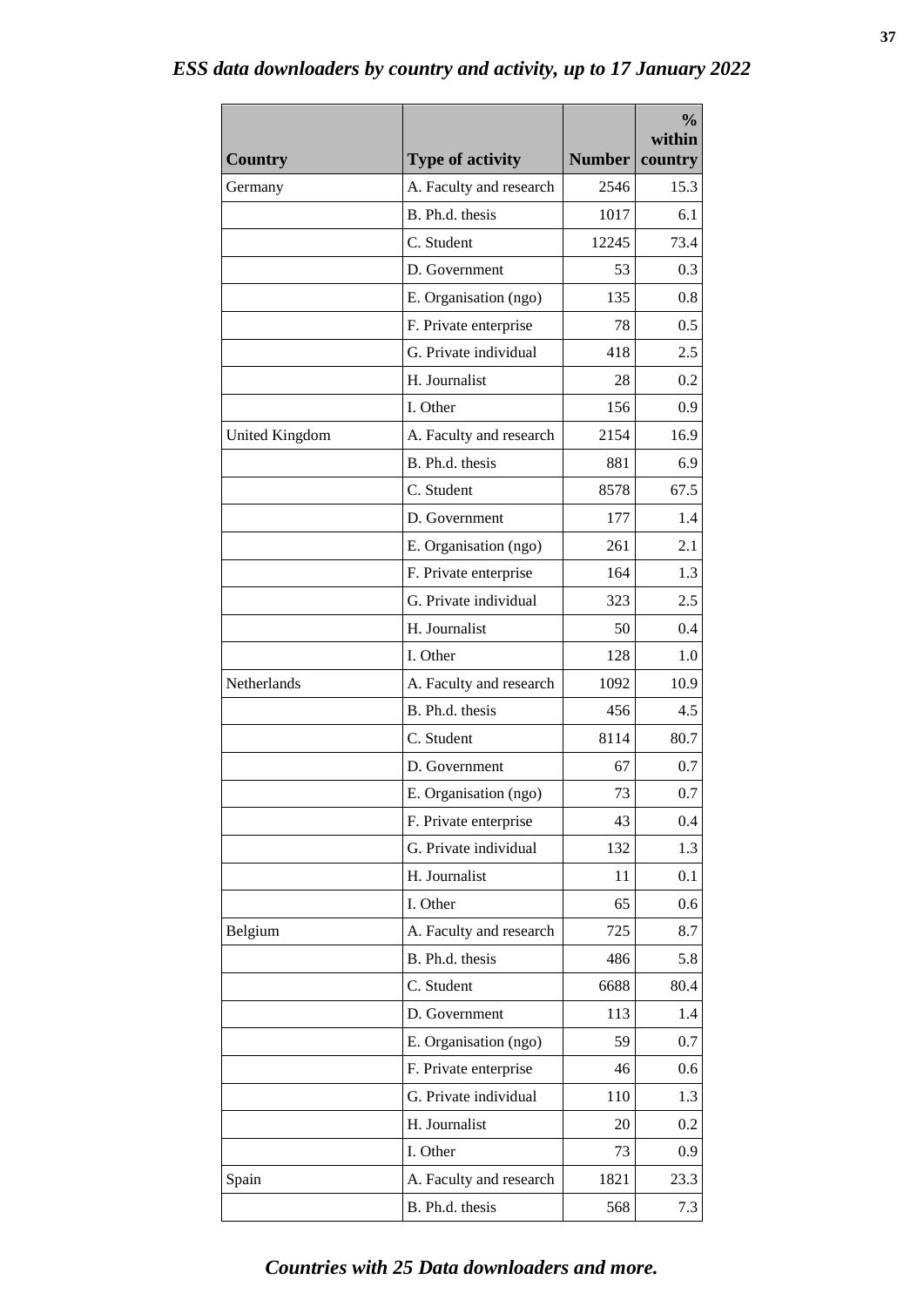|                      |                         |               | $\frac{0}{0}$<br>within |
|----------------------|-------------------------|---------------|-------------------------|
| <b>Country</b>       | <b>Type of activity</b> | <b>Number</b> | country                 |
|                      | C. Student              | 4831          | 61.8                    |
|                      | D. Government           | 138           | 1.8                     |
|                      | E. Organisation (ngo)   | 67            | 0.9                     |
|                      | F. Private enterprise   | 80            | 1.0                     |
|                      | G. Private individual   | 191           | 2.4                     |
|                      | H. Journalist           | 36            | 0.5                     |
|                      | I. Other                | 80            | 1.0                     |
| Norway               | A. Faculty and research | 733           | 9.4                     |
|                      | B. Ph.d. thesis         | 165           | 2.1                     |
|                      | C. Student              | 6537          | 84.0                    |
|                      | D. Government           | 53            | 0.7                     |
|                      | E. Organisation (ngo)   | 28            | 0.4                     |
|                      | F. Private enterprise   | 44            | 0.6                     |
|                      | G. Private individual   | 128           | 1.6                     |
|                      | H. Journalist           | 13            | 0.2                     |
|                      | I. Other                | 82            | 1.1                     |
| <b>United States</b> | A. Faculty and research | 1591          | 22.2                    |
|                      | B. Ph.d. thesis         | 827           | 11.5                    |
|                      | C. Student              | 4208          | 58.7                    |
|                      | D. Government           | 34            | 0.5                     |
|                      | E. Organisation (ngo)   | 165           | 2.3                     |
|                      | F. Private enterprise   | 60            | 0.8                     |
|                      | G. Private individual   | 181           | $2.5\,$                 |
|                      | H. Journalist           | 15            | 0.2                     |
|                      | I. Other                | 83            | 1.2                     |
| Italy                | A. Faculty and research | 1187          | 16.8                    |
|                      | B. Ph.d. thesis         | 696           | 9.9                     |
|                      | C. Student              | 4782          | 67.7                    |
|                      | D. Government           | 50            | 0.7                     |
|                      | E. Organisation (ngo)   | 60            | 0.8                     |
|                      | F. Private enterprise   | 41            | 0.6                     |
|                      | G. Private individual   | 155           | 2.2                     |
|                      | H. Journalist           | 17            | 0.2                     |
|                      | I. Other                | 72            | 1.0                     |
| Poland               | A. Faculty and research | 799           | 12.5                    |
|                      | B. Ph.d. thesis         | 377           | 5.9                     |
|                      | C. Student              | 4734          | 74.3                    |
|                      | D. Government           | 36            | 0.6                     |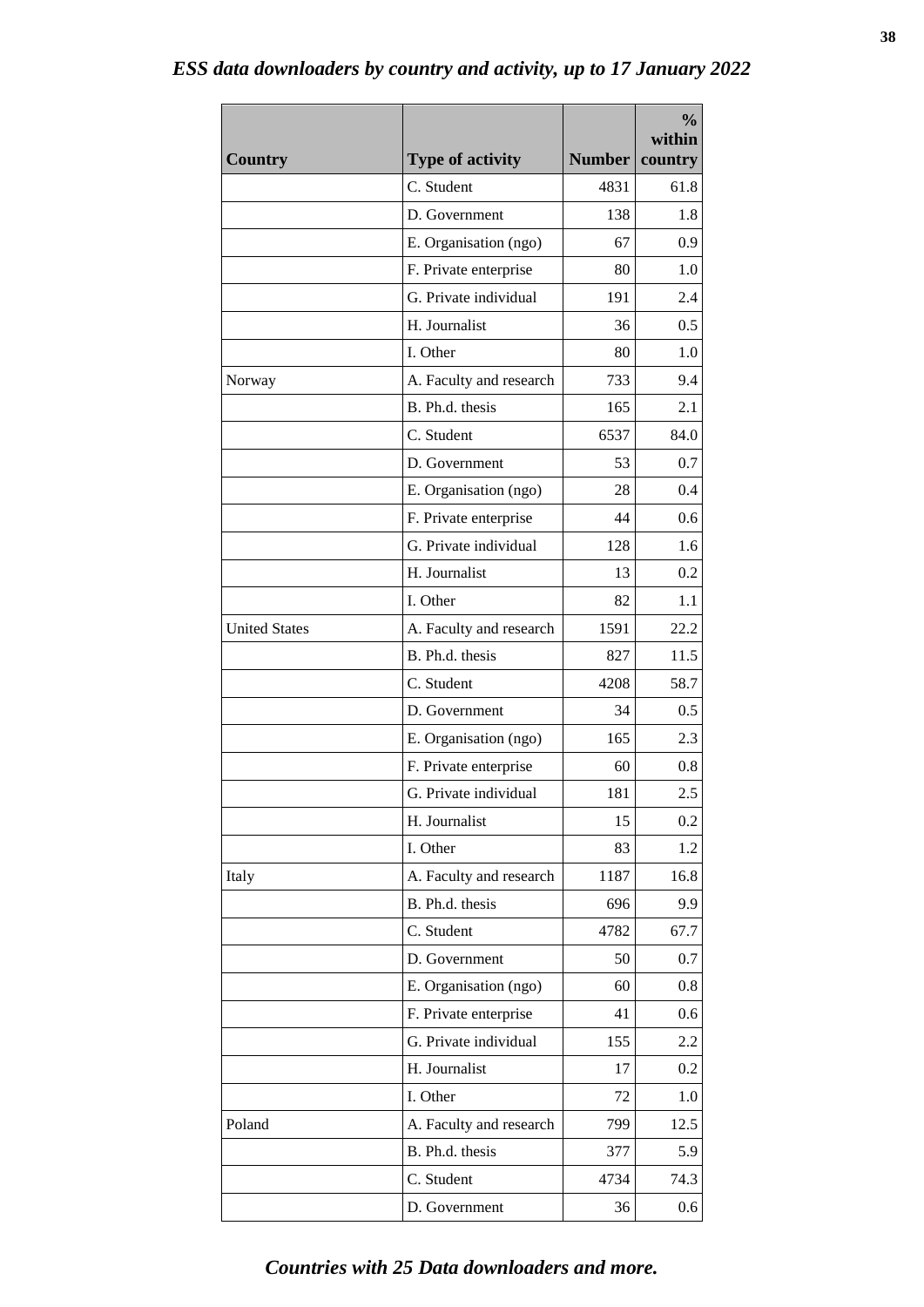|                |                         |               | $\frac{0}{0}$<br>within |
|----------------|-------------------------|---------------|-------------------------|
| <b>Country</b> | <b>Type of activity</b> | <b>Number</b> | country                 |
|                | E. Organisation (ngo)   | 65            | 1.0                     |
|                | F. Private enterprise   | 50            | 0.8                     |
|                | G. Private individual   | 225           | 3.5                     |
|                | H. Journalist           | 13            | 0.2                     |
|                | I. Other                | 74            | 1.2                     |
| France         | A. Faculty and research | 807           | 14.6                    |
|                | B. Ph.d. thesis         | 345           | 6.2                     |
|                | C. Student              | 3936          | 71.2                    |
|                | D. Government           | 65            | 1.2                     |
|                | E. Organisation (ngo)   | 88            | 1.6                     |
|                | F. Private enterprise   | 68            | 1.2                     |
|                | G. Private individual   | 132           | 2.4                     |
|                | H. Journalist           | 10            | 0.2                     |
|                | I. Other                | 80            | 1.4                     |
| Denmark        | A. Faculty and research | 408           | 8.3                     |
|                | B. Ph.d. thesis         | 113           | 2.3                     |
|                | C. Student              | 4101          | 83.8                    |
|                | D. Government           | 51            | 1.0                     |
|                | E. Organisation (ngo)   | 44            | 0.9                     |
|                | F. Private enterprise   | 43            | 0.9                     |
|                | G. Private individual   | 88            | 1.8                     |
|                | H. Journalist           | 13            | 0.3                     |
|                | I. Other                | 35            | $0.7\,$                 |
| Switzerland    | A. Faculty and research | 627           | 13.0                    |
|                | B. Ph.d. thesis         | 302           | 6.3                     |
|                | C. Student              | 3681          | 76.2                    |
|                | D. Government           | 27            | 0.6                     |
|                | E. Organisation (ngo)   | 36            | 0.7                     |
|                | F. Private enterprise   | 25            | 0.5                     |
|                | G. Private individual   | 78            | 1.6                     |
|                | H. Journalist           | 10            | 0.2                     |
|                | I. Other                | 42            | 0.9                     |
| Sweden         | A. Faculty and research | 567           | 14.4                    |
|                | B. Ph.d. thesis         | 201           | 5.1                     |
|                | C. Student              | 2935          | 74.8                    |
|                | D. Government           | 49            | 1.2                     |
|                | E. Organisation (ngo)   | 18            | 0.5                     |
|                | F. Private enterprise   | 18            | 0.5                     |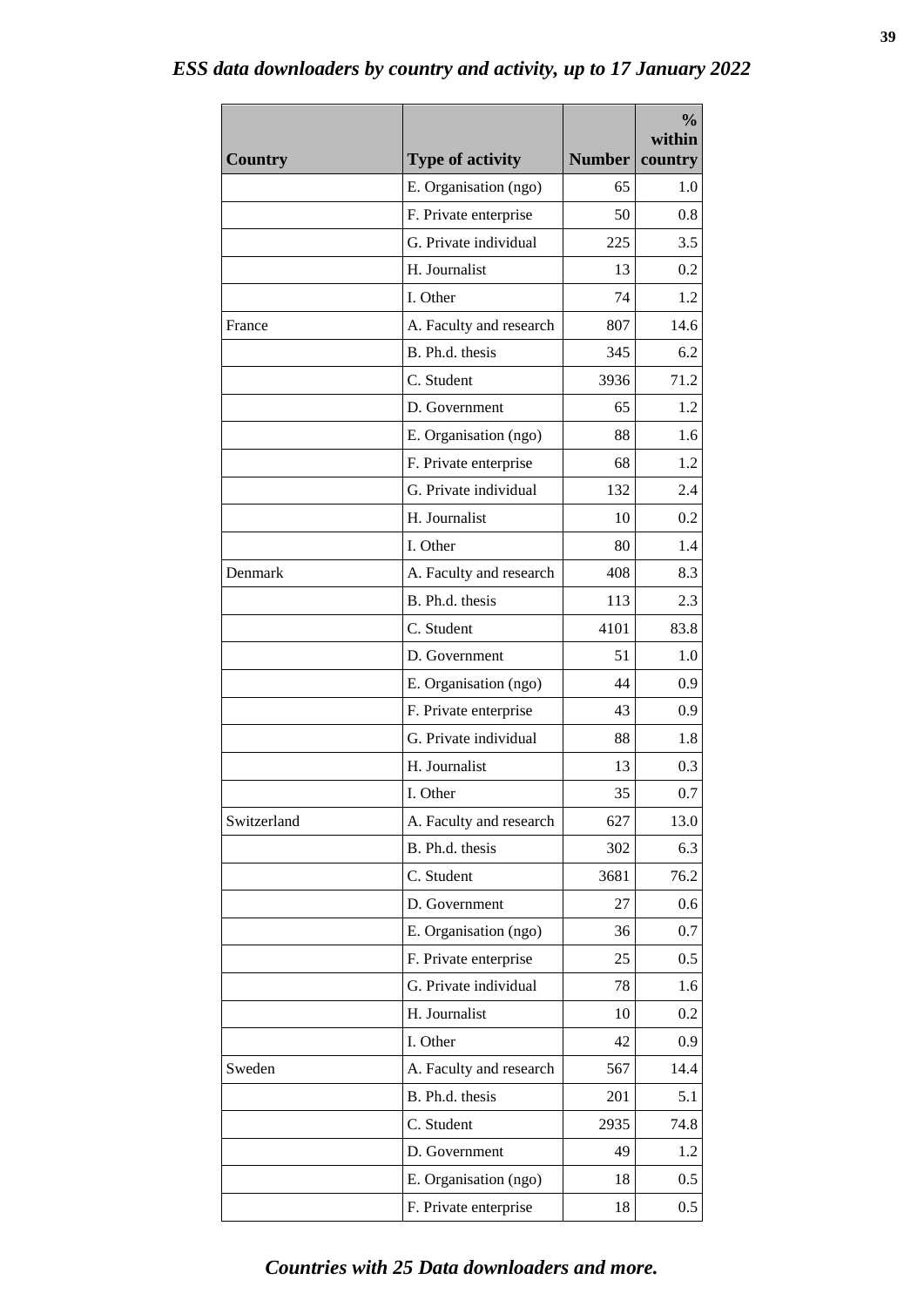| <b>Country</b>            | <b>Type of activity</b>                    | <b>Number</b> | $\frac{0}{0}$<br>within<br>country |
|---------------------------|--------------------------------------------|---------------|------------------------------------|
|                           | G. Private individual                      | 80            | 2.0                                |
|                           | H. Journalist                              | 15            | 0.4                                |
|                           | I. Other                                   | 42            | 1.1                                |
| Austria                   | A. Faculty and research                    | 531           | 14.3                               |
|                           | B. Ph.d. thesis                            | 169           | 4.6                                |
|                           | C. Student                                 | 2771          | 74.8                               |
|                           | D. Government                              | 21            | 0.6                                |
|                           | E. Organisation (ngo)                      | 54            | 1.5                                |
|                           | F. Private enterprise                      | 28            | 0.8                                |
|                           | G. Private individual                      | 77            | 2.1                                |
|                           | H. Journalist                              | 14            | 0.4                                |
|                           | I. Other                                   | 38            | 1.0                                |
| <b>Russian Federation</b> |                                            |               | 15.4                               |
|                           | A. Faculty and research<br>B. Ph.d. thesis | 528<br>134    | 3.9                                |
|                           | C. Student                                 | 2566          | 74.9                               |
|                           |                                            | 6             | 0.2                                |
|                           | D. Government                              | 34            | 1.0                                |
|                           | E. Organisation (ngo)                      | 11            |                                    |
|                           | F. Private enterprise                      |               | 0.3                                |
|                           | G. Private individual                      | 114           | 3.3                                |
|                           | H. Journalist                              | 9             | 0.3                                |
|                           | I. Other                                   | 24            | 0.7                                |
| Portugal                  | A. Faculty and research                    | 914           | 29.7                               |
|                           | B. Ph.d. thesis<br>C. Student              | 299<br>1547   | 9.7<br>50.3                        |
|                           |                                            |               |                                    |
|                           | D. Government                              | 46            | 1.5                                |
|                           | E. Organisation (ngo)                      | 24            | 0.8                                |
|                           | F. Private enterprise                      | 41            | 1.3                                |
|                           | G. Private individual                      | 134           | 4.4                                |
|                           | H. Journalist                              | 24            | 0.8                                |
|                           | I. Other                                   | 45            | 1.5                                |
| Hungary                   | A. Faculty and research                    | 405           | 15.0                               |
|                           | B. Ph.d. thesis                            | 235           | 8.7                                |
|                           | C. Student                                 | 1884          | 69.6                               |
|                           | D. Government                              | 19            | 0.7                                |
|                           | E. Organisation (ngo)                      | 34            | 1.3                                |
|                           | F. Private enterprise                      | 27            | 1.0                                |
|                           | G. Private individual                      | 66            | 2.4                                |
|                           | H. Journalist                              | 8             | 0.3                                |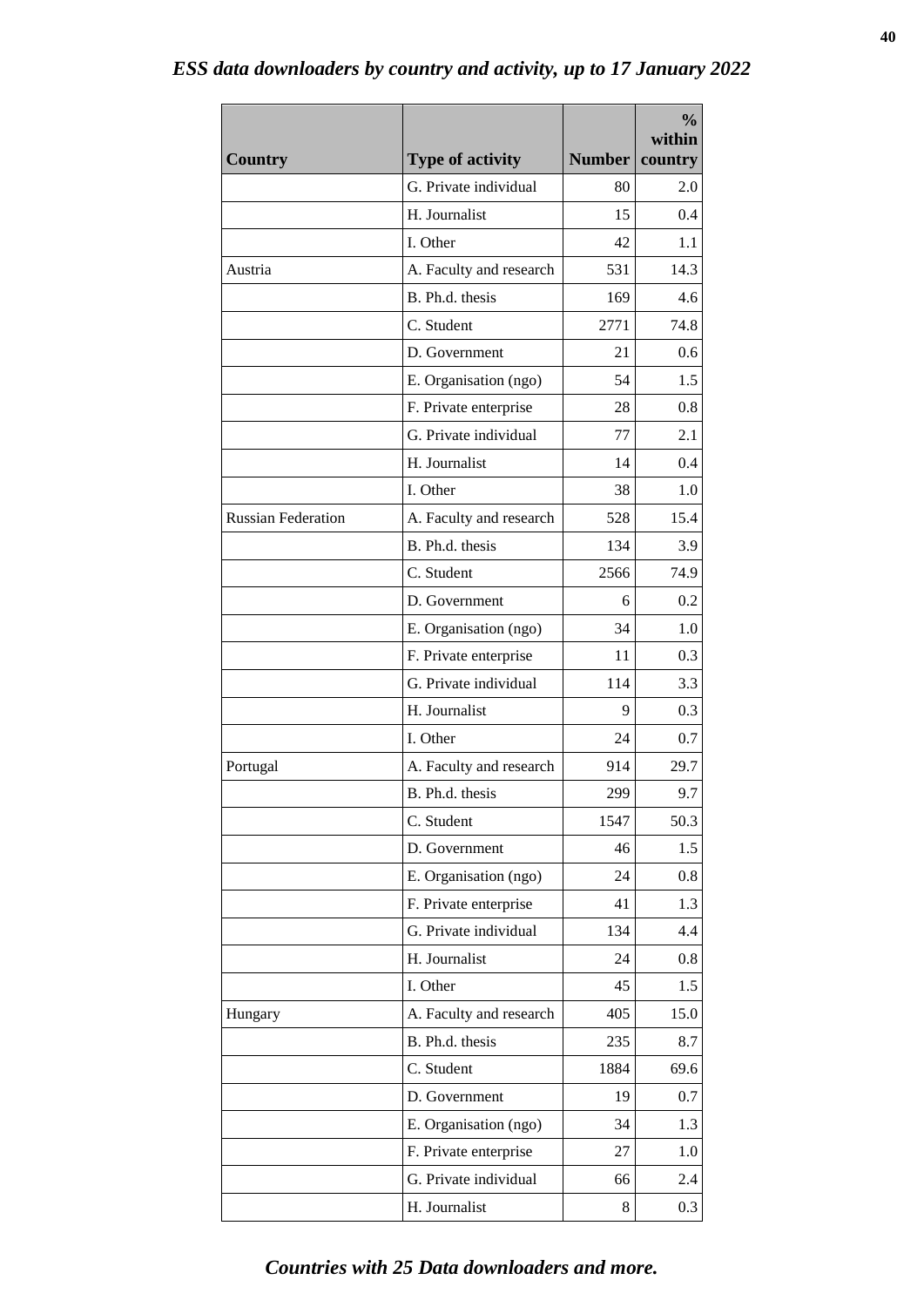|                |                         |               | $\frac{0}{0}$<br>within |
|----------------|-------------------------|---------------|-------------------------|
| <b>Country</b> | <b>Type of activity</b> | <b>Number</b> | country                 |
|                | I. Other                | 29            | 1.1                     |
| Finland        | A. Faculty and research | 417           | 16.0                    |
|                | B. Ph.d. thesis         | 175           | 6.7                     |
|                | C. Student              | 1747          | 67.2                    |
|                | D. Government           | 54            | 2.1                     |
|                | E. Organisation (ngo)   | 30            | 1.2                     |
|                | F. Private enterprise   | 28            | 1.1                     |
|                | G. Private individual   | 109           | 4.2                     |
|                | H. Journalist           | 15            | 0.6                     |
|                | I. Other                | 24            | 0.9                     |
| Estonia        | A. Faculty and research | 196           | 9.1                     |
|                | B. Ph.d. thesis         | 70            | 3.3                     |
|                | C. Student              | 1731          | 80.7                    |
|                | D. Government           | 40            | 1.9                     |
|                | E. Organisation (ngo)   | 15            | 0.7                     |
|                | F. Private enterprise   | 13            | 0.6                     |
|                | G. Private individual   | 44            | 2.1                     |
|                | H. Journalist           | 9             | 0.4                     |
|                | I. Other                | 26            | 1.2                     |
| Slovenia       | A. Faculty and research | 482           | 24.0                    |
|                | B. Ph.d. thesis         | 58            | 2.9                     |
|                | C. Student              | 1358          | 67.5                    |
|                | D. Government           | 24            | 1.2                     |
|                | E. Organisation (ngo)   | 11            | 0.5                     |
|                | F. Private enterprise   | 7             | 0.3                     |
|                | G. Private individual   | 56            | 2.8                     |
|                | H. Journalist           | 2             | 0.1                     |
|                | I. Other                | 14            | 0.7                     |
| Ukraine        | A. Faculty and research | 252           | 13.5                    |
|                | B. Ph.d. thesis         | 99            | 5.3                     |
|                | C. Student              | 1358          | 72.7                    |
|                | D. Government           | 9             | 0.5                     |
|                | E. Organisation (ngo)   | 36            | 1.9                     |
|                | F. Private enterprise   | 17            | 0.9                     |
|                | G. Private individual   | 63            | 3.4                     |
|                | H. Journalist           | 7             | 0.4                     |
|                | I. Other                | 27            | 1.4                     |
| Ireland        | A. Faculty and research | 367           | 20.3                    |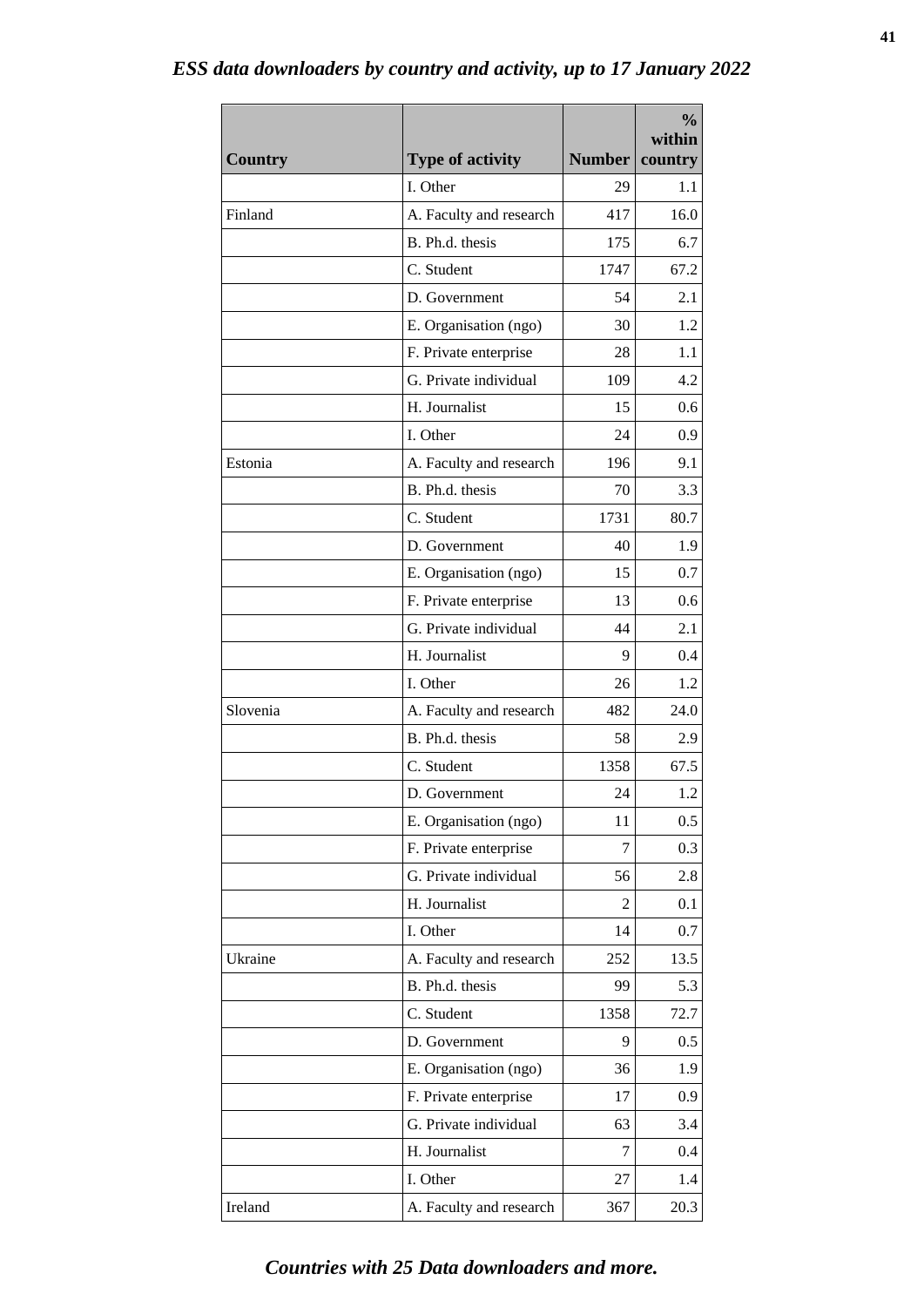| <b>Country</b> | <b>Type of activity</b> | <b>Number</b> | $\frac{0}{0}$<br>within<br>country |
|----------------|-------------------------|---------------|------------------------------------|
|                | B. Ph.d. thesis         | 184           | 10.2                               |
|                | C. Student              | 1096          | 60.6                               |
|                | D. Government           | 32            | 1.8                                |
|                | E. Organisation (ngo)   | 31            | 1.7                                |
|                | F. Private enterprise   | 14            | 0.8                                |
|                | G. Private individual   | 55            | 3.0                                |
|                | H. Journalist           | 7             | 0.4                                |
|                | I. Other                | 24            | 1.3                                |
| <b>Israel</b>  | A. Faculty and research | 320           | 21.6                               |
|                | B. Ph.d. thesis         | 118           | 8.0                                |
|                | C. Student              | 930           | 62.8                               |
|                | D. Government           | 31            | 2.1                                |
|                | E. Organisation (ngo)   | 19            | 1.3                                |
|                | F. Private enterprise   | 7             | 0.5                                |
|                | G. Private individual   | 34            | 2.3                                |
|                | H. Journalist           | 2             | 0.1                                |
|                | I. Other                | 21            | 1.4                                |
| Turkey         | A. Faculty and research | 321           | 26.5                               |
|                | B. Ph.d. thesis         | 139           | 11.5                               |
|                | C. Student              | 667           | 55.1                               |
|                | D. Government           | 17            | 1.4                                |
|                | E. Organisation (ngo)   | 15            | 1.2                                |
|                | F. Private enterprise   | 9             | 0.7                                |
|                | G. Private individual   | 26            | 2.1                                |
|                | I. Other                | 17            | 1.4                                |
| Czech Republic | A. Faculty and research | 224           | 19.0                               |
|                | B. Ph.d. thesis         | 104           | 8.8                                |
|                | C. Student              | 749           | 63.7                               |
|                | D. Government           | 11            | 0.9                                |
|                | E. Organisation (ngo)   | 23            | 2.0                                |
|                | F. Private enterprise   | 6             | 0.5                                |
|                | G. Private individual   | 46            | 3.9                                |
|                | H. Journalist           | 5             | 0.4                                |
|                | I. Other                | 8             | 0.7                                |
| China          | A. Faculty and research | 169           | 16.2                               |
|                | B. Ph.d. thesis         | 116           | 11.1                               |
|                | C. Student              | 715           | 68.7                               |
|                | D. Government           | 2             | 0.2                                |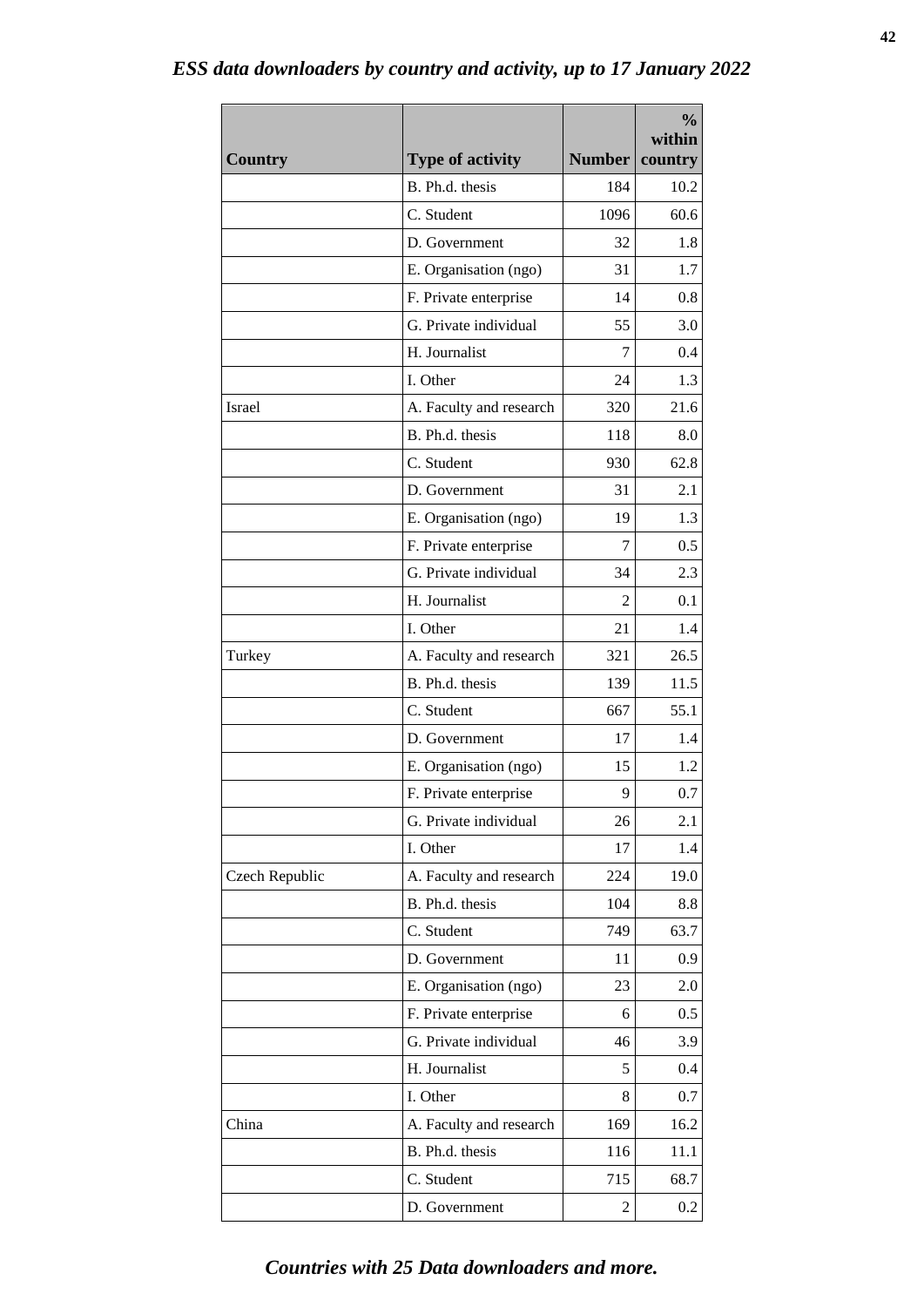| <b>Country</b> | <b>Type of activity</b> | <b>Number</b> | $\frac{0}{0}$<br>within<br>country |
|----------------|-------------------------|---------------|------------------------------------|
|                | E. Organisation (ngo)   | 2             | 0.2                                |
|                | G. Private individual   | 27            | 2.6                                |
|                | I. Other                | 10            | 1.0                                |
| Romania        | A. Faculty and research | 341           | 33.5                               |
|                | B. Ph.d. thesis         | 77            | 7.6                                |
|                | C. Student              | 532           | 52.2                               |
|                | D. Government           | 4             | 0.4                                |
|                | E. Organisation (ngo)   | 18            | 1.8                                |
|                | F. Private enterprise   | 8             | 0.8                                |
|                | G. Private individual   | 25            | 2.5                                |
|                | I. Other                | 14            | 1.4                                |
| Greece         | A. Faculty and research | 247           | 24.5                               |
|                | B. Ph.d. thesis         | 121           | 12.0                               |
|                | C. Student              | 466           | 46.1                               |
|                | D. Government           | 15            | 1.5                                |
|                | E. Organisation (ngo)   | 14            | 1.4                                |
|                | F. Private enterprise   | 20            | 2.0                                |
|                | G. Private individual   | 83            | 8.2                                |
|                | H. Journalist           | 5             | 0.5                                |
|                | I. Other                | 39            | 3.9                                |
| Lithuania      | A. Faculty and research | 148           | 14.9                               |
|                | B. Ph.d. thesis         | 50            | 5.1                                |
|                | C. Student              | 714           | 72.1                               |
|                | D. Government           | 20            | 2.0                                |
|                | E. Organisation (ngo)   | 5             | 0.5                                |
|                | F. Private enterprise   | 8             | 0.8                                |
|                | G. Private individual   | 26            | 2.6                                |
|                | H. Journalist           | 1             | 0.1                                |
|                | I. Other                | 18            | 1.8                                |
| Canada         | A. Faculty and research | 219           | 22.3                               |
|                | B. Ph.d. thesis         | 90            | 9.1                                |
|                | C. Student              | 610           | 62.0                               |
|                | D. Government           | 7             | 0.7                                |
|                | E. Organisation (ngo)   | 11            | 1.1                                |
|                | F. Private enterprise   | 8             | 0.8                                |
|                | G. Private individual   | 28            | 2.8                                |
|                | H. Journalist           | 5             | 0.5                                |
|                | I. Other                | 6             | 0.6                                |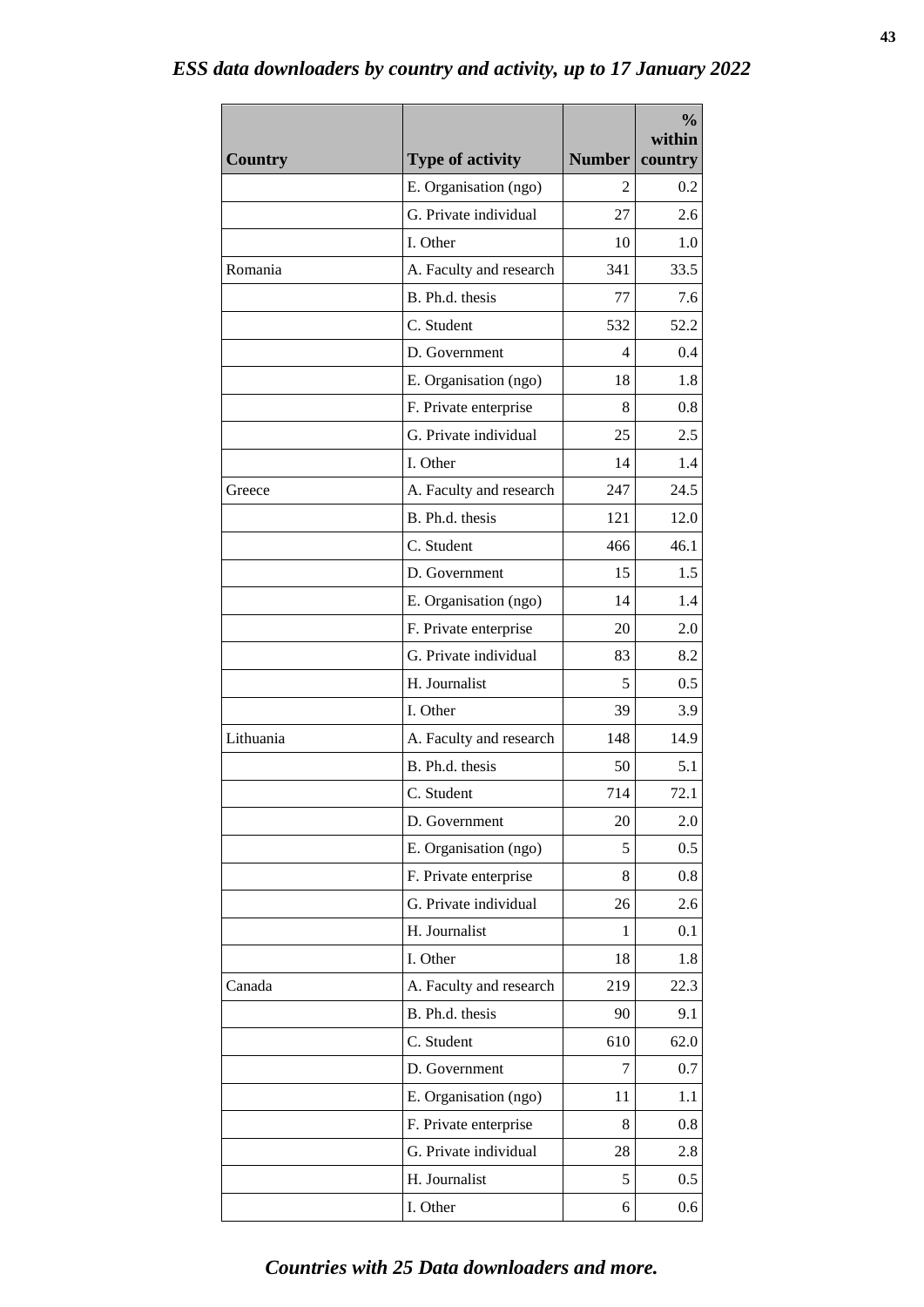| <b>Country</b>     | <b>Type of activity</b> | <b>Number</b>  | $\frac{0}{0}$<br>within<br>country |
|--------------------|-------------------------|----------------|------------------------------------|
| Bulgaria           | A. Faculty and research | 113            | 21.6                               |
|                    | B. Ph.d. thesis         | 34             | 6.5                                |
|                    | C. Student              | 306            | 58.6                               |
|                    | D. Government           | 5              | 1.0                                |
|                    | E. Organisation (ngo)   | 23             | 4.4                                |
|                    | F. Private enterprise   | 7              | 1.3                                |
|                    | G. Private individual   | 29             | 5.6                                |
|                    | I. Other                | 5              | 1.0                                |
| Korea, Republic of | A. Faculty and research | 115            | 25.7                               |
|                    | B. Ph.d. thesis         | 50             | 11.2                               |
|                    | C. Student              | 258            | 57.6                               |
|                    | D. Government           | 8              | 1.8                                |
|                    | E. Organisation (ngo)   | $\overline{c}$ | 0.4                                |
|                    | F. Private enterprise   | 1              | 0.2                                |
|                    | G. Private individual   | 6              | 1.3                                |
|                    | H. Journalist           | 1              | 0.2                                |
|                    | I. Other                | 7              | 1.6                                |
| Australia          | A. Faculty and research | 162            | 38.0                               |
|                    | B. Ph.d. thesis         | 58             | 13.6                               |
|                    | C. Student              | 157            | 36.9                               |
|                    | D. Government           | 9              | 2.1                                |
|                    | E. Organisation (ngo)   | 12             | 2.8                                |
|                    | F. Private enterprise   | 3              | 0.7                                |
|                    | G. Private individual   | 18             | 4.2                                |
|                    | H. Journalist           | 2              | 0.5                                |
|                    | I. Other                | 5              | 1.2                                |
| Slovakia           | A. Faculty and research | 97             | 23.5                               |
|                    | B. Ph.d. thesis         | 57             | 13.8                               |
|                    | C. Student              | 209            | 50.7                               |
|                    | D. Government           | 11             | 2.7                                |
|                    | E. Organisation (ngo)   | 14             | 3.4                                |
|                    | F. Private enterprise   | 3              | 0.7                                |
|                    | G. Private individual   | 15             | 3.6                                |
|                    | H. Journalist           | 3              | 0.7                                |
|                    | I. Other                | 3              | 0.7                                |
| Serbia             | A. Faculty and research | 180            | 43.8                               |
|                    | B. Ph.d. thesis         | 30             | 7.3                                |
|                    | C. Student              | 165            | 40.1                               |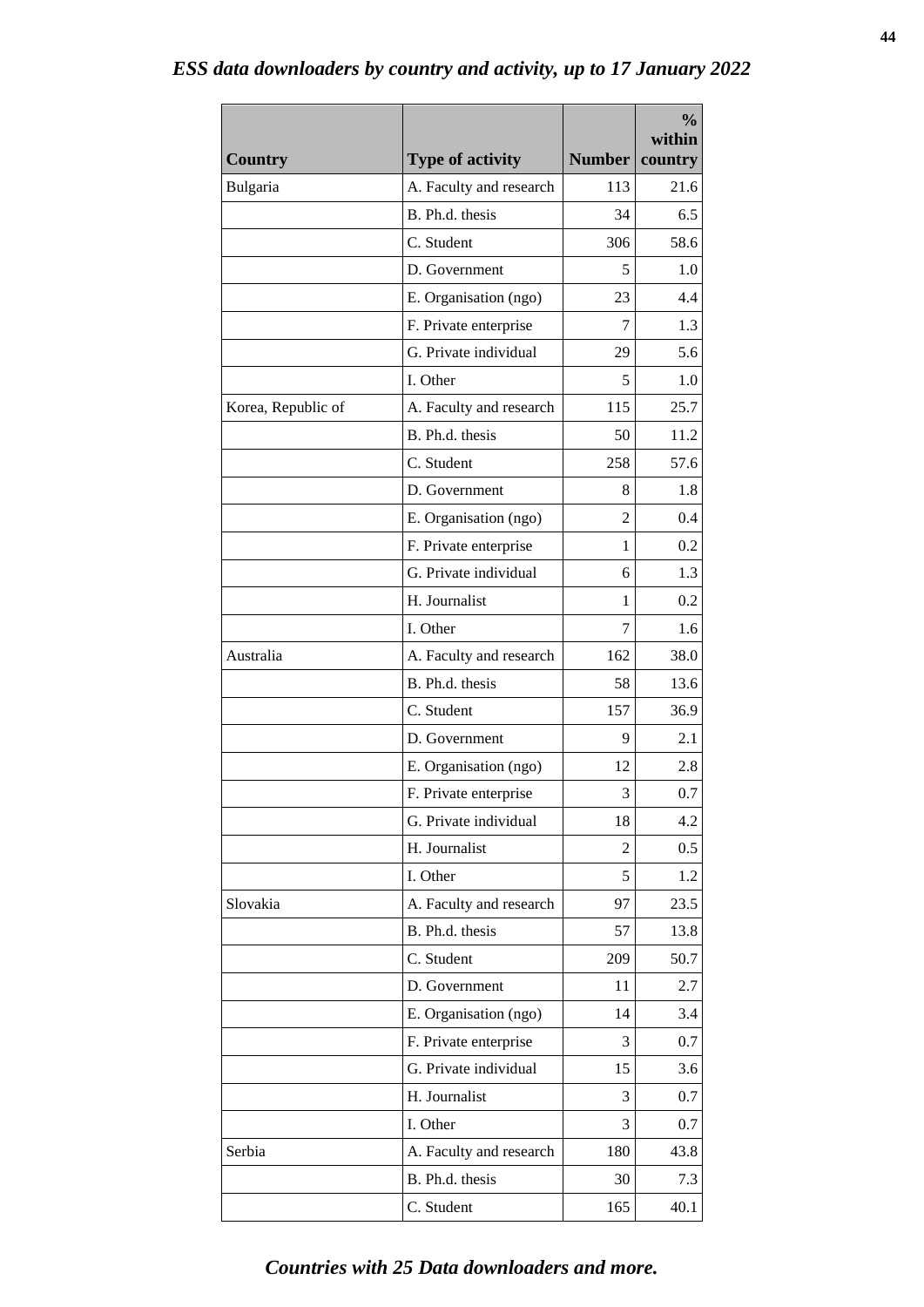| <b>Country</b> | <b>Type of activity</b> | <b>Number</b> | $\frac{0}{0}$<br>within<br>country |
|----------------|-------------------------|---------------|------------------------------------|
|                | D. Government           | 4             | 1.0                                |
|                | E. Organisation (ngo)   | 14            | 3.4                                |
|                | F. Private enterprise   | 1             | 0.2                                |
|                | G. Private individual   | 14            | 3.4                                |
|                | I. Other                | 3             | 0.7                                |
| Croatia        | A. Faculty and research | 142           | 37.8                               |
|                | B. Ph.d. thesis         | 33            | 8.8                                |
|                | C. Student              | 165           | 43.9                               |
|                | D. Government           | 3             | 0.8                                |
|                | E. Organisation (ngo)   | 4             | 1.1                                |
|                | F. Private enterprise   | 4             | 1.1                                |
|                | G. Private individual   | 18            | 4.8                                |
|                | I. Other                | 7             | 1.9                                |
| Cyprus         | A. Faculty and research | 82            | 25.5                               |
|                | B. Ph.d. thesis         | 30            | 9.3                                |
|                | C. Student              | 166           | 51.6                               |
|                | D. Government           | 4             | 1.2                                |
|                | E. Organisation (ngo)   | 6             | 1.9                                |
|                | F. Private enterprise   | 6             | 1.9                                |
|                | G. Private individual   | 17            | 5.3                                |
|                | H. Journalist           | 2             | 0.6                                |
|                | I. Other                | 9             | 2.8                                |
| Japan          | A. Faculty and research | 97            | 31.7                               |
|                | B. Ph.d. thesis         | 18            | 5.9                                |
|                | C. Student              | 157           | 51.3                               |
|                | D. Government           | 6             | 2.0                                |
|                | E. Organisation (ngo)   | 2             | 0.7                                |
|                | F. Private enterprise   | 4             | 1.3                                |
|                | G. Private individual   | 14            | 4.6                                |
|                | H. Journalist           | 3             | 1.0                                |
|                | I. Other                | 5             | 1.6                                |
| Iceland        | A. Faculty and research | 63            | 21.5                               |
|                | B. Ph.d. thesis         | 11            | 3.8                                |
|                | C. Student              | 190           | 64.8                               |
|                | D. Government           | 6             | 2.0                                |
|                | E. Organisation (ngo)   | 2             | 0.7                                |
|                | F. Private enterprise   | 3             | 1.0                                |
|                | G. Private individual   | 10            | 3.4                                |

#### **45**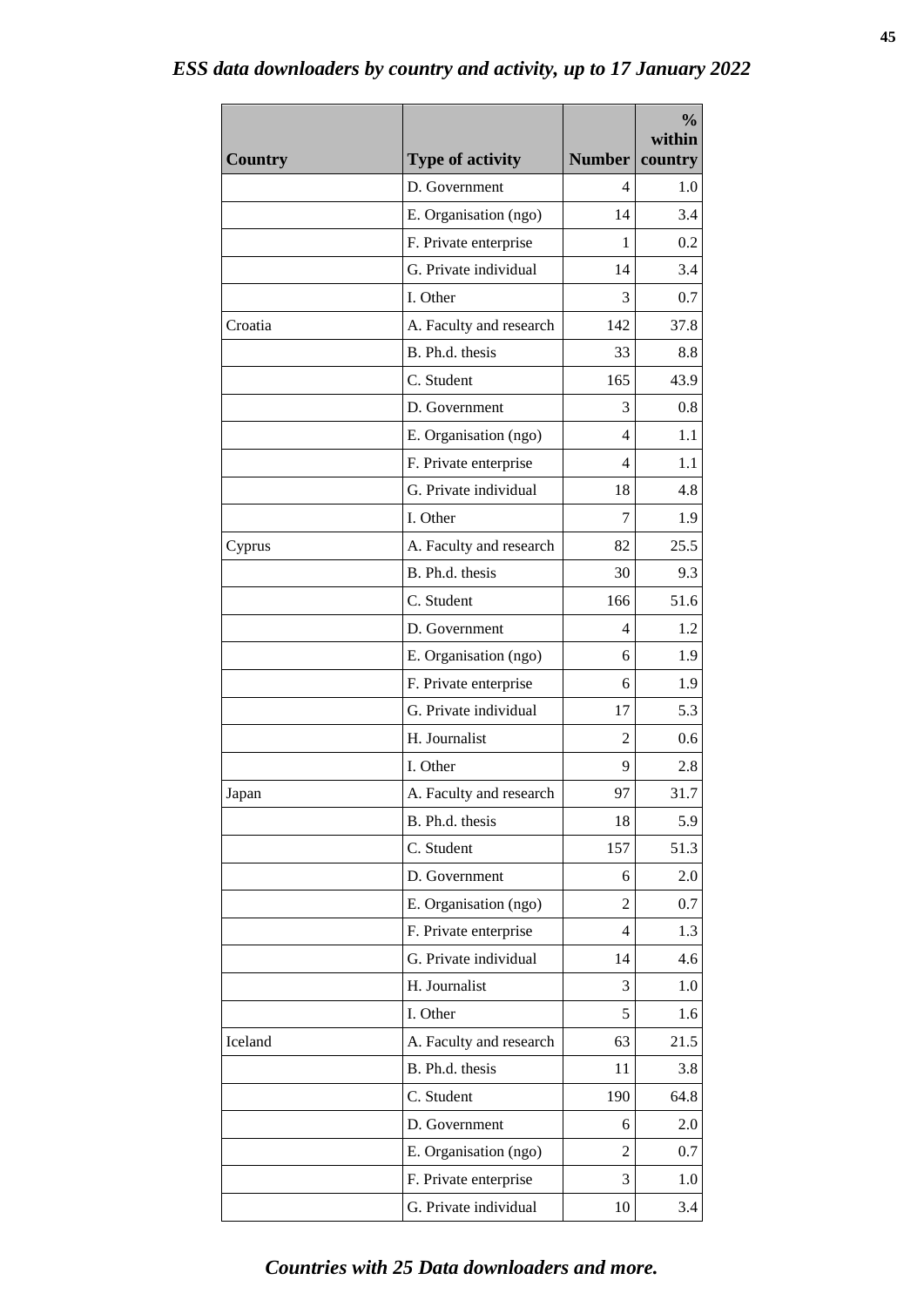| <b>Country</b> | <b>Type of activity</b> | <b>Number</b> | $\frac{0}{0}$<br>within<br>country |
|----------------|-------------------------|---------------|------------------------------------|
|                | H. Journalist           | 2             | 0.7                                |
|                | I. Other                | 6             | 2.0                                |
| Latvia         | A. Faculty and research | 61            | 22.1                               |
|                | B. Ph.d. thesis         | 20            | 7.2                                |
|                | C. Student              | 156           | 56.5                               |
|                | D. Government           | 11            | 4.0                                |
|                | E. Organisation (ngo)   | 5             | 1.8                                |
|                | F. Private enterprise   | 5             | 1.8                                |
|                | G. Private individual   | 10            | 3.6                                |
|                | H. Journalist           | 2             | 0.7                                |
|                | I. Other                | 6             | 2.2                                |
| India          | A. Faculty and research | 50            | 20.2                               |
|                | B. Ph.d. thesis         | 23            | 9.3                                |
|                | C. Student              | 123           | 49.8                               |
|                | D. Government           | 2             | 0.8                                |
|                | E. Organisation (ngo)   | 6             | 2.4                                |
|                | F. Private enterprise   | 8             | 3.2                                |
|                | G. Private individual   | 20            | 8.1                                |
|                | I. Other                | 15            | 6.1                                |
| <b>Brazil</b>  | A. Faculty and research | 68            | 28.5                               |
|                | B. Ph.d. thesis         | 32            | 13.4                               |
|                | C. Student              | 111           | 46.4                               |
|                | D. Government           | 5             | 2.1                                |
|                | F. Private enterprise   | 3             | 1.3                                |
|                | G. Private individual   | 13            | 5.4                                |
|                | I. Other                | 7             | 2.9                                |
| Philippines    | A. Faculty and research | 19            | 8.3                                |
|                | B. Ph.d. thesis         | 5             | 2.2                                |
|                | C. Student              | 183           | 79.9                               |
|                | E. Organisation (ngo)   | 4             | 1.7                                |
|                | F. Private enterprise   | 2             | 0.9                                |
|                | G. Private individual   | 10            | 4.4                                |
|                | I. Other                | 6             | 2.6                                |
| Mexico         | A. Faculty and research | 57            | 25.2                               |
|                | B. Ph.d. thesis         | 13            | 5.8                                |
|                | C. Student              | 108           | 47.8                               |
|                | D. Government           | 5             | 2.2                                |
|                | E. Organisation (ngo)   | 6             | 2.7                                |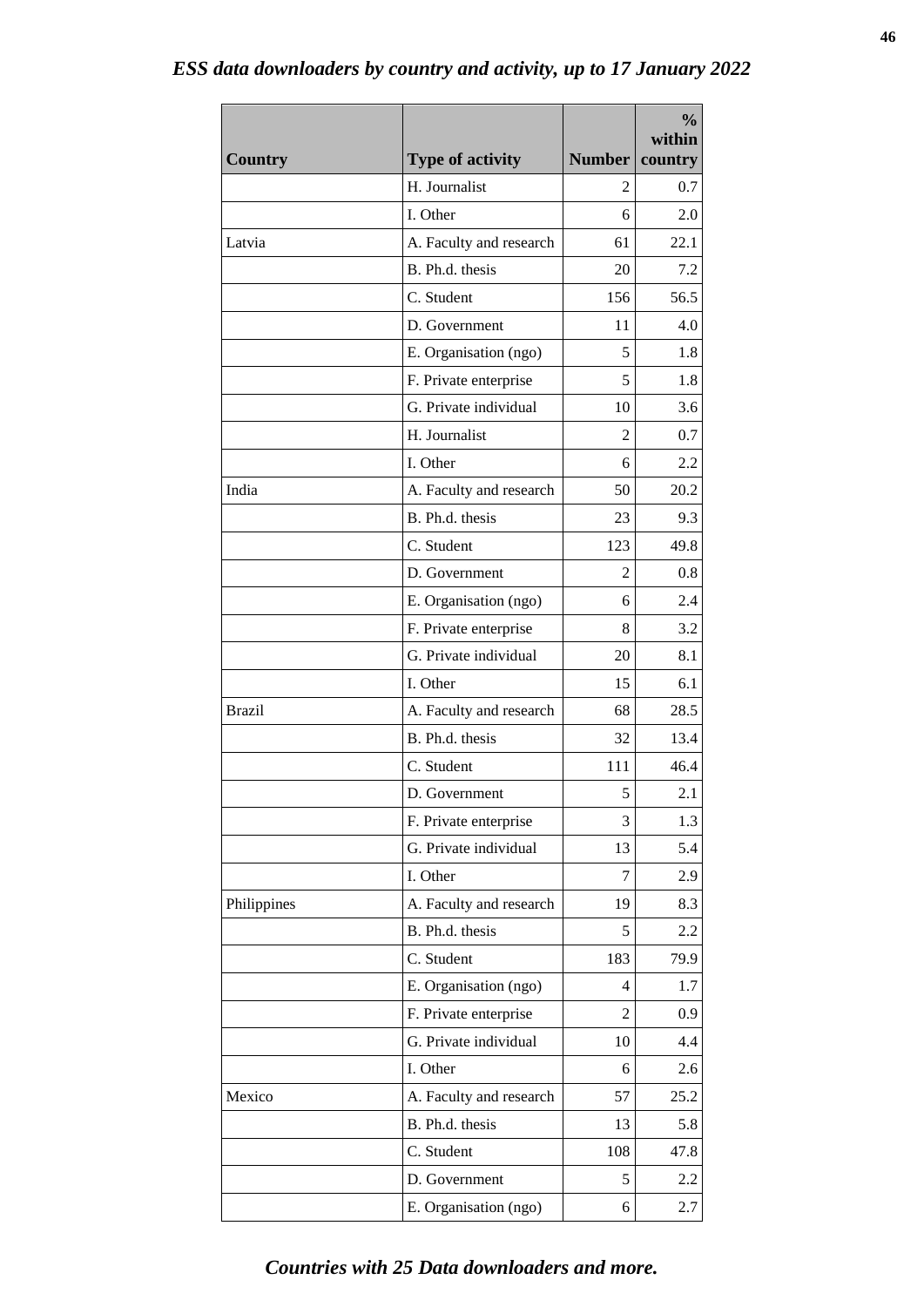|                           | <b>Type of activity</b>                        | <b>Number</b> | $\frac{0}{0}$<br>within |
|---------------------------|------------------------------------------------|---------------|-------------------------|
| <b>Country</b>            |                                                | 9             | country                 |
|                           | F. Private enterprise<br>G. Private individual |               | 4.0                     |
|                           | H. Journalist                                  | 21            | 9.3                     |
|                           |                                                | 3             | 1.3                     |
|                           | I. Other                                       | 4             | 1.8                     |
| Iran, Islamic Republic of | A. Faculty and research                        | 56            | 28.6                    |
|                           | B. Ph.d. thesis                                | 40            | 20.4                    |
|                           | C. Student                                     | 90            | 45.9                    |
|                           | E. Organisation (ngo)                          | 1             | 0.5                     |
|                           | G. Private individual                          | 3             | 1.5                     |
|                           | I. Other                                       | 6             | 3.1                     |
| Chile                     | A. Faculty and research                        | 48            | 26.2                    |
|                           | B. Ph.d. thesis                                | 9             | 4.9                     |
|                           | C. Student                                     | 99            | 54.1                    |
|                           | D. Government                                  | 11            | 6.0                     |
|                           | E. Organisation (ngo)                          | 6             | 3.3                     |
|                           | G. Private individual                          | 4             | 2.2                     |
|                           | I. Other                                       | 6             | 3.3                     |
| Hong Kong                 | A. Faculty and research                        | 55            | 31.8                    |
|                           | B. Ph.d. thesis                                | 13            | 7.5                     |
|                           | C. Student                                     | 92            | 53.2                    |
|                           | E. Organisation (ngo)                          | 1             | 0.6                     |
|                           | F. Private enterprise                          | 1             | 0.6                     |
|                           | G. Private individual                          | 11            | 6.4                     |
| Colombia                  | A. Faculty and research                        | 34            | 20.5                    |
|                           | B. Ph.d. thesis                                | 7             | 4.2                     |
|                           | C. Student                                     | 108           | 65.1                    |
|                           | D. Government                                  | 3             | 1.8                     |
|                           | E. Organisation (ngo)                          | 1             | 0.6                     |
|                           | F. Private enterprise                          | 4             | 2.4                     |
|                           | G. Private individual                          | 8             | 4.8                     |
|                           | I. Other                                       | $\mathbf{1}$  | 0.6                     |
| Luxembourg                | A. Faculty and research                        | 52            | 31.5                    |
|                           | B. Ph.d. thesis                                | 14            | 8.5                     |
|                           | C. Student                                     | 65            | 39.4                    |
|                           | D. Government                                  | 9             | 5.5                     |
|                           | E. Organisation (ngo)                          | 3             | 1.8                     |
|                           | F. Private enterprise                          | 12            | 7.3                     |
|                           | G. Private individual                          | 6             | 3.6                     |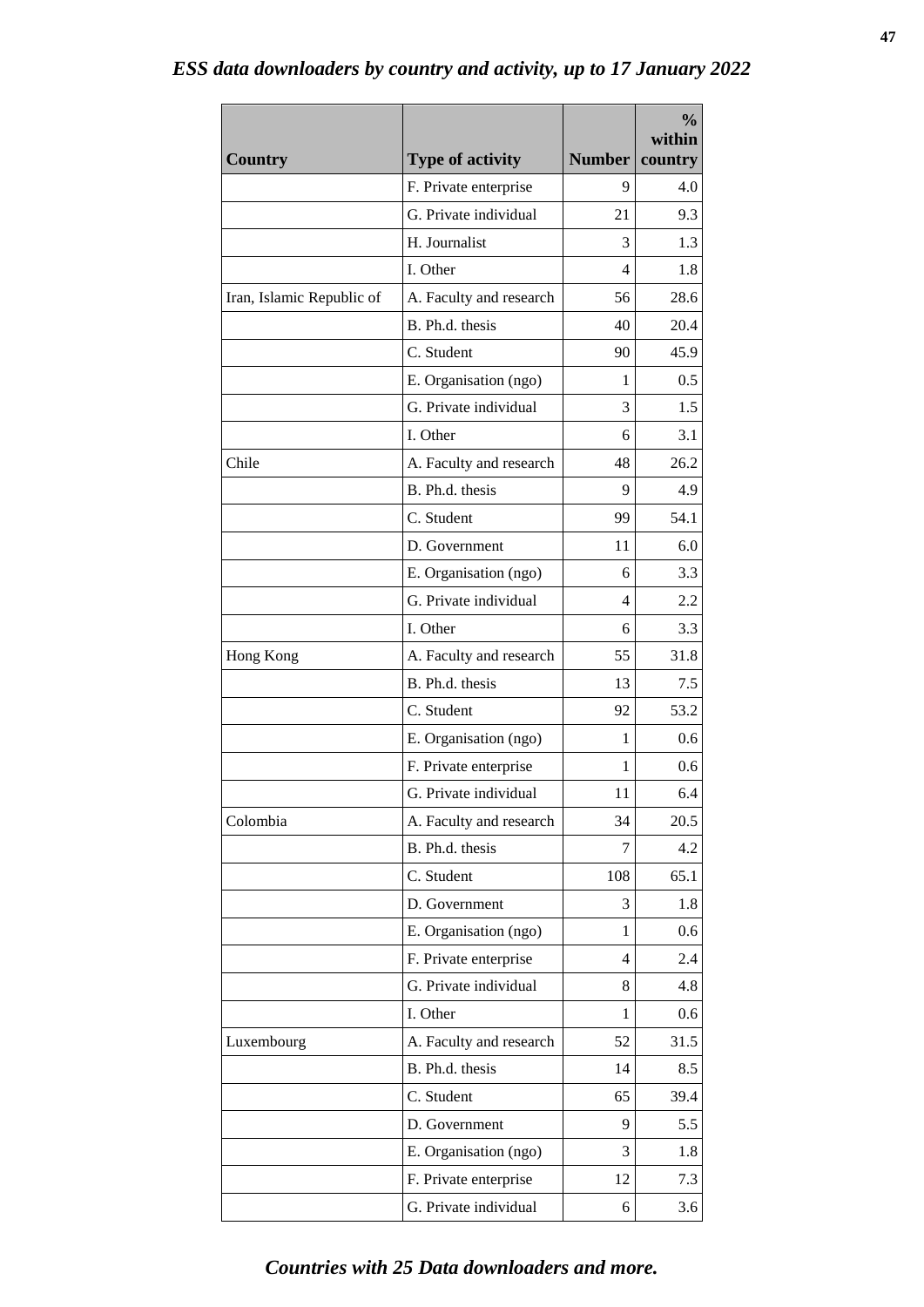|                |                         |               | $\frac{0}{0}$<br>within |
|----------------|-------------------------|---------------|-------------------------|
| <b>Country</b> | <b>Type of activity</b> | <b>Number</b> | country                 |
|                | I. Other                | 4             | 2.4                     |
| Indonesia      | A. Faculty and research | 24            | 15.4                    |
|                | B. Ph.d. thesis         | 6             | 3.8                     |
|                | C. Student              | 110           | 70.5                    |
|                | D. Government           | 2             | 1.3                     |
|                | E. Organisation (ngo)   | 1             | 0.6                     |
|                | G. Private individual   | 7             | 4.5                     |
|                | H. Journalist           | 1             | 0.6                     |
|                | I. Other                | 5             | 3.2                     |
| Singapore      | A. Faculty and research | 32            | 22.5                    |
|                | B. Ph.d. thesis         | 15            | 10.6                    |
|                | C. Student              | 84            | 59.2                    |
|                | D. Government           | 2             | 1.4                     |
|                | F. Private enterprise   | 1             | 0.7                     |
|                | G. Private individual   | 8             | 5.6                     |
| Pakistan       | A. Faculty and research | 30            | 21.3                    |
|                | B. Ph.d. thesis         | 14            | 9.9                     |
|                | C. Student              | 87            | 61.7                    |
|                | E. Organisation (ngo)   | 2             | 1.4                     |
|                | F. Private enterprise   | 1             | 0.7                     |
|                | G. Private individual   | 2             | 1.4                     |
|                | I. Other                | 5             | 3.5                     |
| Albania        | A. Faculty and research | 44            | 36.1                    |
|                | B. Ph.d. thesis         | 23            | 18.9                    |
|                | C. Student              | 31            | 25.4                    |
|                | D. Government           | 3             | 2.5                     |
|                | E. Organisation (ngo)   | 9             | 7.4                     |
|                | F. Private enterprise   | 2             | 1.6                     |
|                | G. Private individual   | 8             | 6.6                     |
|                | H. Journalist           | 1             | 0.8                     |
|                | I. Other                | 1             | 0.8                     |
| Kenya          | A. Faculty and research | 15            | 13.6                    |
|                | B. Ph.d. thesis         | 5             | 4.5                     |
|                | C. Student              | 65            | 59.1                    |
|                | D. Government           | 3             | 2.7                     |
|                | E. Organisation (ngo)   | 2             | 1.8                     |
|                | G. Private individual   | 16            | 14.5                    |
|                | I. Other                | 4             | 3.6                     |

#### **48**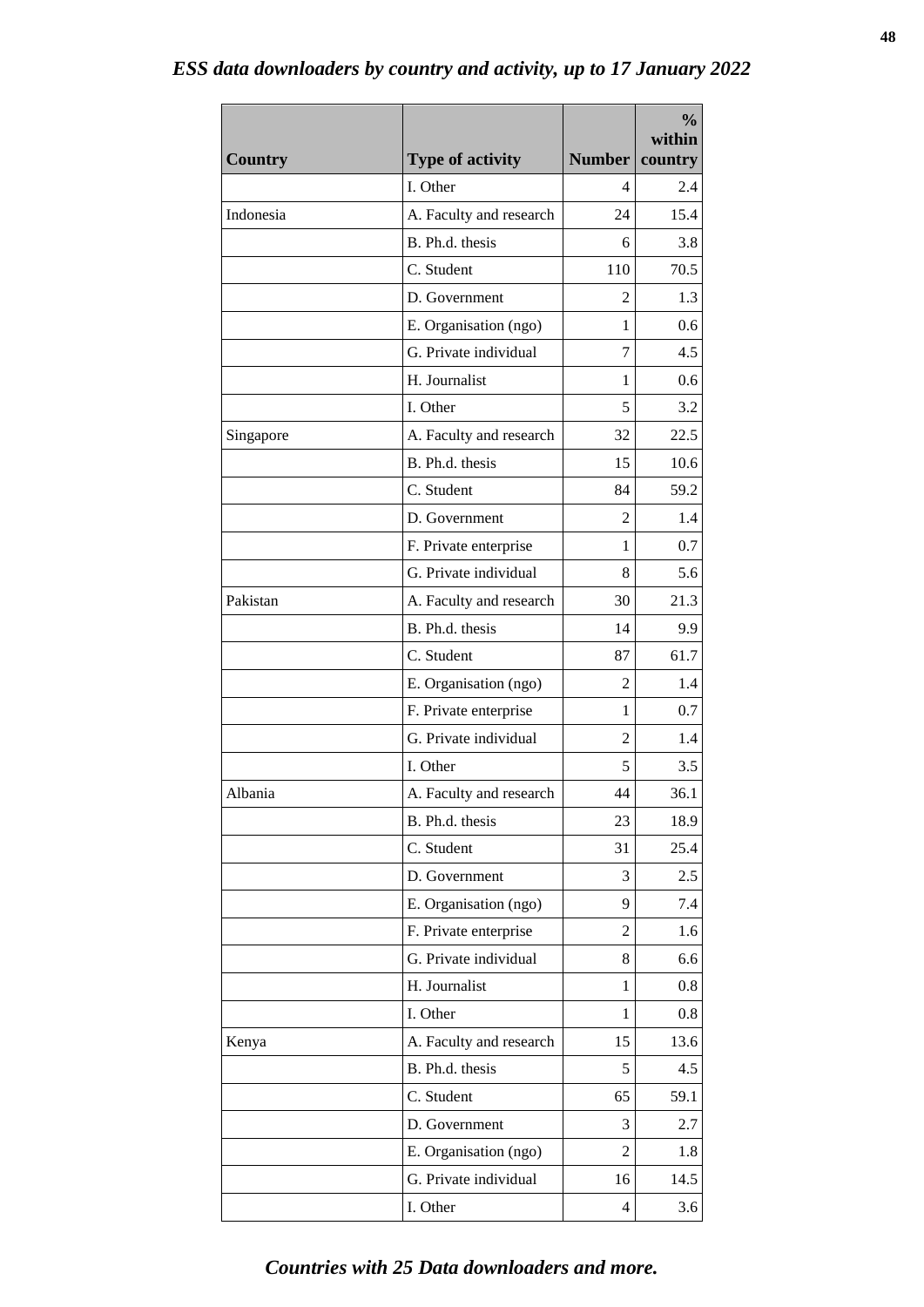| <b>Country</b>            | <b>Type of activity</b> | <b>Number</b>  | $\frac{0}{0}$<br>within<br>country |
|---------------------------|-------------------------|----------------|------------------------------------|
| Peru                      | A. Faculty and research | 20             | 19.6                               |
|                           | B. Ph.d. thesis         | 3              | 2.9                                |
|                           | C. Student              | 64             | 62.7                               |
|                           | D. Government           | 3              | 2.9                                |
|                           | E. Organisation (ngo)   | 2              | 2.0                                |
|                           | F. Private enterprise   | 1              | 1.0                                |
|                           | G. Private individual   | 5              | 4.9                                |
|                           | H. Journalist           | 1              | 1.0                                |
|                           | I. Other                | 3              | 2.9                                |
| New Zealand               | A. Faculty and research | 45             | 45.0                               |
|                           | B. Ph.d. thesis         | 11             | 11.0                               |
|                           | C. Student              | 31             | 31.0                               |
|                           | D. Government           | 4              | 4.0                                |
|                           | E. Organisation (ngo)   | $\overline{2}$ | 2.0                                |
|                           | G. Private individual   | 3              | 3.0                                |
|                           | H. Journalist           | 2              | 2.0                                |
|                           | I. Other                | 2              | 2.0                                |
| Taiwan, Province of China | A. Faculty and research | 37             | 37.8                               |
|                           | B. Ph.d. thesis         | 5              | 5.1                                |
|                           | C. Student              | 49             | 50.0                               |
|                           | E. Organisation (ngo)   | 1              | 1.0                                |
|                           | F. Private enterprise   | 1              | 1.0                                |
|                           | G. Private individual   | $\overline{c}$ | 2.0                                |
|                           | I. Other                | 3              | 3.1                                |
| Afghanistan               | A. Faculty and research | 42             | 51.9                               |
|                           | B. Ph.d. thesis         | 10             | 12.3                               |
|                           | C. Student              | 14             | 17.3                               |
|                           | D. Government           | 2              | 2.5                                |
|                           | E. Organisation (ngo)   | 1              | 1.2                                |
|                           | G. Private individual   | 7              | 8.6                                |
|                           | I. Other                | 5              | 6.2                                |
| Ecuador                   | A. Faculty and research | 13             | 17.1                               |
|                           | B. Ph.d. thesis         | 8              | 10.5                               |
|                           | C. Student              | 41             | 53.9                               |
|                           | D. Government           | 4              | 5.3                                |
|                           | F. Private enterprise   | 2              | 2.6                                |
|                           | G. Private individual   | 4              | 5.3                                |
|                           | I. Other                | 4              | 5.3                                |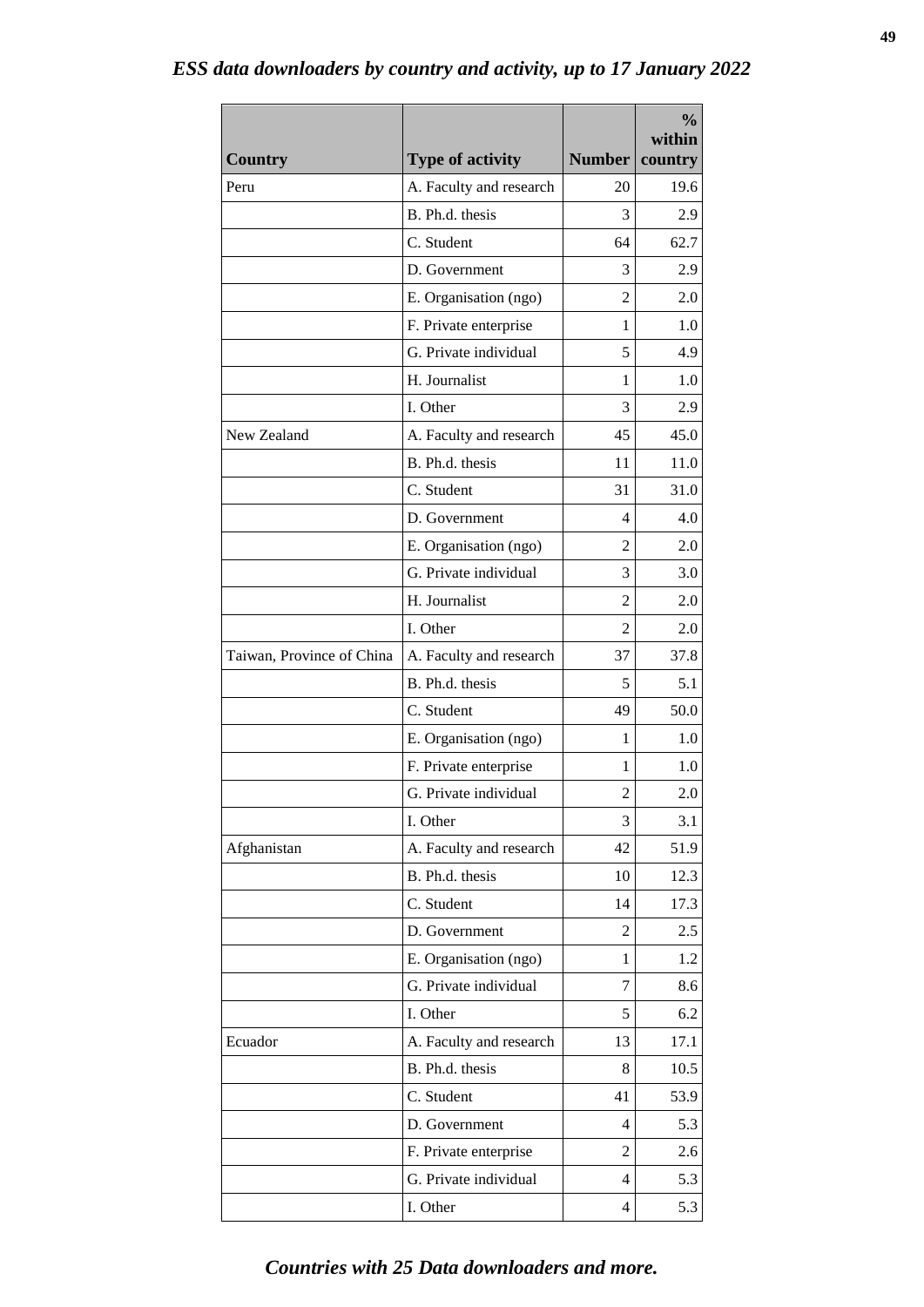| <b>Country</b>              | <b>Type of activity</b> | <b>Number</b>  | $\frac{0}{0}$<br>within<br>country |
|-----------------------------|-------------------------|----------------|------------------------------------|
| Kazakhstan                  | A. Faculty and research | 6              | 7.9                                |
|                             | B. Ph.d. thesis         | 4              | 5.3                                |
|                             | C. Student              | 65             | 85.5                               |
|                             | E. Organisation (ngo)   | 1              | 1.3                                |
| Argentina                   | A. Faculty and research | 26             | 36.6                               |
|                             | B. Ph.d. thesis         | 6              | 8.5                                |
|                             | C. Student              | 23             | 32.4                               |
|                             | D. Government           | 5              | 7.0                                |
|                             | E. Organisation (ngo)   | 3              | 4.2                                |
|                             | F. Private enterprise   | 2              | 2.8                                |
|                             | G. Private individual   | 4              | 5.6                                |
|                             | I. Other                | $\mathfrak{D}$ | 2.8                                |
| Malaysia                    | A. Faculty and research | 23             | 35.4                               |
|                             | B. Ph.d. thesis         | 3              | 4.6                                |
|                             | C. Student              | 28             | 43.1                               |
|                             | D. Government           | 1              | 1.5                                |
|                             | E. Organisation (ngo)   | 3              | 4.6                                |
|                             | G. Private individual   | 7              | 10.8                               |
| <b>United Arab Emirates</b> | A. Faculty and research | 30             | 47.6                               |
|                             | B. Ph.d. thesis         | 1              | 1.6                                |
|                             | C. Student              | 21             | 33.3                               |
|                             | D. Government           | 3              | 4.8                                |
|                             | F. Private enterprise   | 5              | 7.9                                |
|                             | G. Private individual   | 2              | 3.2                                |
|                             | H. Journalist           | 1              | 1.6                                |
| Georgia                     | A. Faculty and research | 6              | 11.5                               |
|                             | B. Ph.d. thesis         | 4              | 7.7                                |
|                             | C. Student              | 30             | 57.7                               |
|                             | E. Organisation (ngo)   | 7              | 13.5                               |
|                             | F. Private enterprise   | 1              | 1.9                                |
|                             | G. Private individual   | 3              | 5.8                                |
|                             | I. Other                | 1              | 1.9                                |
| Bangladesh                  | A. Faculty and research | 10             | 20.0                               |
|                             | B. Ph.d. thesis         | 2              | 4.0                                |
|                             | C. Student              | 30             | 60.0                               |
|                             | E. Organisation (ngo)   | 3              | 6.0                                |
|                             | F. Private enterprise   | 1              | 2.0                                |
|                             | G. Private individual   | 3              | 6.0                                |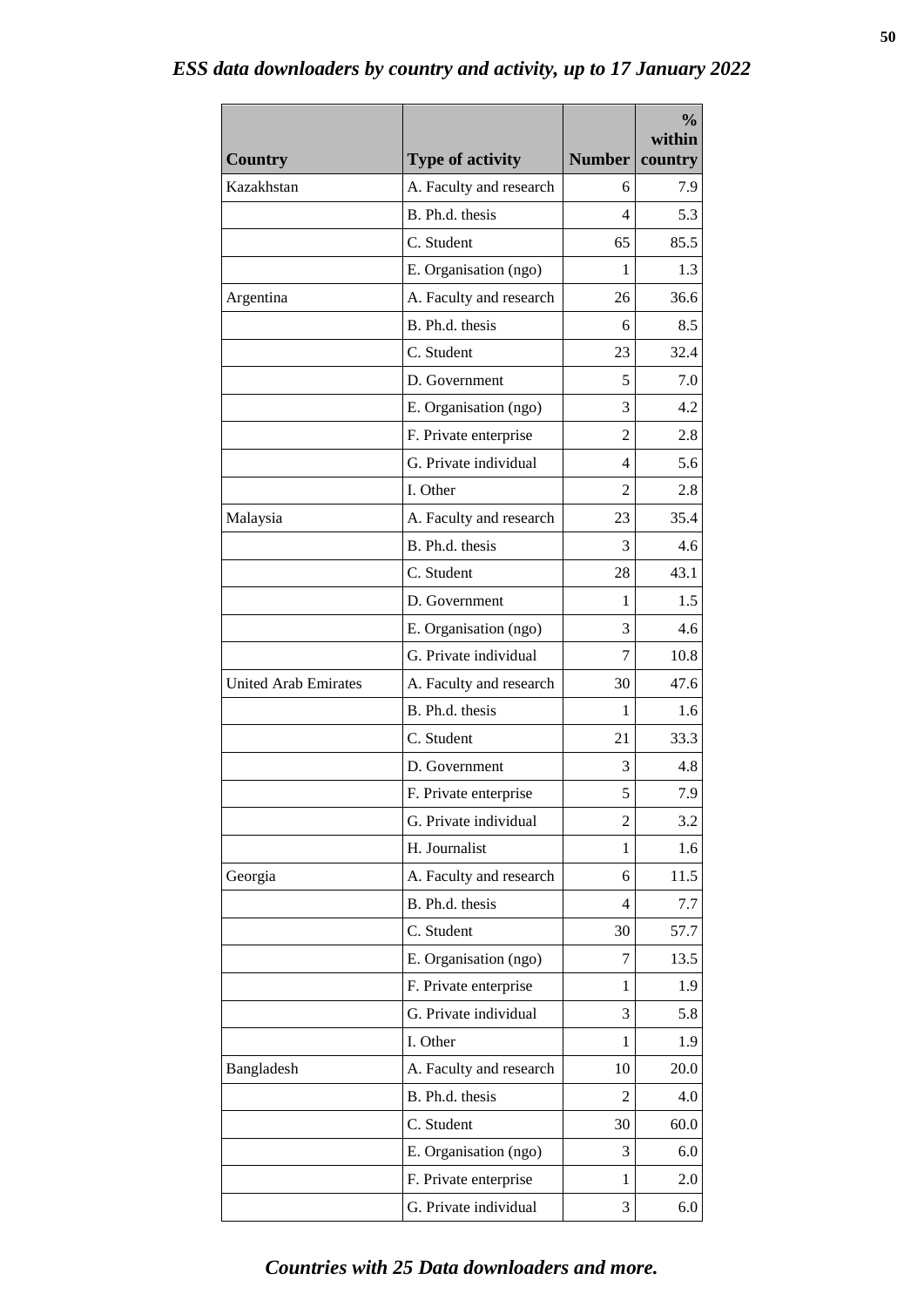|                |                         |                | $\frac{0}{0}$<br>within |
|----------------|-------------------------|----------------|-------------------------|
| <b>Country</b> | <b>Type of activity</b> | <b>Number</b>  | country                 |
|                | I. Other                | 1              | 2.0                     |
| Viet Nam       | A. Faculty and research | 13             | 26.0                    |
|                | B. Ph.d. thesis         | 6              | 12.0                    |
|                | C. Student              | 27             | 54.0                    |
|                | D. Government           | 1              | 2.0                     |
|                | G. Private individual   | 3              | 6.0                     |
| South Africa   | A. Faculty and research | 15             | 30.6                    |
|                | B. Ph.d. thesis         | 5              | 10.2                    |
|                | C. Student              | 17             | 34.7                    |
|                | D. Government           | 6              | 12.2                    |
|                | E. Organisation (ngo)   | $\overline{2}$ | 4.1                     |
|                | G. Private individual   | 4              | 8.2                     |
| Kosovo         | A. Faculty and research | 16             | 33.3                    |
|                | B. Ph.d. thesis         | 6              | 12.5                    |
|                | C. Student              | 9              | 18.8                    |
|                | D. Government           | 3              | 6.3                     |
|                | E. Organisation (ngo)   | 4              | 8.3                     |
|                | F. Private enterprise   | 4              | 8.3                     |
|                | G. Private individual   | 6              | 12.5                    |
| Nigeria        | A. Faculty and research | 13             | 29.5                    |
|                | B. Ph.d. thesis         | 5              | 11.4                    |
|                | C. Student              | 15             | 34.1                    |
|                | D. Government           | $\overline{c}$ | 4.5                     |
|                | E. Organisation (ngo)   | $\overline{2}$ | 4.5                     |
|                | F. Private enterprise   | 1              | 2.3                     |
|                | G. Private individual   | 5              | 11.4                    |
|                | I. Other                | 1              | 2.3                     |
| <b>Belarus</b> | A. Faculty and research | 12             | 29.3                    |
|                | B. Ph.d. thesis         | 8              | 19.5                    |
|                | C. Student              | 17             | 41.5                    |
|                | E. Organisation (ngo)   | 1              | 2.4                     |
|                | G. Private individual   | 1              | 2.4                     |
|                | I. Other                | 2              | 4.9                     |
| Andorra        | A. Faculty and research | 7              | 17.5                    |
|                | B. Ph.d. thesis         | 6              | 15.0                    |
|                | C. Student              | 18             | 45.0                    |
|                | D. Government           | 1              | 2.5                     |
|                | E. Organisation (ngo)   | 3              | 7.5                     |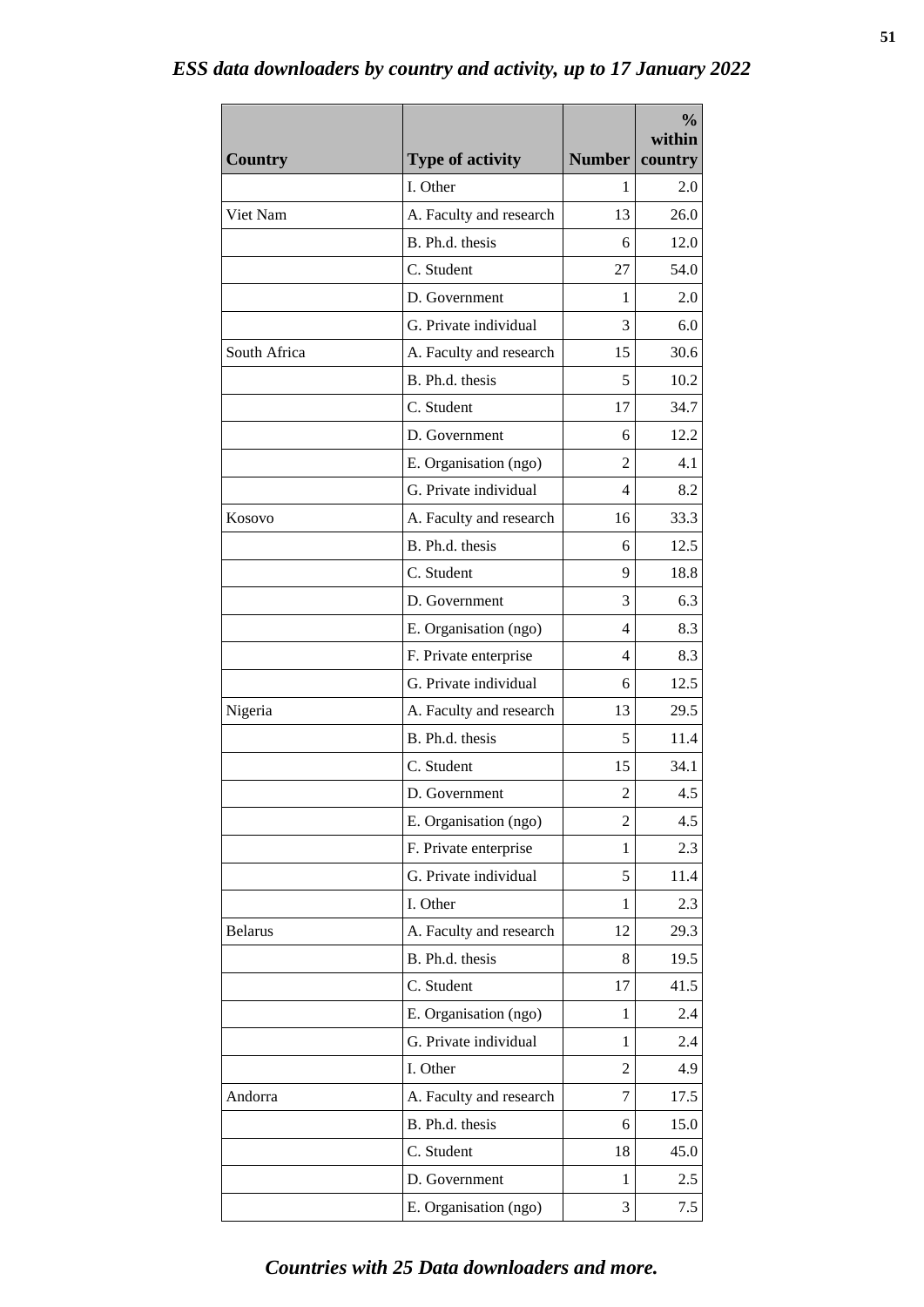| G. Private individual<br>5.0<br>2<br>H. Journalist<br>2.5<br>1<br>I. Other<br>5.0<br>2<br>17.5<br>A. Faculty and research<br>Algeria<br>7<br>B. Ph.d. thesis<br>17.5<br>7<br>C. Student<br>42.5<br>17<br>D. Government<br>10.0<br>4<br>E. Organisation (ngo)<br>7.5<br>3<br>G. Private individual<br>5.0<br>$\overline{2}$<br>Armenia<br>A. Faculty and research<br>38.5<br>15<br>B. Ph.d. thesis<br>5.1<br>2<br>C. Student<br>41.0<br>16<br>E. Organisation (ngo)<br>5.1<br>2<br>G. Private individual<br>7.7<br>3<br>I. Other<br>2.6<br>1<br>North Macedonia<br>A. Faculty and research<br>31.6<br>12<br>B. Ph.d. thesis<br>10.5<br>4<br>C. Student<br>44.7<br>17<br>E. Organisation (ngo)<br>5.3<br>2<br>F. Private enterprise<br>1<br>2.6<br>G. Private individual<br>$\overline{2}$<br>5.3<br>Morocco<br>A. Faculty and research<br>9<br>26.5<br>B. Ph.d. thesis<br>3<br>8.8<br>C. Student<br>58.8<br>20<br>D. Government<br>2.9<br>1<br>I. Other<br>1<br>2.9<br>A. Faculty and research<br>15.2<br>Azerbaijan<br>5<br>B. Ph.d. thesis<br>6.1<br>2<br>C. Student<br>51.5<br>17<br>D. Government<br>6.1<br>2<br>E. Organisation (ngo)<br>9.1<br>3<br>F. Private enterprise<br>3.0<br>1<br>G. Private individual<br>3.0<br>1<br>H. Journalist<br>3.0<br>1<br>I. Other<br>3.0<br>1 |                        |                         |               | $\frac{0}{0}$<br>within |
|--------------------------------------------------------------------------------------------------------------------------------------------------------------------------------------------------------------------------------------------------------------------------------------------------------------------------------------------------------------------------------------------------------------------------------------------------------------------------------------------------------------------------------------------------------------------------------------------------------------------------------------------------------------------------------------------------------------------------------------------------------------------------------------------------------------------------------------------------------------------------------------------------------------------------------------------------------------------------------------------------------------------------------------------------------------------------------------------------------------------------------------------------------------------------------------------------------------------------------------------------------------------------------------|------------------------|-------------------------|---------------|-------------------------|
|                                                                                                                                                                                                                                                                                                                                                                                                                                                                                                                                                                                                                                                                                                                                                                                                                                                                                                                                                                                                                                                                                                                                                                                                                                                                                      | <b>Country</b>         | <b>Type of activity</b> | <b>Number</b> | country                 |
|                                                                                                                                                                                                                                                                                                                                                                                                                                                                                                                                                                                                                                                                                                                                                                                                                                                                                                                                                                                                                                                                                                                                                                                                                                                                                      |                        |                         |               |                         |
|                                                                                                                                                                                                                                                                                                                                                                                                                                                                                                                                                                                                                                                                                                                                                                                                                                                                                                                                                                                                                                                                                                                                                                                                                                                                                      |                        |                         |               |                         |
|                                                                                                                                                                                                                                                                                                                                                                                                                                                                                                                                                                                                                                                                                                                                                                                                                                                                                                                                                                                                                                                                                                                                                                                                                                                                                      |                        |                         |               |                         |
|                                                                                                                                                                                                                                                                                                                                                                                                                                                                                                                                                                                                                                                                                                                                                                                                                                                                                                                                                                                                                                                                                                                                                                                                                                                                                      |                        |                         |               |                         |
|                                                                                                                                                                                                                                                                                                                                                                                                                                                                                                                                                                                                                                                                                                                                                                                                                                                                                                                                                                                                                                                                                                                                                                                                                                                                                      |                        |                         |               |                         |
|                                                                                                                                                                                                                                                                                                                                                                                                                                                                                                                                                                                                                                                                                                                                                                                                                                                                                                                                                                                                                                                                                                                                                                                                                                                                                      |                        |                         |               |                         |
|                                                                                                                                                                                                                                                                                                                                                                                                                                                                                                                                                                                                                                                                                                                                                                                                                                                                                                                                                                                                                                                                                                                                                                                                                                                                                      |                        |                         |               |                         |
|                                                                                                                                                                                                                                                                                                                                                                                                                                                                                                                                                                                                                                                                                                                                                                                                                                                                                                                                                                                                                                                                                                                                                                                                                                                                                      |                        |                         |               |                         |
|                                                                                                                                                                                                                                                                                                                                                                                                                                                                                                                                                                                                                                                                                                                                                                                                                                                                                                                                                                                                                                                                                                                                                                                                                                                                                      |                        |                         |               |                         |
|                                                                                                                                                                                                                                                                                                                                                                                                                                                                                                                                                                                                                                                                                                                                                                                                                                                                                                                                                                                                                                                                                                                                                                                                                                                                                      |                        |                         |               |                         |
|                                                                                                                                                                                                                                                                                                                                                                                                                                                                                                                                                                                                                                                                                                                                                                                                                                                                                                                                                                                                                                                                                                                                                                                                                                                                                      |                        |                         |               |                         |
|                                                                                                                                                                                                                                                                                                                                                                                                                                                                                                                                                                                                                                                                                                                                                                                                                                                                                                                                                                                                                                                                                                                                                                                                                                                                                      |                        |                         |               |                         |
|                                                                                                                                                                                                                                                                                                                                                                                                                                                                                                                                                                                                                                                                                                                                                                                                                                                                                                                                                                                                                                                                                                                                                                                                                                                                                      |                        |                         |               |                         |
|                                                                                                                                                                                                                                                                                                                                                                                                                                                                                                                                                                                                                                                                                                                                                                                                                                                                                                                                                                                                                                                                                                                                                                                                                                                                                      |                        |                         |               |                         |
|                                                                                                                                                                                                                                                                                                                                                                                                                                                                                                                                                                                                                                                                                                                                                                                                                                                                                                                                                                                                                                                                                                                                                                                                                                                                                      |                        |                         |               |                         |
|                                                                                                                                                                                                                                                                                                                                                                                                                                                                                                                                                                                                                                                                                                                                                                                                                                                                                                                                                                                                                                                                                                                                                                                                                                                                                      |                        |                         |               |                         |
|                                                                                                                                                                                                                                                                                                                                                                                                                                                                                                                                                                                                                                                                                                                                                                                                                                                                                                                                                                                                                                                                                                                                                                                                                                                                                      |                        |                         |               |                         |
|                                                                                                                                                                                                                                                                                                                                                                                                                                                                                                                                                                                                                                                                                                                                                                                                                                                                                                                                                                                                                                                                                                                                                                                                                                                                                      |                        |                         |               |                         |
|                                                                                                                                                                                                                                                                                                                                                                                                                                                                                                                                                                                                                                                                                                                                                                                                                                                                                                                                                                                                                                                                                                                                                                                                                                                                                      |                        |                         |               |                         |
|                                                                                                                                                                                                                                                                                                                                                                                                                                                                                                                                                                                                                                                                                                                                                                                                                                                                                                                                                                                                                                                                                                                                                                                                                                                                                      |                        |                         |               |                         |
|                                                                                                                                                                                                                                                                                                                                                                                                                                                                                                                                                                                                                                                                                                                                                                                                                                                                                                                                                                                                                                                                                                                                                                                                                                                                                      |                        |                         |               |                         |
|                                                                                                                                                                                                                                                                                                                                                                                                                                                                                                                                                                                                                                                                                                                                                                                                                                                                                                                                                                                                                                                                                                                                                                                                                                                                                      |                        |                         |               |                         |
|                                                                                                                                                                                                                                                                                                                                                                                                                                                                                                                                                                                                                                                                                                                                                                                                                                                                                                                                                                                                                                                                                                                                                                                                                                                                                      |                        |                         |               |                         |
|                                                                                                                                                                                                                                                                                                                                                                                                                                                                                                                                                                                                                                                                                                                                                                                                                                                                                                                                                                                                                                                                                                                                                                                                                                                                                      |                        |                         |               |                         |
|                                                                                                                                                                                                                                                                                                                                                                                                                                                                                                                                                                                                                                                                                                                                                                                                                                                                                                                                                                                                                                                                                                                                                                                                                                                                                      |                        |                         |               |                         |
|                                                                                                                                                                                                                                                                                                                                                                                                                                                                                                                                                                                                                                                                                                                                                                                                                                                                                                                                                                                                                                                                                                                                                                                                                                                                                      |                        |                         |               |                         |
|                                                                                                                                                                                                                                                                                                                                                                                                                                                                                                                                                                                                                                                                                                                                                                                                                                                                                                                                                                                                                                                                                                                                                                                                                                                                                      |                        |                         |               |                         |
|                                                                                                                                                                                                                                                                                                                                                                                                                                                                                                                                                                                                                                                                                                                                                                                                                                                                                                                                                                                                                                                                                                                                                                                                                                                                                      |                        |                         |               |                         |
|                                                                                                                                                                                                                                                                                                                                                                                                                                                                                                                                                                                                                                                                                                                                                                                                                                                                                                                                                                                                                                                                                                                                                                                                                                                                                      |                        |                         |               |                         |
|                                                                                                                                                                                                                                                                                                                                                                                                                                                                                                                                                                                                                                                                                                                                                                                                                                                                                                                                                                                                                                                                                                                                                                                                                                                                                      |                        |                         |               |                         |
|                                                                                                                                                                                                                                                                                                                                                                                                                                                                                                                                                                                                                                                                                                                                                                                                                                                                                                                                                                                                                                                                                                                                                                                                                                                                                      |                        |                         |               |                         |
|                                                                                                                                                                                                                                                                                                                                                                                                                                                                                                                                                                                                                                                                                                                                                                                                                                                                                                                                                                                                                                                                                                                                                                                                                                                                                      |                        |                         |               |                         |
|                                                                                                                                                                                                                                                                                                                                                                                                                                                                                                                                                                                                                                                                                                                                                                                                                                                                                                                                                                                                                                                                                                                                                                                                                                                                                      |                        |                         |               |                         |
|                                                                                                                                                                                                                                                                                                                                                                                                                                                                                                                                                                                                                                                                                                                                                                                                                                                                                                                                                                                                                                                                                                                                                                                                                                                                                      |                        |                         |               |                         |
|                                                                                                                                                                                                                                                                                                                                                                                                                                                                                                                                                                                                                                                                                                                                                                                                                                                                                                                                                                                                                                                                                                                                                                                                                                                                                      |                        |                         |               |                         |
|                                                                                                                                                                                                                                                                                                                                                                                                                                                                                                                                                                                                                                                                                                                                                                                                                                                                                                                                                                                                                                                                                                                                                                                                                                                                                      | Bosnia and Herzegovina | A. Faculty and research | 15            | 45.5                    |
| B. Ph.d. thesis<br>21.2<br>7                                                                                                                                                                                                                                                                                                                                                                                                                                                                                                                                                                                                                                                                                                                                                                                                                                                                                                                                                                                                                                                                                                                                                                                                                                                         |                        |                         |               |                         |
| C. Student<br>30.3<br>10                                                                                                                                                                                                                                                                                                                                                                                                                                                                                                                                                                                                                                                                                                                                                                                                                                                                                                                                                                                                                                                                                                                                                                                                                                                             |                        |                         |               |                         |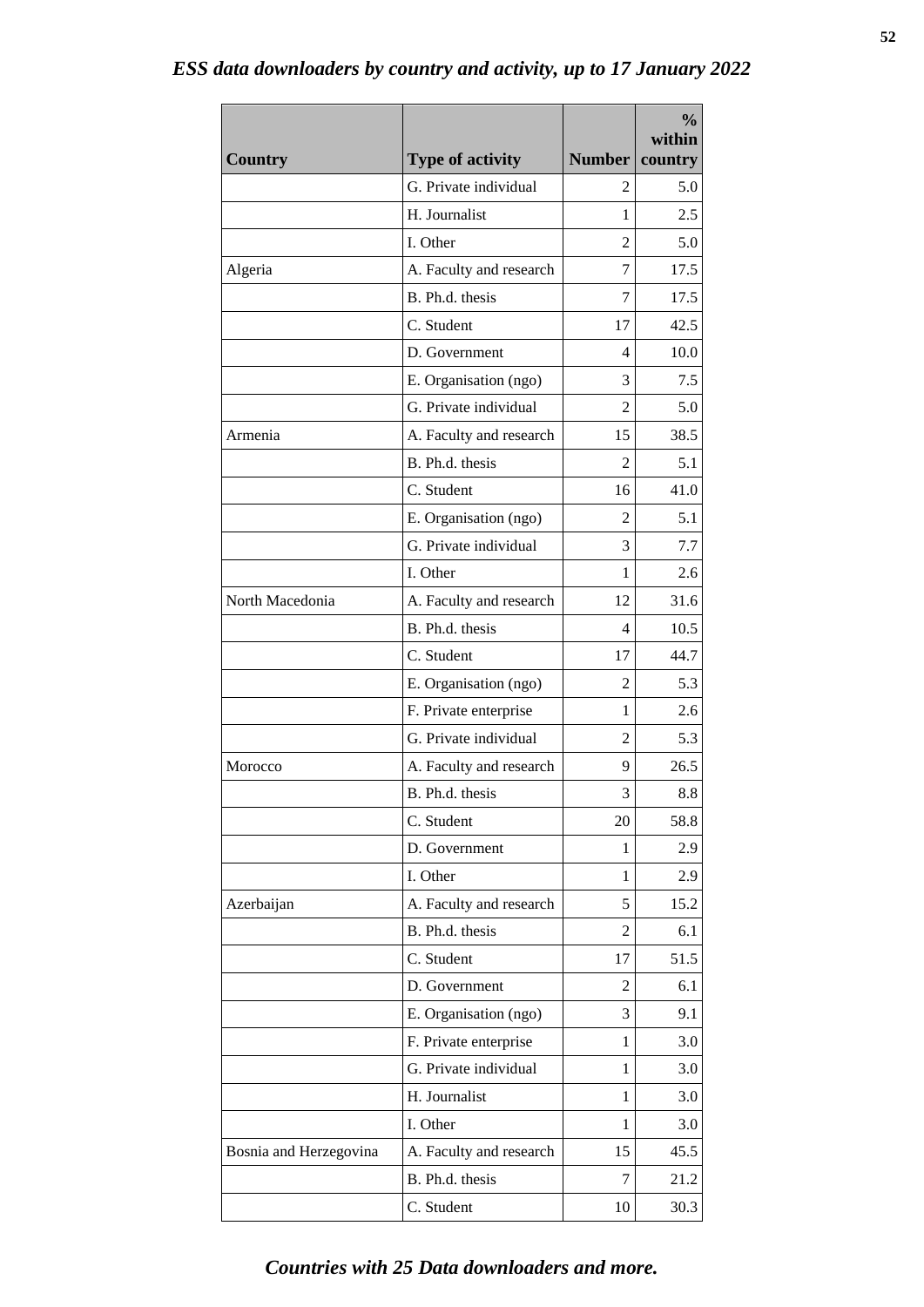| <b>Country</b> | <b>Type of activity</b> | <b>Number</b>  | $\frac{0}{0}$<br>within<br>country |
|----------------|-------------------------|----------------|------------------------------------|
|                | E. Organisation (ngo)   | 1              | 3.0                                |
| Egypt          | A. Faculty and research | 12             | 38.7                               |
|                | B. Ph.d. thesis         | 4              | 12.9                               |
|                | C. Student              | 10             | 32.3                               |
|                | D. Government           | 1              | 3.2                                |
|                | F. Private enterprise   | 2              | 6.5                                |
|                | G. Private individual   | 2              | 6.5                                |
| <b>USSR</b>    | A. Faculty and research | 3              | 10.3                               |
|                | B. Ph.d. thesis         | 1              | 3.4                                |
|                | C. Student              | 19             | 65.5                               |
|                | E. Organisation (ngo)   | 1              | 3.4                                |
|                | G. Private individual   | 5              | 17.2                               |
| Ethiopia       | A. Faculty and research | 15             | 53.6                               |
|                | B. Ph.d. thesis         | $\overline{2}$ | 7.1                                |
|                | C. Student              | 7              | 25.0                               |
|                | D. Government           | 2              | 7.1                                |
|                | E. Organisation (ngo)   | 2              | 7.1                                |
| Cameroon       | A. Faculty and research | 3              | 11.1                               |
|                | B. Ph.d. thesis         | 4              | 14.8                               |
|                | C. Student              | 19             | 70.4                               |
|                | D. Government           | 1              | 3.7                                |
| Ghana          | A. Faculty and research | 7              | 25.9                               |
|                | B. Ph.d. thesis         | 3              | 11.1                               |
|                | C. Student              | 12             | 44.4                               |
|                | E. Organisation (ngo)   | 2              | 7.4                                |
|                | F. Private enterprise   | 2              | 7.4                                |
|                | G. Private individual   | 1              | 3.7                                |
| Thailand       | A. Faculty and research | 8              | 30.8                               |
|                | B. Ph.d. thesis         | 2              | 7.7                                |
|                | C. Student              | 12             | 46.2                               |
|                | F. Private enterprise   | 1              | 3.8                                |
|                | G. Private individual   | 2              | 7.7                                |
|                | I. Other                | 1              | 3.8                                |
| Angola         | A. Faculty and research | 4              | 16.0                               |
|                | B. Ph.d. thesis         | 2              | 8.0                                |
|                | C. Student              | 10             | 40.0                               |
|                | D. Government           | 4              | 16.0                               |
|                | E. Organisation (ngo)   | 2              | 8.0                                |

#### **53**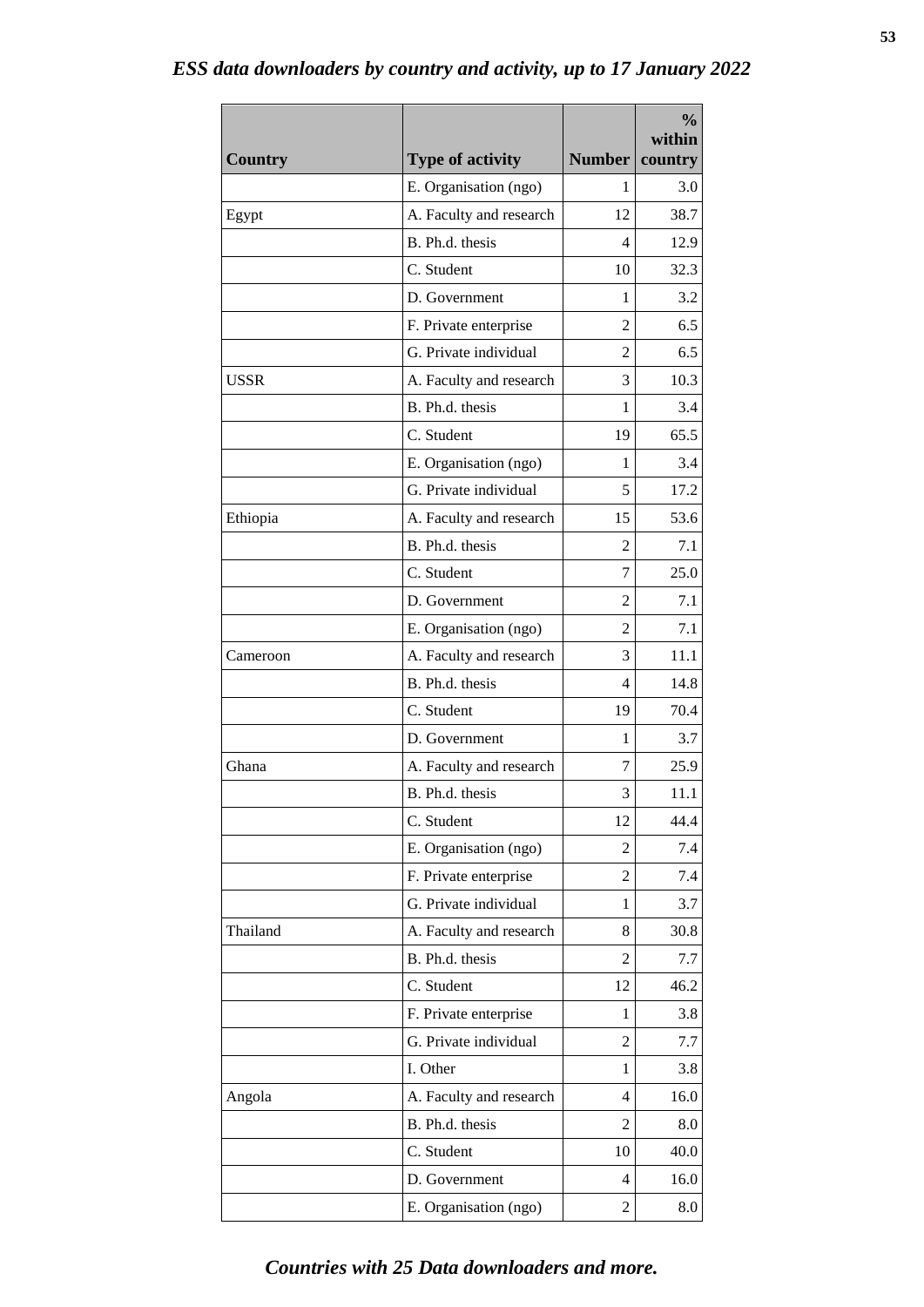# *ESS data downloaders by country and activity, up to 17 January 2022*

| <b>Country</b> | <b>Type of activity</b> | Number | $\frac{0}{0}$<br>within<br>country |
|----------------|-------------------------|--------|------------------------------------|
|                | G. Private individual   |        |                                    |
|                | H. Journalist           |        |                                    |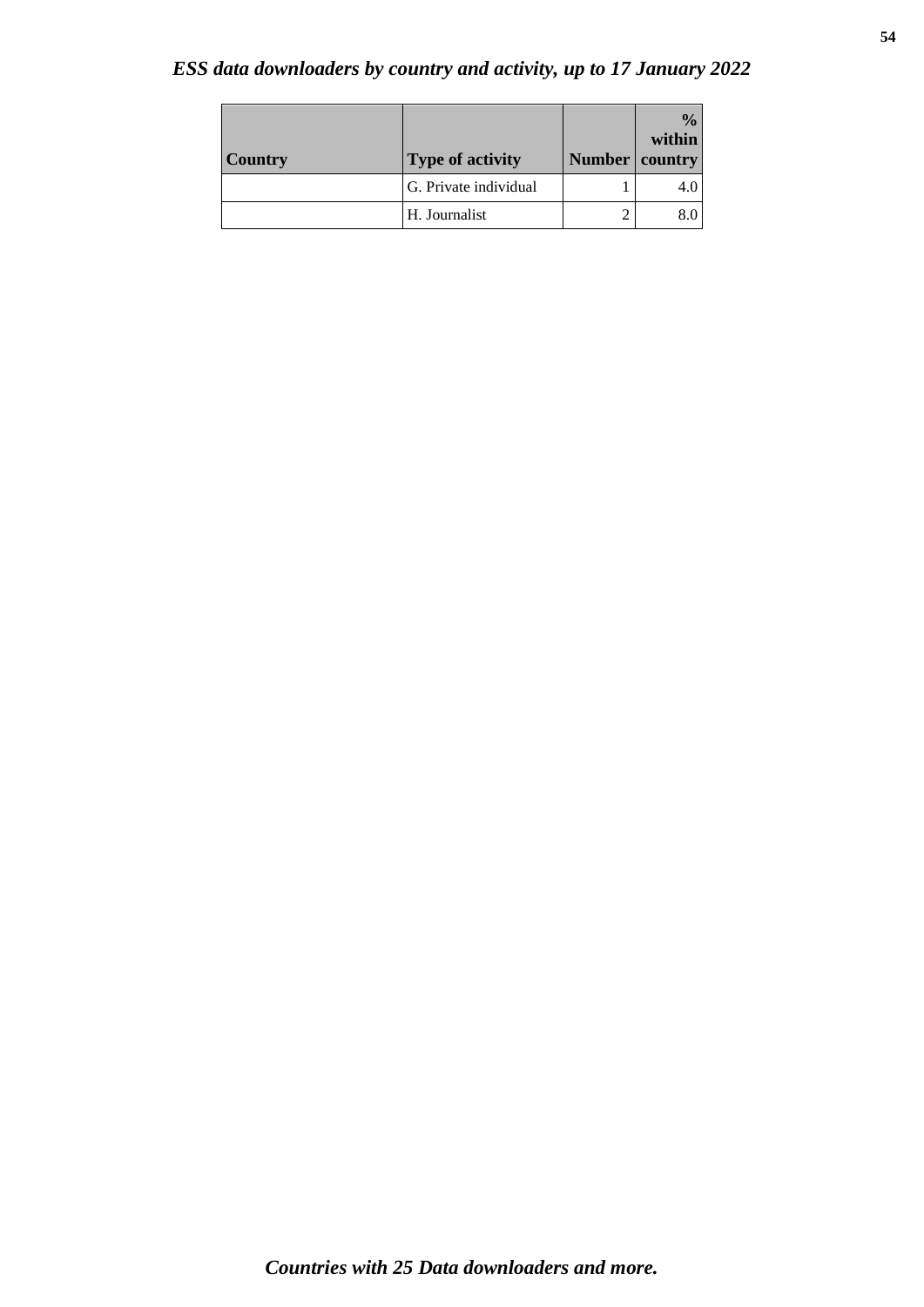|                                  | ESS1<br>files | ESS <sub>2</sub><br>files | ESS3<br>files | ESS4<br>files | ESS <sub>5</sub><br>files | ESS6<br>files | ESS7<br>files | ESS8<br>files | ESS9<br>files | Cumu-<br>lative<br>data | Multi-<br>level<br>data |
|----------------------------------|---------------|---------------------------|---------------|---------------|---------------------------|---------------|---------------|---------------|---------------|-------------------------|-------------------------|
| <b>Country</b>                   | 4898          |                           | 2936          | 3622          |                           | 4182          | 4341          |               | 3449          |                         |                         |
| Germany<br><b>United Kingdom</b> | 3279          | 3114<br>1920              | 2248          | 2357          | 3416<br>2798              | 3029          | 2893          | 5174<br>3660  | 2689          | 3492<br>2346            | 1236<br>741             |
| Netherlands                      | 2225          | 1270                      | 1166          | 1602          | 2500                      | 2632          | 2582          | 2992          | 2172          | 1442                    | 560                     |
|                                  |               |                           | 1544          |               |                           | 2149          | 2262          |               |               |                         |                         |
| Spain                            | 2436          | 1682                      |               | 1663          | 1828                      |               |               | 2666          | 2167          | 1457                    | 552                     |
| Italy                            | 2284<br>3270  | 1502<br>1469              | 1252<br>1625  | 1423<br>2289  | 1508<br>1981              | 2342<br>1850  | 1876<br>1737  | 2329<br>1586  | 2097<br>1219  | 1467<br>965             | 643<br>499              |
| Belgium<br><b>United States</b>  | 2326          | 1386                      | 1342          | 1645          | 1596                      | 1888          | 1893          | 1823          | 1170          | 2153                    | 554                     |
|                                  | 1549          | 1046                      | 963           | 1140          | 1292                      | 1566          | 1663          | 1589          | 1388          | 1259                    | 291                     |
| Poland                           |               | 963                       | 616           | 795           | 1108                      | 1280          | 1439          | 2164          | 2453          | 679                     |                         |
| Norway                           | 1186          |                           |               |               |                           |               |               |               |               |                         | 253                     |
| France                           | 1573          | 790                       | 776           | 1151          | 906                       | 1786          | 1212          | 1238          | 996           | 1028                    | 274                     |
| Denmark                          | 1366          | 754                       | 706           | 927           | 858                       | 1104          | 2253          | 952           | 1010          | 786                     | 407                     |
| Switzerland                      | 1534          | 838                       | 732           | 1207          | 914                       | 1063          | 1591          | 1258          | 849           | 779                     | 232                     |
| Sweden                           | 930           | 579                       | 496           | 601           | 918                       | 962           | 1011          | 1308          | 797           | 756                     | 225                     |
| Austria                          | 951           | 704                       | 768           | 919           | 567                       | 616           | 920           | 1038          | 700           | 536                     | 138                     |
| <b>Russian Federation</b>        | 652           | 319                       | 473           | 637           | 871                       | 1154          | 925           | 1249          | 845           | 453                     | 212                     |
| Hungary                          | 730           | 479                       | 574           | 704           | 695                       | 820           | 828           | 792           | 736           | 486                     | 122                     |
| Portugal                         | 955           | 483                       | 438           | 628           | 626                       | 748           | 875           | 761           | 617           | 619                     | 200                     |
| Estonia                          | 434           | 458                       | 429           | 493           | 510                       | 555           | 533           | 676           | 593           | 578                     | 122                     |
| Finland                          | 597           | 569                       | 369           | 512           | 523                       | 469           | 635           | 501           | 404           | 496                     | 84                      |
| Ukraine                          | 394           | 406                       | 423           | 528           | 678                       | 1085          | 383           | 414           | 362           | 317                     | 53                      |
| Slovenia                         | 905           | 375                       | 421           | 450           | 490                       | 485           | 322           | 289           | 223           | 286                     | 79                      |
| Ireland                          | 518           | 365                       | 289           | 267           | 315                       | 352           | 345           | 515           | 292           | 489                     | 77                      |
| Israel                           | 550           | 197                       | 167           | 304           | 328                       | 402           | 414           | 389           | 164           | 384                     | 59                      |
| Czech Republic                   | 404           | 289                       | 182           | 303           | 308                       | 340           | 291           | 280           | 292           | 225                     | 64                      |
| China                            | 275           | 215                       | 208           | 253           | 275                       | 327           | 314           | 374           | 394           | 116                     | 78                      |
| Turkey                           | 231           | 263                       | 112           | 501           | 160                       | 299           | 276           | 258           | 209           | 205                     | 66                      |
| Greece                           | 430           | 252                       | 170           | 294           | 386                       | 175           | 170           | 181           | 140           | 237                     | 53                      |
| Romania                          | 266           | 160                       | 301           | 499           | 225                       | 231           | 250           | 206           | 143           | 123                     | 81                      |
| Canada                           | 318           | 153                       | 146           | 210           | 206                       | 279           | 273           | 267           | 175           | 249                     | 73                      |
| Lithuania                        | 209           | 101                       | 95            | 221           | 218                       | 275           | 279           | 315           | 245           | 198                     | 61                      |
| Bulgaria                         | 115           | 70                        | 129           | 131           | 145                       | 244           | 79            | 81            | 187           | 78                      | 45                      |
| Korea, Republic of               | 139           | 89                        | 87            | 123           | 115                       | 122           | 146           | 135           | 85            | 84                      | 45                      |
| Australia                        | 134           | 73                        | 91            | 96            | 91                        | 123           | 117           | 103           | 97            | 92                      | 41                      |
| Slovakia                         | 111           | 127                       | 97            | 128           | 103                       | 146           | 61            | 56            | 71            | 85                      | $22\,$                  |
| Serbia                           | 102           | 42                        | 49            | 64            | 122                       | 68            | 64            | 145           | 218           | 85                      | 41                      |
| Croatia                          | 92            | 46                        | 43            | 113           | 165                       | 61            | 70            | 65            | 114           | 91                      | 33                      |
| Japan                            | 98            | 65                        | 69            | 80            | 73                        | 101           | 85            | 84            | $78\,$        | 63                      | 21                      |
| Cyprus                           | 51            | 26                        | 62            | 66            | 75                        | 112           | 45            | 56            | 113           | 68                      | 9                       |
| Latvia                           | 60            | 38                        | 76            | 125           | 70                        | 56            | 63            | 27            | 49            | 36                      | 17                      |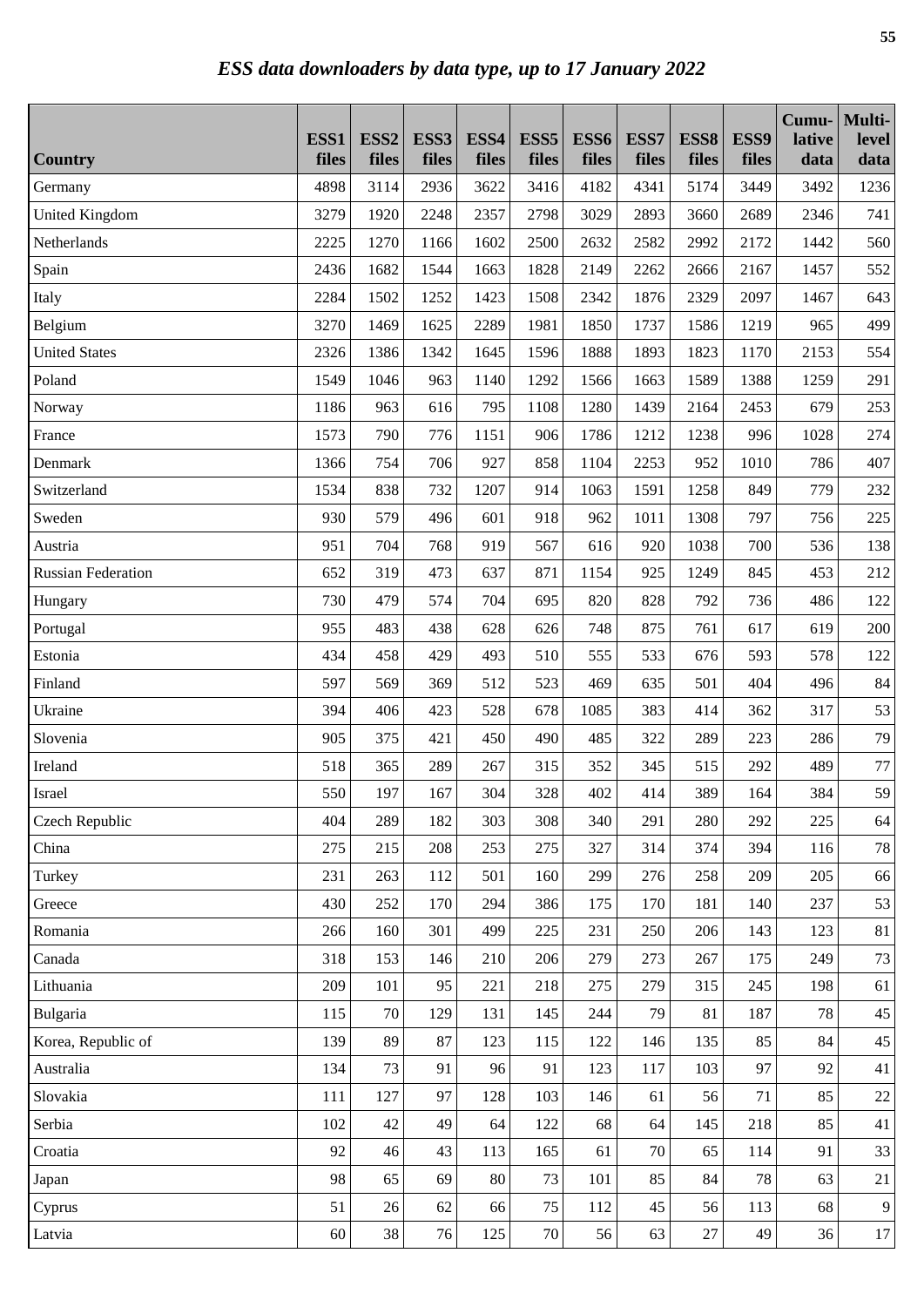| <b>Country</b>              | ESS1<br>files  | ESS <sub>2</sub><br>files | ESS3<br>files            | ESS4<br>files    | ESS <sub>5</sub><br>files | ESS6<br>files | ESS7<br>files  | ESS8<br>files  | ESS9<br>files  | Cumu-<br>lative<br>data  | Multi-<br>level<br>data |
|-----------------------------|----------------|---------------------------|--------------------------|------------------|---------------------------|---------------|----------------|----------------|----------------|--------------------------|-------------------------|
| Iceland                     | 46             | 96                        | 22                       | 24               | 31                        | 141           | 33             | 74             | 26             | 37                       | $\mathfrak s$           |
| <b>Brazil</b>               | 69             | 25                        | 26                       | 43               | 41                        | 46            | 53             | 50             | 78             | 47                       | 16                      |
| Luxembourg                  | 83             | 67                        | 38                       | 51               | 41                        | 51            | 39             | 40             | 29             | 36                       | 15                      |
| Hong Kong                   | 55             | 30                        | 38                       | 41               | 50                        | 60            | 50             | 52             | 32             | 34                       | $18\,$                  |
| India                       | 52             | 28                        | 26                       | 33               | 33                        | 62            | 63             | 64             | 46             | 32                       | 17                      |
| Mexico                      | 47             | 30                        | 34                       | 34               | 36                        | 52            | 58             | 96             | 28             | 31                       | $\overline{9}$          |
| Philippines                 | 83             | 37                        | 41                       | 91               | 75                        | 13            | 25             | 23             | 11             | 31                       | $\overline{4}$          |
| Iran, Islamic Republic of   | 59             | 28                        | 22                       | 57               | 43                        | 43            | 42             | 52             | 35             | 15                       | 3                       |
| Chile                       | 40             | 16                        | 23                       | 26               | 35                        | 42            | 51             | 63             | 35             | 34                       | $\tau$                  |
| Colombia                    | 39             | 23                        | 27                       | 22               | 30                        | 53            | 56             | 41             | 22             | 30                       | 12                      |
| Indonesia                   | 44             | 20                        | 20                       | 26               | 40                        | 35            | 39             | 69             | 38             | 10                       | 12                      |
| Singapore                   | 36             | 19                        | 27                       | 30               | 33                        | 41            | 37             | 38             | 18             | 30                       | $8\,$                   |
| Pakistan                    | 26             | 15                        | 12                       | 15               | 23                        | 43            | 28             | 35             | 29             | 21                       | $\overline{4}$          |
| Albania                     | 23             | 13                        | 13                       | 16               | 27                        | 70            | 22             | 22             | 17             | 12                       | 9                       |
| New Zealand                 | 25             | 22                        | 22                       | 19               | 23                        | 31            | 25             | 25             | $20\,$         | 29                       | $\sqrt{2}$              |
| Taiwan, Province of China   | 28             | 17                        | 13                       | 30               | 23                        | 19            | 25             | 28             | 22             | 15                       | $\boldsymbol{7}$        |
| Kenya                       | 17             | 12                        | 10                       | 10               | 16                        | 17            | 25             | 49             | 47             | 9                        | $10\,$                  |
| Kazakhstan                  | 15             | 9                         | 10                       | 13               | 13                        | 20            | 27             | 27             | 27             | 12                       | $6\,$                   |
| Afghanistan                 | 23             | $\overline{7}$            | 6                        | 11               | 18                        | 21            | 20             | 23             | 12             | 13                       | 5                       |
| Argentina                   | 21             | 14                        | 12                       | 15               | 15                        | 15            | 18             | 17             | 12             | 14                       | 3                       |
| Peru                        | 14             | 9                         | 6                        | $\boldsymbol{7}$ | $\overline{7}$            | 17            | 22             | 32             | 19             | 16                       | $\sqrt{2}$              |
| Viet Nam                    | 18             | 10                        | 11                       | 12               | 12                        | 16            | 21             | 18             | 14             | 5                        | $6\,$                   |
| Cameroon                    | 14             | 13                        | 13                       | 16               | 14                        | 14            | 16             | 14             | 12             | $\overline{2}$           | 11                      |
| <b>United Arab Emirates</b> | 10             | 8                         | 8                        | $\overline{7}$   | 11                        | 22            | 17             | 16             | 15             | 16                       | $\sqrt{2}$              |
| Malaysia                    | 18             | 8                         | 8                        | 12               | 12                        | 21            | 12             | 14             | 15             | 6                        | 5                       |
| Ecuador                     | 14             | 3                         | $\overline{\mathcal{L}}$ | 3                | 9                         | 16            | 22             | 31             | 12             | 9                        | $\overline{4}$          |
| Georgia                     | 14             | $\overline{7}$            | 8                        | 14               | 19                        | $18\,$        | 14             | 12             | 9              | $\overline{7}$           | 5                       |
| South Africa                | 17             | 6                         | $\tau$                   | 11               | 8                         | 14            | 13             | 12             | $\overline{4}$ | 13                       | 9                       |
| Nigeria                     | 13             | 6                         | 8                        | $\,8\,$          | 9                         | 12            | $\overline{7}$ | 18             | 10             | $\overline{7}$           | $6\,$                   |
| Kosovo                      | 10             | $\overline{4}$            | $\overline{4}$           | 3                | $\overline{7}$            | 42            | $\overline{7}$ | $\overline{7}$ | 5              | 10                       | $\,1$                   |
| Bangladesh                  | 8              | 6                         | $\overline{4}$           | 3                | 6                         | $20\,$        | 12             | 11             | 12             | $\overline{7}$           | $\overline{4}$          |
| Armenia                     | 9              | 6                         | $\overline{4}$           | $\boldsymbol{7}$ | 10                        | 9             | 9              | 10             | 4              | 6                        | $\mathbf{1}$            |
| <b>USSR</b>                 | 5              | 5                         | 6                        | $\overline{4}$   | 6                         | 12            | $8\,$          | 13             | 9              | $\overline{\mathcal{L}}$ | $\sqrt{2}$              |
| <b>Belarus</b>              | $\overline{7}$ | 5                         | $\overline{4}$           | 5                | 5                         | 12            | 8              | 8              | 9              | 10                       | $\boldsymbol{0}$        |
| Egypt                       | 5              | $\overline{\mathcal{L}}$  | 5                        | 9                | 5                         | 5             | $8\,$          | 13             | $10\,$         | 5                        | 3                       |
| Andorra                     | 9              | 8                         | 8                        | 5                | 8                         | 9             | 5              | 9              | 5              | 5                        | $\boldsymbol{0}$        |
| Ghana                       | $\tau$         | $\overline{\mathcal{L}}$  | 3                        | 6                | 5                         | 11            | $8\,$          | 12             | 7              | 3                        | $\overline{4}$          |
| North Macedonia             | 9              | $\mathbf{1}$              | $\mathbf{1}$             | 8                | 9                         | 13            | 9              | 6              | 5              | 6                        | $\mathbf{1}$            |
| Uzbekistan                  | $6\,$          | $\overline{\mathcal{L}}$  | 3                        | 6                | 5                         | 11            | 9              | $\tau$         | $8\,$          | 5                        | $\overline{4}$          |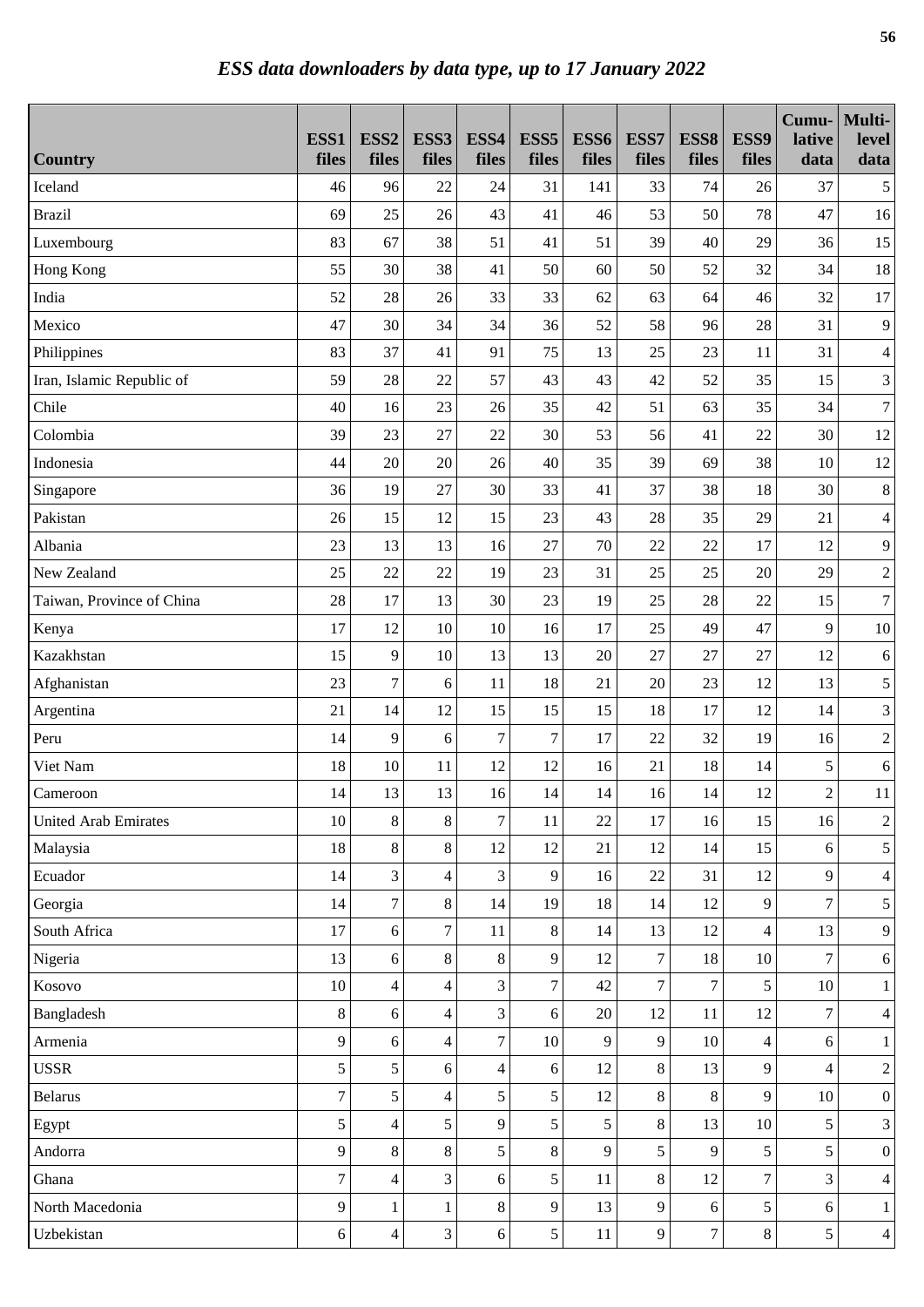|                                        | ESS1             | ESS <sub>2</sub> | ESS3             | ESS4                     | ESS <sub>5</sub> | ESS6             | ESS7             | ESS8             | ESS9                     | Cumu-<br>lative          | Multi-<br>level             |
|----------------------------------------|------------------|------------------|------------------|--------------------------|------------------|------------------|------------------|------------------|--------------------------|--------------------------|-----------------------------|
| <b>Country</b>                         | files            | files            | files            | files                    | files            | files            | files            | files            | files                    | data                     | data                        |
| Algeria                                | 6                | $\mathfrak 2$    | $\mathfrak{2}$   | $\sqrt{2}$               | 9                | 9                | 8                | 7                | 6                        | 8                        | $\overline{c}$              |
| Ethiopia                               | $8\,$            | 3                | 3                | $\overline{4}$           | 4                | 9                | $\,$ 8 $\,$      | 10               | 6                        | 3                        | 3                           |
| Uruguay                                | 8                | 5                | 6                | 6                        | 5                | $\boldsymbol{7}$ | 6                | 5                | 3                        | $\boldsymbol{7}$         | $\boldsymbol{2}$            |
| Qatar                                  | $\,8\,$          | 3                | 4                | $\overline{4}$           | 5                | $\sqrt{ }$       | $\sqrt{6}$       | 8                | $8\,$                    | 3                        | $\ensuremath{\mathfrak{Z}}$ |
| Azerbaijan                             | $\boldsymbol{7}$ | $\mathbf{1}$     | $\overline{2}$   | 5                        | $\overline{2}$   | 5                | 5                | 10               | 15                       | 4                        | $\,1$                       |
| Bosnia and Herzegovina                 | $\overline{4}$   | $\overline{2}$   | $\mathbf{1}$     | $\overline{4}$           | 10               | 9                | $8\,$            | $\overline{2}$   | 3                        | 12                       | $\mathbf{1}$                |
| Thailand                               | $\overline{7}$   | 3                | $\overline{4}$   | 8                        | 3                | 9                | 6                | $\overline{2}$   | 5                        | 6                        | 3                           |
| Morocco                                | 5                | $\overline{2}$   | 3                | 4                        | 4                | $\overline{4}$   | $\,8\,$          | $\overline{7}$   | 9                        | 5                        | $\boldsymbol{2}$            |
| Kyrgyzstan                             | $\overline{4}$   | 4                | $\overline{4}$   | 3                        | $\overline{7}$   | 6                | 3                | 5                | 9                        | 3                        | $\sqrt{2}$                  |
| Malta                                  | 6                | 4                | 5                | 3                        | $\overline{4}$   | 3                | $\overline{4}$   | 8                | $\overline{\mathcal{A}}$ | $\overline{\mathbf{4}}$  | $\sqrt{2}$                  |
| Uganda                                 | 3                | 3                | 3                | 5                        | 3                | 5                | 5                | 5                | $\overline{4}$           | $\overline{\mathbf{4}}$  | 3                           |
| <b>Bahamas</b>                         | 5                | $\overline{2}$   | 3                | 3                        | $\overline{c}$   | 6                | $\overline{7}$   | 3                | 5                        | $\overline{\mathcal{L}}$ | $\boldsymbol{0}$            |
| Nepal                                  | 3                | $\mathbf{1}$     | $\overline{4}$   | $\boldsymbol{2}$         | 3                | 5                | 9                | 5                | $\overline{4}$           | 3                        | $\mathbf{1}$                |
| Angola                                 | 6                | $\overline{2}$   | $\overline{2}$   | $\sqrt{2}$               | 3                | $\overline{4}$   | $8\,$            | 4                | 1                        | 3                        | $\mathbf{1}$                |
| Montenegro                             | 1                | $\mathbf{1}$     | $\mathbf{1}$     | $\mathbf{1}$             | $\overline{c}$   | $\overline{c}$   | $\mathbf{1}$     | 6                | 20                       | $\mathbf{1}$             | $\boldsymbol{0}$            |
| Venezuela, Bolivarian Republic of      | 5                | 3                | 5                | 5                        | $\overline{c}$   | 5                | 3                | 3                | $\boldsymbol{2}$         | $\overline{2}$           | $\boldsymbol{0}$            |
| Dominican Republic                     | 3                | $\overline{4}$   | $\overline{2}$   | 3                        | 3                | 3                | $\overline{4}$   | 5                | 3                        | $\overline{2}$           | $\sqrt{2}$                  |
| Mozambique                             | 5                | 3                | $\overline{2}$   | $\sqrt{2}$               | $\sqrt{2}$       | $\overline{c}$   | $\overline{4}$   | 4                | 3                        | 1                        | $\mathfrak{Z}$              |
| Swaziland                              | 3                | $\overline{c}$   | $\overline{4}$   | 5                        | $\overline{2}$   | 5                | 3                | 4                | $\mathfrak{2}$           | $\boldsymbol{0}$         | $\,1$                       |
| Bahrain                                | 1                | $\boldsymbol{0}$ | $\mathbf{1}$     | $\mathbf{1}$             | 3                | $\overline{4}$   | $\overline{4}$   | 8                | 3                        | $\overline{2}$           | $\boldsymbol{0}$            |
| American Samoa                         | $\overline{4}$   | $\overline{c}$   | $\sqrt{2}$       | $\overline{\mathcal{L}}$ | 3                | 3                | $\overline{4}$   | 1                | $\mathbf{1}$             | $\mathbf{1}$             | $\mathbf{1}$                |
| Lebanon                                | 4                | $\mathbf{1}$     | $\boldsymbol{0}$ | 1                        | 4                | 3                | $\sqrt{2}$       | 4                | $\sqrt{2}$               | $\overline{\mathcal{L}}$ | $\mathbf{1}$                |
| Jordan                                 | $\overline{2}$   | $\overline{2}$   | $\mathbf{1}$     | 1                        | $\mathbf{1}$     | 5                | $\sqrt{2}$       | 5                | 3                        | 1                        | $\sqrt{2}$                  |
| Moldova, Republic of                   | $\sqrt{2}$       | $\overline{2}$   | $\mathbf{1}$     | 6                        | $\overline{c}$   | $\overline{2}$   | 3                | $\mathbf{1}$     | $\mathbf{1}$             | 5                        | $\boldsymbol{0}$            |
| Bolivia, Plurinational State of        | $\overline{2}$   | $\overline{c}$   | $\overline{2}$   | $\sqrt{2}$               | $\mathbf{1}$     | 3                | $\overline{4}$   | 3                | $\overline{2}$           | $\overline{2}$           | $\mathbf{1}$                |
| Saudi Arabia                           | $\overline{4}$   | $\mathbf{1}$     | $\mathbf{1}$     | $\mathbf{1}$             | 3                | 5                | $\mathbf{1}$     | 5                | $\overline{2}$           | 1                        | $\boldsymbol{0}$            |
| Faroe Islands                          | 5                | $\mathbf{1}$     | $\mathbf{1}$     | 3                        | $\mathbf{1}$     | 3                | $\mathbf{1}$     | 3                | $\overline{3}$           | $\overline{c}$           | $\boldsymbol{0}$            |
| Tunisia                                | 5                | $\boldsymbol{0}$ | $\boldsymbol{0}$ | 3                        | $\overline{c}$   | $\boldsymbol{0}$ | $\overline{4}$   | $\overline{2}$   | 1                        | 6                        | $\boldsymbol{0}$            |
| Antarctica                             | 3                | $\overline{c}$   | $\mathbf{1}$     | $\overline{2}$           | 3                | $\mathbf{1}$     | $\sqrt{2}$       | $\overline{2}$   | 3                        | 3                        | $\boldsymbol{0}$            |
| Palestine, State of                    | 1                | $\mathbf{0}$     | $\mathbf{1}$     | $\mathbf{0}$             | $\overline{0}$   | $\overline{4}$   | 3                | 9                | $\overline{4}$           | $\overline{0}$           | $\mathbf{0}$                |
| Anguilla                               | $\overline{2}$   | $\mathbf{1}$     | $\mathbf{1}$     | $\overline{2}$           | 5                | $\mathbf{1}$     | $\overline{2}$   | 4                | 1                        | $\overline{2}$           | $\mathbf{0}$                |
| Korea, Democratic People's Republic of | $\mathbf{1}$     | $\mathbf{1}$     | $\mathbf{1}$     | 4                        | $\overline{c}$   | $\overline{c}$   | 6                | $\overline{2}$   | $\overline{2}$           | $\boldsymbol{0}$         | $\mathbf{0}$                |
| Senegal                                | $\mathbf{1}$     | 1                | 3                | 1                        | 3                | 3                | $\overline{4}$   | 3                | 1                        | $\boldsymbol{0}$         | $\mathbf{1}$                |
| Yemen                                  | $\overline{4}$   | $\overline{c}$   | $\mathbf{1}$     | 3                        | $\overline{c}$   | $\sqrt{2}$       | $\mathbf{1}$     | $\overline{c}$   | $\overline{2}$           | $\overline{2}$           | $\boldsymbol{0}$            |
| El Salvador                            | $\overline{c}$   | $\overline{2}$   | $\mathbf{1}$     | $\mathbf{1}$             | $\mathbf{1}$     | $\sqrt{2}$       | 3                | 3                | 1                        | $\overline{c}$           | $\mathbf{1}$                |
| Aruba                                  | $\overline{2}$   | 1                | $\overline{c}$   | 1                        | 1                | 3                | $\mathbf{2}$     | $\overline{c}$   | $\overline{2}$           | $\overline{0}$           | $\mathbf{1}$                |
| Costa Rica                             | 3                | $\mathbf{1}$     | $\mathbf{1}$     | $\sqrt{2}$               | $\mathbf{1}$     | $\overline{4}$   | $\mathbf{1}$     | $\boldsymbol{0}$ | $\overline{2}$           | 1                        | $\mathbf{1}$                |
| Antigua and Barbuda                    | $\overline{2}$   | $\mathbf{1}$     | $\mathbf{1}$     | 1                        | 3                | 1                | $\boldsymbol{2}$ | $\overline{c}$   |                          | $\overline{c}$           | $\mathbf{0}$                |
| Macao                                  | $\mathbf{1}$     | $\mathbf{1}$     | $\mathbf{1}$     | $\mathbf{1}$             | $\overline{c}$   | $\boldsymbol{2}$ | $\mathbf{1}$     | $\overline{4}$   | $\sqrt{2}$               | $\boldsymbol{0}$         | $\mathbf{1}$                |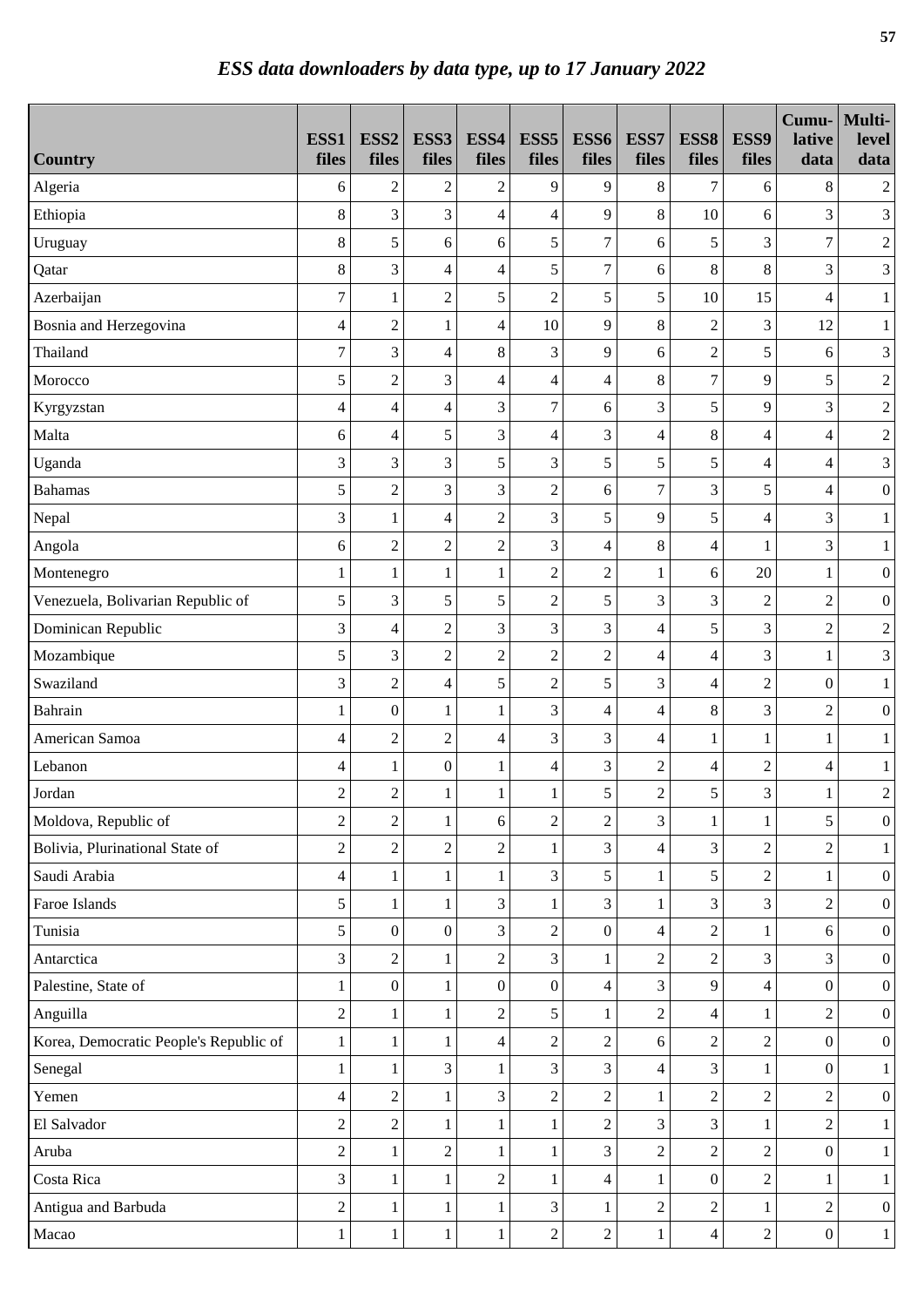|                               | ESS1             | ESS <sub>2</sub> | ESS3             | ESS4             | ESS <sub>5</sub> | ESS6             | ESS7             | ESS8             | ESS9             | Cumu-<br>lative  | Multi-<br>level  |
|-------------------------------|------------------|------------------|------------------|------------------|------------------|------------------|------------------|------------------|------------------|------------------|------------------|
| <b>Country</b>                | files            | files            | files            | files            | files            | files            | files            | files            | files            | data             | data             |
| Botswana                      | 3                | $\sqrt{2}$       | $\mathbf{1}$     | $\mathbf{1}$     | 3                | $\mathbf{1}$     | $\mathbf{1}$     | $\mathbf{1}$     | $\mathbf{1}$     | 1                | $\boldsymbol{0}$ |
| Jamaica                       | $\overline{c}$   | $\boldsymbol{0}$ | $\boldsymbol{0}$ | $\boldsymbol{0}$ | 3                | $\mathbf{1}$     | $\overline{c}$   | 3                | $\sqrt{2}$       | $\boldsymbol{0}$ | $\mathbf{1}$     |
| Puerto Rico                   | $\overline{4}$   | $\boldsymbol{0}$ | $\boldsymbol{0}$ | $\mathbf{1}$     | $\mathbf{1}$     | $\overline{c}$   | $\overline{c}$   | $\mathbf{1}$     | $\mathbf{1}$     | $\overline{c}$   | $\boldsymbol{0}$ |
| Tajikistan                    | 1                | $\,1$            | $\mathbf{1}$     | $\mathbf{1}$     | $\mathbf{1}$     | 4                | $\overline{c}$   | $\mathbf{1}$     | $\mathbf{1}$     | $\boldsymbol{0}$ | $\mathbf{1}$     |
| Cocos (Keeling) Islands       | 3                | $\mathbf{1}$     | $\mathbf{1}$     | $\mathbf{1}$     | $\mathbf{1}$     | $\,1$            | $\mathbf{1}$     | $\overline{2}$   | $\mathbf{1}$     | $\boldsymbol{0}$ | $\,1$            |
| French Guiana                 | $\mathbf{1}$     | $\mathbf{1}$     | $\mathbf{1}$     | $\mathbf{1}$     | $\mathbf{1}$     | $\overline{2}$   | $\overline{2}$   | $\overline{3}$   | $\mathbf{1}$     | $\boldsymbol{0}$ | $\boldsymbol{0}$ |
| Mongolia                      | 1                | $\overline{2}$   | $\boldsymbol{0}$ | $\mathbf{1}$     | $\overline{c}$   | $\,1$            | $\overline{c}$   | $\overline{2}$   | 1                | 1                | $\boldsymbol{0}$ |
| Benin                         | 1                | $\overline{c}$   | $\mathbf{1}$     | 1                | $\mathbf{1}$     | $\mathbf{1}$     | $\mathbf{1}$     | 3                | 1                | $\boldsymbol{0}$ | $\boldsymbol{0}$ |
| Iraq                          | $\overline{c}$   | $\boldsymbol{0}$ | $\boldsymbol{0}$ | $\mathbf{1}$     | $\overline{c}$   | $\boldsymbol{0}$ | $\overline{2}$   | 3                | $\boldsymbol{0}$ | $\overline{2}$   | $\boldsymbol{0}$ |
| Sri Lanka                     | $\mathbf{1}$     | $\boldsymbol{0}$ | $\mathbf{1}$     | $\sqrt{2}$       | $\overline{0}$   | 3                | 3                | $\boldsymbol{0}$ | $\overline{c}$   | $\overline{0}$   | $\boldsymbol{0}$ |
| Suriname                      | $\overline{c}$   | $\mathbf{1}$     | $\overline{c}$   | $\boldsymbol{0}$ | $\mathbf{1}$     | $\mathbf{1}$     | $\mathbf{1}$     | 3                | $\mathbf{1}$     | $\boldsymbol{0}$ | $\boldsymbol{0}$ |
| <b>Barbados</b>               | $\boldsymbol{0}$ | $\boldsymbol{0}$ | $\mathbf{1}$     | $\sqrt{2}$       | $\mathbf{1}$     | 3                | $\mathbf{1}$     | $\overline{c}$   | $\mathbf{1}$     | $\boldsymbol{0}$ | $\boldsymbol{0}$ |
| Gibraltar                     | $\sqrt{2}$       | $\boldsymbol{0}$ | $\mathbf{1}$     | $\mathbf{1}$     | $\mathbf{1}$     | $\overline{2}$   | $\mathbf{1}$     | $\overline{c}$   | $\mathbf{1}$     | $\boldsymbol{0}$ | $\boldsymbol{0}$ |
| Haiti                         | $\sqrt{2}$       | $\mathbf{1}$     | $\mathbf{1}$     | $\sqrt{2}$       | $\boldsymbol{0}$ | $\overline{2}$   | $\boldsymbol{0}$ | 1                | 1                | $\boldsymbol{0}$ | $\mathbf{1}$     |
| Syrian Arab Republic          | $\boldsymbol{0}$ | $\boldsymbol{0}$ | $\mathbf{1}$     | $\mathbf{1}$     | $\boldsymbol{0}$ | $\,1$            | $\mathfrak{Z}$   | 4                | $\mathbf{1}$     | $\boldsymbol{0}$ | $\boldsymbol{0}$ |
| Tanzania, United Republic of  | 3                | $\boldsymbol{0}$ | $\boldsymbol{0}$ | $\boldsymbol{0}$ | $\mathbf{1}$     | 3                | $\mathbf{1}$     | 1                | $\mathbf{1}$     | 1                | $\boldsymbol{0}$ |
| Zimbabwe                      | 1                | $\mathbf{1}$     | $\mathbf{1}$     | $\mathbf{1}$     | $\overline{c}$   | $\boldsymbol{0}$ | $\boldsymbol{0}$ | $\mathbf{1}$     | $\overline{4}$   | $\boldsymbol{0}$ | $\boldsymbol{0}$ |
| <b>Equatorial Guinea</b>      | $\boldsymbol{0}$ | $\boldsymbol{0}$ | $\mathbf{1}$     | $\boldsymbol{0}$ | $\boldsymbol{0}$ | $\boldsymbol{0}$ | $\overline{c}$   | 1                | 6                | $\boldsymbol{0}$ | $\boldsymbol{0}$ |
| Oman                          | $\mathbf{1}$     | $\mathbf{1}$     | $\mathbf{1}$     | $\mathbf{1}$     | $\overline{c}$   | $\overline{2}$   | $\boldsymbol{0}$ | $\boldsymbol{0}$ | $\mathbf{1}$     | 1                | $\boldsymbol{0}$ |
| <b>Belize</b>                 | 5                | $\boldsymbol{0}$ | $\boldsymbol{0}$ | $\boldsymbol{0}$ | $\mathbf{1}$     | $\boldsymbol{0}$ | $\boldsymbol{0}$ | $\boldsymbol{0}$ | $\mathbf{1}$     | $\overline{2}$   | $\boldsymbol{0}$ |
| Liechtenstein                 | $\mathbf{1}$     | $\mathbf{1}$     | $\mathbf{1}$     | $\boldsymbol{0}$ | $\mathbf 1$      | $\,1$            | $\boldsymbol{0}$ | 1                | $\mathbf{1}$     | $\overline{c}$   | $\boldsymbol{0}$ |
| Panama                        | $\boldsymbol{0}$ | $\boldsymbol{0}$ | $\boldsymbol{0}$ | $\boldsymbol{0}$ | $\,1$            | $\overline{c}$   | $\boldsymbol{0}$ | $\overline{c}$   | 1                | 3                | $\boldsymbol{0}$ |
| Côte D'ivoire                 | $\boldsymbol{0}$ | $\mathbf{0}$     | $\overline{0}$   | 1                | $\overline{0}$   | $\mathbf{1}$     | $\mathbf{1}$     | $\boldsymbol{0}$ | 3                | $\overline{2}$   | $\overline{0}$   |
| Guatemala                     | $\sqrt{2}$       | $\boldsymbol{0}$ | $\boldsymbol{0}$ | $\boldsymbol{0}$ | $\,1$            | $\mathbf{1}$     | $\sqrt{2}$       | $\boldsymbol{0}$ | $\mathbf{1}$     | 1                | $\boldsymbol{0}$ |
| Mauritius                     | $\mathbf{1}$     | $\boldsymbol{0}$ | $\boldsymbol{0}$ | $\mathbf{0}$     | $\mathbf{1}$     | $\boldsymbol{0}$ | $\mathbf{1}$     | $\overline{c}$   | $\overline{2}$   | $\mathbf{1}$     | $\boldsymbol{0}$ |
| Cuba                          | 1                | $\boldsymbol{0}$ | $\boldsymbol{0}$ | $\boldsymbol{0}$ | $\overline{c}$   | $\boldsymbol{0}$ | $\mathbf{1}$     | $\mathbf{1}$     | 1                | 1                | $\boldsymbol{0}$ |
| Rwanda                        | $\sqrt{2}$       | $\boldsymbol{0}$ | $\boldsymbol{0}$ | $\boldsymbol{0}$ | $\boldsymbol{0}$ | $\,1$            | $\boldsymbol{0}$ | $\mathbf{1}$     | $\overline{3}$   | $\boldsymbol{0}$ | $\boldsymbol{0}$ |
| Timor-Leste                   | $\mathbf{1}$     | $\mathbf{1}$     | $\mathbf{1}$     | $\mathbf{0}$     | $\mathbf{1}$     | $\boldsymbol{0}$ | $\mathbf{1}$     | $\boldsymbol{0}$ | 1                | 1                | $\boldsymbol{0}$ |
| Zambia                        | $\mathbf{1}$     | $\mathbf{1}$     | $\boldsymbol{0}$ | $\overline{2}$   | $\overline{0}$   | $\overline{c}$   | $\mathbf{0}$     | $\overline{0}$   | $\boldsymbol{0}$ | $\overline{0}$   | $\mathbf{1}$     |
| <b>Bhutan</b>                 | $\overline{2}$   | $\mathbf{0}$     | $\mathbf{1}$     | $\overline{2}$   | $\overline{0}$   | $\boldsymbol{0}$ | $\mathbf{0}$     | $\overline{0}$   | $\boldsymbol{0}$ | 1                | $\boldsymbol{0}$ |
| Mauritania                    | 1                | $\mathbf{1}$     | $\mathbf{1}$     | $\mathbf{1}$     | $\mathbf{1}$     | $\,1$            | $\boldsymbol{0}$ | $\overline{0}$   | $\boldsymbol{0}$ | $\overline{0}$   | $\mathbf{0}$     |
| French Polynesia              | $\mathbf{1}$     | $\mathbf{1}$     | $\boldsymbol{0}$ | $\mathbf{1}$     | $\mathbf{1}$     | $\mathbf{1}$     | $\mathbf{1}$     | $\overline{0}$   | $\boldsymbol{0}$ | $\overline{0}$   | $\mathbf{0}$     |
| Trinidad and Tobago           | $\mathbf{0}$     | 1                | $\boldsymbol{0}$ | $\boldsymbol{0}$ | $\mathbf{1}$     | $\mathbf{1}$     | $\mathbf{1}$     | $\boldsymbol{0}$ | 1                | 1                | $\mathbf{0}$     |
| Holy See (Vatican City State) | $\mathbf{0}$     | $\mathbf{0}$     | $\boldsymbol{0}$ | $\mathbf{1}$     | $\overline{2}$   | $\mathbf{1}$     | $\overline{2}$   | $\overline{0}$   | $\overline{0}$   | $\overline{0}$   | $\mathbf{0}$     |
| Virgin Islands, U.S.          | 1                | 1                | $\mathbf{1}$     | $\mathbf{1}$     | $\mathbf{1}$     | $\mathbf{1}$     | $\boldsymbol{0}$ | $\overline{0}$   | $\boldsymbol{0}$ | $\boldsymbol{0}$ | $\boldsymbol{0}$ |
| The Netherlands Antilles      | 1                | $\boldsymbol{0}$ | $\sqrt{2}$       | $\boldsymbol{0}$ | $\overline{0}$   | $\boldsymbol{0}$ | $\boldsymbol{0}$ | $\boldsymbol{0}$ |                  | $\overline{0}$   | $\mathbf{1}$     |
| Eritrea                       | $\boldsymbol{0}$ | $\boldsymbol{0}$ | $\boldsymbol{0}$ | $\mathbf{1}$     | $\mathbf{1}$     | $\mathbf{1}$     | $\mathbf{1}$     | 1                | $\boldsymbol{0}$ | $\boldsymbol{0}$ | $\boldsymbol{0}$ |
| Gabon                         | $\boldsymbol{0}$ | 1                | $\boldsymbol{0}$ | $\boldsymbol{0}$ | $\boldsymbol{0}$ | $\boldsymbol{0}$ | $\boldsymbol{2}$ | 1                | $\boldsymbol{0}$ | 1                | $\mathbf{0}$     |
| Réunion                       | $\overline{2}$   | $\boldsymbol{0}$ | $\boldsymbol{0}$ | $\mathbf{1}$     | $\boldsymbol{0}$ | $\boldsymbol{0}$ | $\,1$            | $\boldsymbol{0}$ | $\mathbf{1}$     | $\boldsymbol{0}$ | $\boldsymbol{0}$ |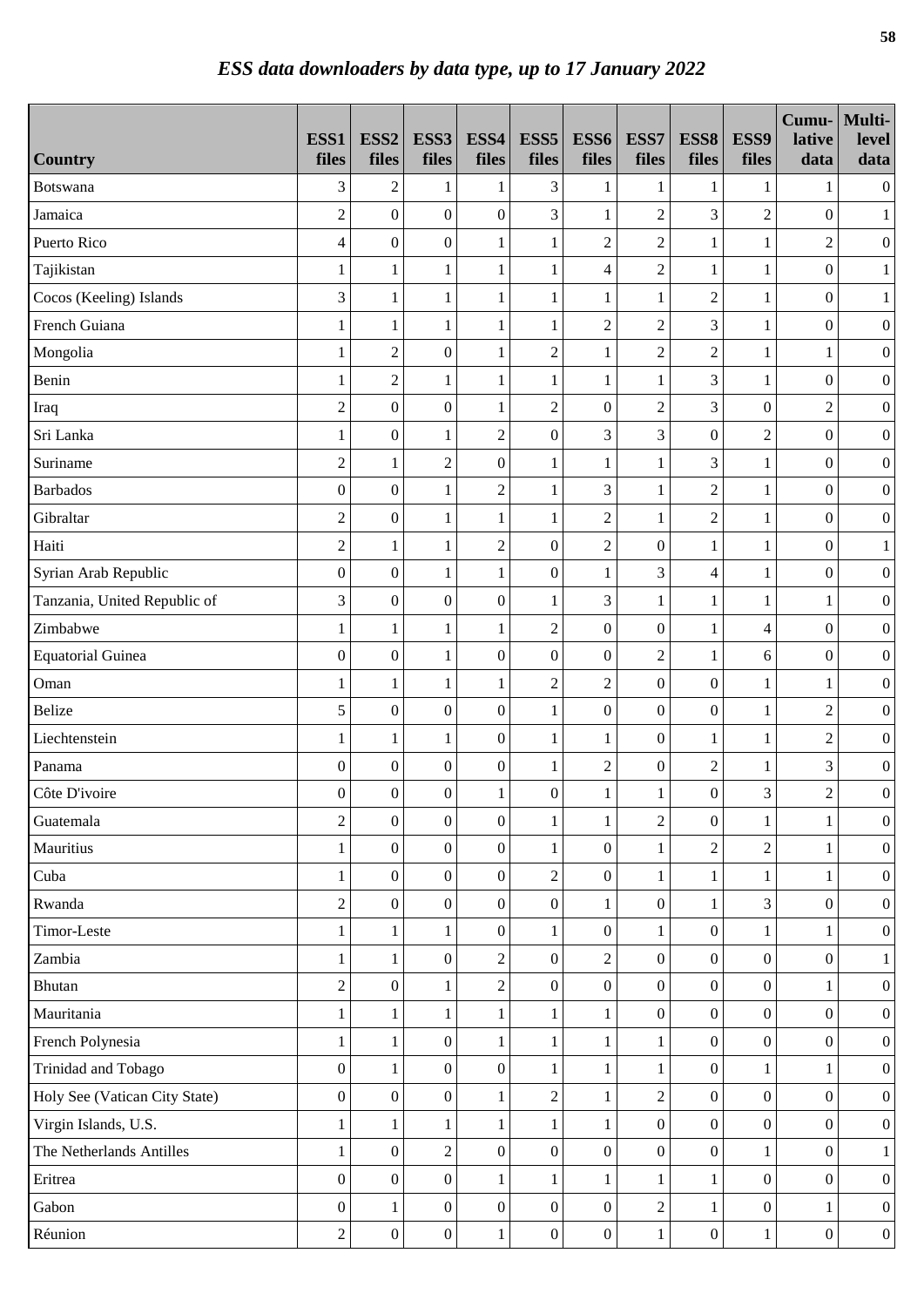|                                                 | ESS1<br>files    | ESS <sub>2</sub><br>files | ESS3<br>files    | ESS4<br>files    | ESS <sub>5</sub><br>files | ESS6<br>files    | ESS7<br>files    | ESS8<br>files    | ESS9<br>files    | Cumu-<br>lative<br>data | Multi-<br>level<br>data |
|-------------------------------------------------|------------------|---------------------------|------------------|------------------|---------------------------|------------------|------------------|------------------|------------------|-------------------------|-------------------------|
| <b>Country</b>                                  |                  |                           |                  |                  |                           |                  |                  |                  |                  |                         |                         |
| Saint Helena, Ascension and Tristan Da<br>Cunha | 1                | $\overline{0}$            | 1                | 1                | $\overline{0}$            | $\overline{2}$   | $\boldsymbol{0}$ | $\mathbf{0}$     | $\Omega$         | $\Omega$                | $\overline{0}$          |
| Brunei Darussalam                               | $\mathbf{1}$     | $\boldsymbol{0}$          | $\boldsymbol{0}$ | $\mathbf{0}$     | $\overline{0}$            | $\boldsymbol{0}$ | $\mathbf{0}$     | $\overline{2}$   | $\mathbf{0}$     | $\mathbf 1$             | $\boldsymbol{0}$        |
| Djibouti                                        | $\mathbf{1}$     | $\boldsymbol{0}$          | $\boldsymbol{0}$ | $\boldsymbol{0}$ | $\boldsymbol{0}$          | $\boldsymbol{0}$ | $\mathbf{1}$     | $\boldsymbol{0}$ | $\mathbf{1}$     | 1                       | $\boldsymbol{0}$        |
| South Georgia and the South Sandwich<br>Islands | $\overline{0}$   | $\boldsymbol{0}$          | $\boldsymbol{0}$ | $\mathbf{1}$     | $\mathbf{1}$              | $\mathbf{1}$     | $\overline{0}$   | $\boldsymbol{0}$ | $\mathbf{1}$     | $\theta$                | $\overline{0}$          |
| Honduras                                        | $\boldsymbol{0}$ | $\boldsymbol{0}$          | $\boldsymbol{0}$ | $\mathbf{0}$     | $\boldsymbol{0}$          | $\mathbf{1}$     | $\mathbf{1}$     | $\mathbf{1}$     | $\boldsymbol{0}$ | 1                       | $\boldsymbol{0}$        |
| <b>British Indian Ocean Territory</b>           | $\mathbf{0}$     | $\boldsymbol{0}$          | $\boldsymbol{0}$ | $\boldsymbol{0}$ | $\overline{2}$            | $\boldsymbol{0}$ | $\boldsymbol{0}$ | $\boldsymbol{0}$ | 1                | 1                       | $\boldsymbol{0}$        |
| Myanmar                                         | 1                | 1                         | $\boldsymbol{0}$ | $\boldsymbol{0}$ | $\overline{0}$            | $\overline{c}$   | $\boldsymbol{0}$ | $\boldsymbol{0}$ | $\boldsymbol{0}$ | $\boldsymbol{0}$        | $\boldsymbol{0}$        |
| Malawi                                          | $\overline{c}$   | $\overline{0}$            | $\boldsymbol{0}$ | $\boldsymbol{0}$ | $\boldsymbol{0}$          | $\mathbf{1}$     | $\boldsymbol{0}$ | $\boldsymbol{0}$ | $\overline{0}$   | 1                       | $\boldsymbol{0}$        |
| Norfolk Island                                  | $\mathbf{0}$     | $\boldsymbol{0}$          | $\boldsymbol{0}$ | $\boldsymbol{0}$ | $\boldsymbol{0}$          | $\overline{2}$   | $\mathbf{1}$     | $\mathbf{1}$     | $\boldsymbol{0}$ | $\overline{0}$          | $\boldsymbol{0}$        |
| Niue                                            | $\overline{2}$   | $\overline{0}$            | $\boldsymbol{0}$ | $\mathbf{0}$     | $\boldsymbol{0}$          | $\mathbf{1}$     | $\boldsymbol{0}$ | $\boldsymbol{0}$ | $\overline{0}$   | 1                       | $\boldsymbol{0}$        |
| Pitcairn                                        | $\overline{0}$   | $\boldsymbol{0}$          | $\mathbf{1}$     | $\boldsymbol{0}$ | $\overline{c}$            | $\boldsymbol{0}$ | $\mathbf{1}$     | $\boldsymbol{0}$ | $\boldsymbol{0}$ | $\overline{0}$          | $\boldsymbol{0}$        |
| Sudan                                           | $\overline{2}$   | $\mathbf{1}$              | $\boldsymbol{0}$ | $\boldsymbol{0}$ | $\overline{0}$            | $\mathbf{1}$     | $\boldsymbol{0}$ | $\boldsymbol{0}$ | $\boldsymbol{0}$ | $\overline{0}$          | $\boldsymbol{0}$        |
| Saint Vincent and the Grenadines                | $\overline{0}$   | $\boldsymbol{0}$          | $\boldsymbol{0}$ | $\mathbf{1}$     | 1                         | $\mathbf{1}$     | $\mathbf{1}$     | $\mathbf{0}$     | $\boldsymbol{0}$ | $\overline{0}$          | $\boldsymbol{0}$        |
| Mayotte                                         | 1                | $\boldsymbol{0}$          | $\boldsymbol{0}$ | $\boldsymbol{0}$ | $\mathbf{1}$              | $\boldsymbol{0}$ | $\mathbf 1$      | $\boldsymbol{0}$ | $\boldsymbol{0}$ | 1                       | $\boldsymbol{0}$        |
| Bermuda                                         | 1                | $\boldsymbol{0}$          | $\boldsymbol{0}$ | $\boldsymbol{0}$ | $\boldsymbol{0}$          | $\mathbf{1}$     | $\boldsymbol{0}$ | $\boldsymbol{0}$ | 1                | $\overline{0}$          | $\boldsymbol{0}$        |
| Christmas Island                                | $\overline{0}$   | $\boldsymbol{0}$          | $\boldsymbol{0}$ | $\boldsymbol{0}$ | $\mathbf{1}$              | $\boldsymbol{0}$ | $\mathbf 1$      | $\mathbf{1}$     | $\overline{0}$   | $\boldsymbol{0}$        | $\boldsymbol{0}$        |
| Dominica                                        | $\overline{0}$   | $\overline{0}$            | $\overline{0}$   | $\boldsymbol{0}$ | $\mathbf{1}$              | $\mathbf{1}$     | $\mathbf{1}$     | $\mathbf{0}$     | $\mathbf{0}$     | $\Omega$                | $\boldsymbol{0}$        |
| Lao People's Democratic Republic                | $\Omega$         | $\boldsymbol{0}$          | $\boldsymbol{0}$ | $\overline{2}$   | $\boldsymbol{0}$          | $\mathbf{1}$     | $\boldsymbol{0}$ | $\boldsymbol{0}$ | $\boldsymbol{0}$ | $\boldsymbol{0}$        | $\boldsymbol{0}$        |
| Mali                                            | $\overline{0}$   | $\overline{0}$            | $\boldsymbol{0}$ | $\boldsymbol{0}$ | $\overline{0}$            | $\boldsymbol{0}$ | $\boldsymbol{0}$ | $\mathbf{1}$     | $\overline{2}$   | $\overline{0}$          | $\boldsymbol{0}$        |
| Northern Mariana Islands                        | $\Omega$         | $\boldsymbol{0}$          | $\boldsymbol{0}$ | $\mathbf{1}$     | $\mathbf{1}$              | $\boldsymbol{0}$ | $\boldsymbol{0}$ | $\boldsymbol{0}$ | $\mathbf{1}$     | $\Omega$                | $\boldsymbol{0}$        |
| Nauru                                           | $\overline{0}$   | $\boldsymbol{0}$          | $\boldsymbol{0}$ | $\mathbf{1}$     | $\mathbf{1}$              | $\boldsymbol{0}$ | $\mathbf{1}$     | $\boldsymbol{0}$ | $\boldsymbol{0}$ | $\boldsymbol{0}$        | $\boldsymbol{0}$        |
| Solomon Islands                                 | $\mathbf{1}$     | $\mathbf 1$               | $\mathbf{1}$     | $\boldsymbol{0}$ | $\boldsymbol{0}$          | $\boldsymbol{0}$ | $\boldsymbol{0}$ | $\boldsymbol{0}$ | $\boldsymbol{0}$ | $\boldsymbol{0}$        | $\boldsymbol{0}$        |
| San Marino                                      | 1                | $\boldsymbol{0}$          | $\overline{0}$   | $\boldsymbol{0}$ | $\mathbf{1}$              | $\boldsymbol{0}$ | $\mathbf{1}$     | $\overline{0}$   | $\boldsymbol{0}$ | $\overline{0}$          | $\boldsymbol{0}$        |
| Somalia                                         | $\boldsymbol{0}$ | $\overline{c}$            | $\boldsymbol{0}$ | $\boldsymbol{0}$ | $\boldsymbol{0}$          | $\boldsymbol{0}$ | $\boldsymbol{0}$ | $\mathbf{1}$     | $\boldsymbol{0}$ | $\overline{0}$          | $\boldsymbol{0}$        |
| Chad                                            | 1                | $\boldsymbol{0}$          | $\boldsymbol{0}$ | $\mathbf{1}$     | $\boldsymbol{0}$          | $\mathbf{1}$     | $\boldsymbol{0}$ | $\boldsymbol{0}$ | $\boldsymbol{0}$ | $\boldsymbol{0}$        | $\boldsymbol{0}$        |
| Burkina Faso                                    | $\boldsymbol{0}$ | $\boldsymbol{0}$          | $\boldsymbol{0}$ | $\mathbf{1}$     | $\mathbf{1}$              | $\boldsymbol{0}$ | $\boldsymbol{0}$ | $\mathbf{0}$     | $\boldsymbol{0}$ | $\overline{0}$          | $\boldsymbol{0}$        |
| <b>Bouvet Island</b>                            | $\boldsymbol{0}$ | $\boldsymbol{0}$          | $\boldsymbol{0}$ | $\mathbf{1}$     | $\mathbf{1}$              | $\boldsymbol{0}$ | $\boldsymbol{0}$ | $\boldsymbol{0}$ | $\boldsymbol{0}$ | $\boldsymbol{0}$        | $\boldsymbol{0}$        |
| Congo, The Democratic Republic of the           | $\mathbf{1}$     | $\mathbf{1}$              | $\boldsymbol{0}$ | $\boldsymbol{0}$ | $\overline{0}$            | $\overline{0}$   | $\mathbf{0}$     | $\overline{0}$   | $\boldsymbol{0}$ | $\overline{0}$          | $\boldsymbol{0}$        |
| Cape Verde                                      | 1                | $\boldsymbol{0}$          | $\mathbf{1}$     | $\mathbf{0}$     | $\overline{0}$            | $\boldsymbol{0}$ | $\mathbf{0}$     | $\boldsymbol{0}$ | $\boldsymbol{0}$ | $\boldsymbol{0}$        | $\mathbf{0}$            |
| Fiji                                            | $\overline{0}$   | $\overline{0}$            | $\boldsymbol{0}$ | $\mathbf{0}$     | $\overline{0}$            | $\boldsymbol{0}$ | $\mathbf{0}$     | $\boldsymbol{0}$ | $\boldsymbol{0}$ | $\overline{c}$          | $\boldsymbol{0}$        |
| Cambodia                                        | 1                | $\boldsymbol{0}$          | $\boldsymbol{0}$ | $\mathbf{0}$     | $\overline{0}$            | $\boldsymbol{0}$ | $\mathbf{0}$     | $\mathbf{1}$     | $\boldsymbol{0}$ | $\overline{0}$          | $\boldsymbol{0}$        |
| Lesotho                                         | $\overline{0}$   | $\boldsymbol{0}$          | $\boldsymbol{0}$ | $\mathbf{0}$     | $\overline{0}$            | 1                | $\mathbf{0}$     | $\boldsymbol{0}$ |                  | $\Omega$                | $\boldsymbol{0}$        |
| Montserrat                                      | $\mathbf{1}$     | $\boldsymbol{0}$          | $\boldsymbol{0}$ | $\mathbf{0}$     | $\mathbf{1}$              | $\boldsymbol{0}$ | $\mathbf{0}$     | $\overline{0}$   | $\boldsymbol{0}$ | $\overline{0}$          | $\boldsymbol{0}$        |
| Maldives                                        | 1                | $\overline{0}$            | $\boldsymbol{0}$ | $\mathbf{0}$     | $\mathbf{1}$              | $\boldsymbol{0}$ | $\mathbf{0}$     | $\boldsymbol{0}$ | $\boldsymbol{0}$ | $\overline{0}$          | $\boldsymbol{0}$        |
| Namibia                                         | $\overline{0}$   | $\boldsymbol{0}$          | $\boldsymbol{0}$ | $\boldsymbol{0}$ | $\overline{0}$            | $\boldsymbol{0}$ | $\mathbf{0}$     | $\overline{c}$   | $\boldsymbol{0}$ | $\overline{0}$          | $\boldsymbol{0}$        |
| Nicaragua                                       | $\overline{0}$   | $\boldsymbol{0}$          | $\boldsymbol{0}$ | $\mathbf{0}$     | $\boldsymbol{0}$          | $\overline{2}$   | $\boldsymbol{0}$ | $\boldsymbol{0}$ | $\boldsymbol{0}$ | $\overline{0}$          | $\boldsymbol{0}$        |
| Paraguay                                        | $\mathbf{0}$     | $\boldsymbol{0}$          | $\boldsymbol{0}$ | $\boldsymbol{0}$ | $\boldsymbol{0}$          | $\boldsymbol{0}$ | $\mathbf{1}$     | $\boldsymbol{0}$ | $\boldsymbol{0}$ | 1                       | $\overline{0}$          |
| Sierra Leone                                    | $\boldsymbol{0}$ | $\boldsymbol{0}$          | $\boldsymbol{0}$ | $\boldsymbol{0}$ | $\boldsymbol{0}$          | $\boldsymbol{0}$ | $\boldsymbol{0}$ | $\mathbf{1}$     | $\mathbf{1}$     | $\boldsymbol{0}$        | $\boldsymbol{0}$        |